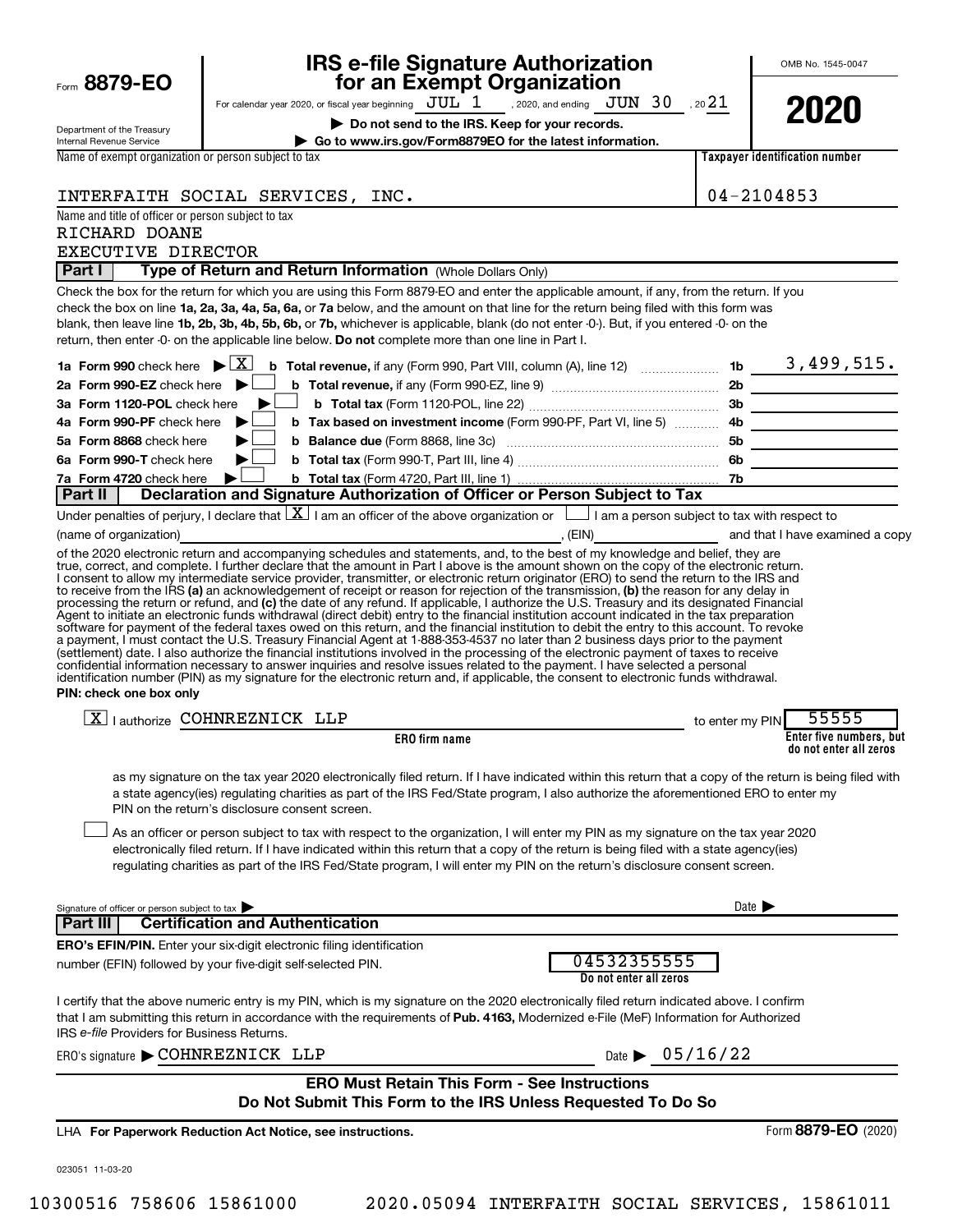# (Rev. January 2020) **Cxempt Organization Return** Manuary 2020) and the settern **Canadian Exempt Organization Return Form 8868 Application for Automatic Extension of Time To File an**<br>**Exempt Organization Return**

Department of the Treasury Internal Revenue Service

|  |  |  |  | File a separate application for each return. |  |
|--|--|--|--|----------------------------------------------|--|
|  |  |  |  |                                              |  |

**| Go to www.irs.gov/Form8868 for the latest information.**

**Electronic filing (e-file).** You can electronically file Form 8868 to request a 6-month automatic extension of time to file any of the filing of this form, visit www.irs.gov/e-file-providers/e-file-for-charities-and-non-profits. forms listed below with the exception of Form 8870, Information Return for Transfers Associated With Certain Personal Benefit Contracts, for which an extension request must be sent to the IRS in paper format (see instructions). For more details on the electronic

## **Automatic 6-Month Extension of Time.** Only submit original (no copies needed).

All corporations required to file an income tax return other than Form 990-T (including 1120-C filers), partnerships, REMICs, and trusts must use Form 7004 to request an extension of time to file income tax returns.

| Type or                                                                                                                              | Name of exempt organization or other filer, see instructions.                                                                                                                                                                                                                                                                                                                                                                                                                                                                                                                                                      |        |                                                                                                                  |              |    | Taxpayer identification number (TIN)         |
|--------------------------------------------------------------------------------------------------------------------------------------|--------------------------------------------------------------------------------------------------------------------------------------------------------------------------------------------------------------------------------------------------------------------------------------------------------------------------------------------------------------------------------------------------------------------------------------------------------------------------------------------------------------------------------------------------------------------------------------------------------------------|--------|------------------------------------------------------------------------------------------------------------------|--------------|----|----------------------------------------------|
| print                                                                                                                                | INTERFAITH SOCIAL SERVICES, INC.                                                                                                                                                                                                                                                                                                                                                                                                                                                                                                                                                                                   |        |                                                                                                                  |              |    | $04 - 2104853$                               |
| File by the<br>Number, street, and room or suite no. If a P.O. box, see instructions.<br>due date for<br>filing your<br>105 ADAMS ST |                                                                                                                                                                                                                                                                                                                                                                                                                                                                                                                                                                                                                    |        |                                                                                                                  |              |    |                                              |
| return. See<br>instructions.                                                                                                         | City, town or post office, state, and ZIP code. For a foreign address, see instructions.<br>02169<br>QUINCY, MA                                                                                                                                                                                                                                                                                                                                                                                                                                                                                                    |        |                                                                                                                  |              |    |                                              |
|                                                                                                                                      | Enter the Return Code for the return that this application is for (file a separate application for each return)                                                                                                                                                                                                                                                                                                                                                                                                                                                                                                    |        |                                                                                                                  |              |    | $\overline{0}$<br>1                          |
| Application                                                                                                                          |                                                                                                                                                                                                                                                                                                                                                                                                                                                                                                                                                                                                                    | Return | Application                                                                                                      |              |    | Return                                       |
| Is For                                                                                                                               |                                                                                                                                                                                                                                                                                                                                                                                                                                                                                                                                                                                                                    | Code   | Is For                                                                                                           |              |    | Code                                         |
|                                                                                                                                      | Form 990 or Form 990-EZ                                                                                                                                                                                                                                                                                                                                                                                                                                                                                                                                                                                            | 01     | Form 990-T (corporation)                                                                                         |              |    | 07                                           |
| Form 990-BL                                                                                                                          |                                                                                                                                                                                                                                                                                                                                                                                                                                                                                                                                                                                                                    | 02     | Form 1041 A                                                                                                      |              |    | 08                                           |
|                                                                                                                                      | Form 4720 (individual)                                                                                                                                                                                                                                                                                                                                                                                                                                                                                                                                                                                             | 03     | Form 4720 (other than individual)                                                                                |              |    | 09                                           |
| Form 990-PF                                                                                                                          |                                                                                                                                                                                                                                                                                                                                                                                                                                                                                                                                                                                                                    | 04     | Form 5227                                                                                                        |              |    | 10                                           |
|                                                                                                                                      | Form 990-T (sec. 401(a) or 408(a) trust)                                                                                                                                                                                                                                                                                                                                                                                                                                                                                                                                                                           | 05     | Form 6069                                                                                                        |              |    | 11                                           |
|                                                                                                                                      | Form 990-T (trust other than above)<br><b>RICHARD DOANE</b>                                                                                                                                                                                                                                                                                                                                                                                                                                                                                                                                                        | 06     | Form 8870                                                                                                        |              |    | 12                                           |
| $box \blacktriangleright$<br>1<br>2                                                                                                  | If this is for a Group Return, enter the organization's four digit Group Exemption Number (GEN) [If this is for the whole group, check this<br>$\Box$ . If it is for part of the group, check this box $\blacktriangleright$<br>I request an automatic 6-month extension of time until<br>the organization named above. The extension is for the organization's return for:<br>calendar year or<br>$\blacktriangleright$ $\boxed{\text{X}}$ tax year beginning JUL 1, 2020 , and ending JUN 30, 2021<br>If the tax year entered in line 1 is for less than 12 months, check reason:<br>Change in accounting period |        | and attach a list with the names and TINs of all members the extension is for.<br>MAY 16, 2022<br>Initial return | Final return |    | , to file the exempt organization return for |
| За                                                                                                                                   | If this application is for Forms 990-BL, 990-PF, 990-T, 4720, or 6069, enter the tentative tax, less                                                                                                                                                                                                                                                                                                                                                                                                                                                                                                               |        |                                                                                                                  |              |    |                                              |
|                                                                                                                                      | any nonrefundable credits. See instructions.                                                                                                                                                                                                                                                                                                                                                                                                                                                                                                                                                                       |        |                                                                                                                  | За           | \$ | $0$ .                                        |
| b                                                                                                                                    | If this application is for Forms 990-PF, 990-T, 4720, or 6069, enter any refundable credits and                                                                                                                                                                                                                                                                                                                                                                                                                                                                                                                    |        |                                                                                                                  | 3b           |    | 0.                                           |
| estimated tax payments made. Include any prior year overpayment allowed as a credit.                                                 |                                                                                                                                                                                                                                                                                                                                                                                                                                                                                                                                                                                                                    |        |                                                                                                                  |              | \$ |                                              |
|                                                                                                                                      | c Balance due. Subtract line 3b from line 3a. Include your payment with this form, if required, by<br>using EFTPS (Electronic Federal Tax Payment System). See instructions.                                                                                                                                                                                                                                                                                                                                                                                                                                       |        |                                                                                                                  | 3c           | S  | 0.                                           |
|                                                                                                                                      |                                                                                                                                                                                                                                                                                                                                                                                                                                                                                                                                                                                                                    |        |                                                                                                                  |              |    |                                              |
| instructions.                                                                                                                        | Caution: If you are going to make an electronic funds withdrawal (direct debit) with this Form 8868, see Form 8453-EO and Form 8879-EO for payment                                                                                                                                                                                                                                                                                                                                                                                                                                                                 |        |                                                                                                                  |              |    |                                              |
| LHA                                                                                                                                  | For Privacy Act and Paperwork Reduction Act Notice, see instructions.                                                                                                                                                                                                                                                                                                                                                                                                                                                                                                                                              |        |                                                                                                                  |              |    | Form 8868 (Rev. 1-2020)                      |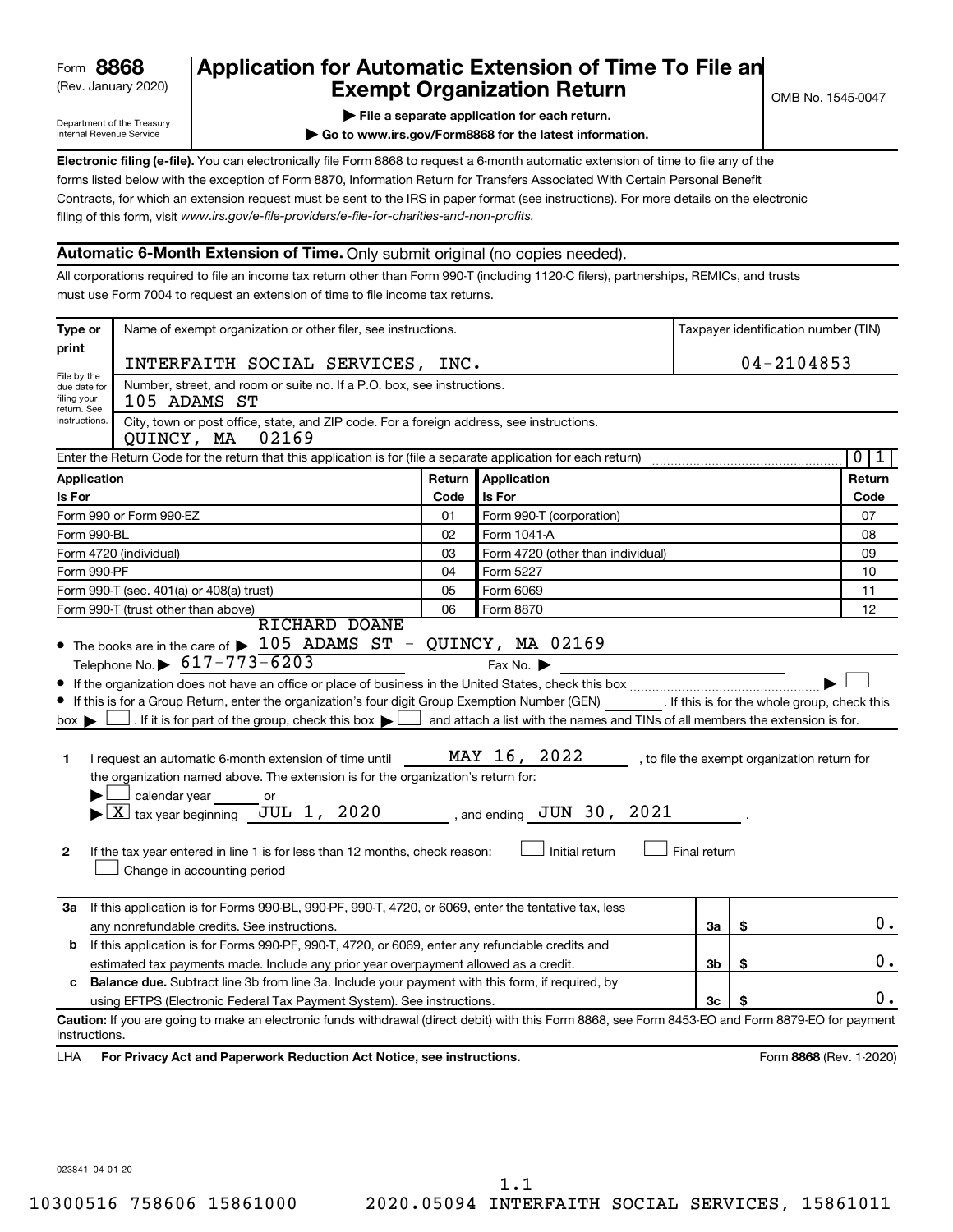|                         |                               |                                                        | EXTENDED TO MAY 16, 2022                                                                                                                                                   |                             |            |                                                             |                                                           |
|-------------------------|-------------------------------|--------------------------------------------------------|----------------------------------------------------------------------------------------------------------------------------------------------------------------------------|-----------------------------|------------|-------------------------------------------------------------|-----------------------------------------------------------|
|                         |                               |                                                        | <b>Return of Organization Exempt From Income Tax</b>                                                                                                                       |                             |            |                                                             | OMB No. 1545-0047                                         |
|                         |                               | Form 990                                               | Under section 501(c), 527, or 4947(a)(1) of the Internal Revenue Code (except private foundations)                                                                         |                             |            |                                                             |                                                           |
|                         |                               |                                                        | Do not enter social security numbers on this form as it may be made public.                                                                                                |                             |            |                                                             | <b>Open to Public</b>                                     |
|                         |                               | Department of the Treasury<br>Internal Revenue Service | ► Go to www.irs.gov/Form990 for instructions and the latest information.                                                                                                   |                             |            |                                                             | Inspection                                                |
|                         |                               | A For the 2020 calendar year, or tax year beginning    |                                                                                                                                                                            |                             |            |                                                             |                                                           |
|                         | <b>B</b> Check if applicable: |                                                        | <b>C</b> Name of organization                                                                                                                                              |                             |            | and ending JUN 30, 2021<br>D Employer identification number |                                                           |
|                         |                               |                                                        |                                                                                                                                                                            |                             |            |                                                             |                                                           |
|                         | Address<br> change            |                                                        | INTERFAITH SOCIAL SERVICES, INC.                                                                                                                                           |                             |            |                                                             |                                                           |
|                         | Name<br>change                |                                                        | Doing business as                                                                                                                                                          |                             |            | 04-2104853                                                  |                                                           |
|                         | Ilnitial<br>return            |                                                        | Number and street (or P.O. box if mail is not delivered to street address)                                                                                                 |                             | Room/suite | E Telephone number                                          |                                                           |
|                         | Final<br>return/              |                                                        | 105 ADAMS ST                                                                                                                                                               |                             |            | $617 - 773 - 6203$                                          |                                                           |
|                         | termin-<br>ated               |                                                        | City or town, state or province, country, and ZIP or foreign postal code                                                                                                   |                             |            | G Gross receipts \$                                         | 3,499,515.                                                |
|                         | Amended<br>Ireturn            |                                                        | 02169<br>QUINCY, MA                                                                                                                                                        |                             |            | H(a) Is this a group return                                 |                                                           |
|                         | Applica-<br>ltion             |                                                        | F Name and address of principal officer: GABRIEL ARATO                                                                                                                     |                             |            | for subordinates?                                           | $\Box$ Yes $~\boxtimes~$ No                               |
|                         | pending                       |                                                        | SAME AS C ABOVE                                                                                                                                                            |                             |            | $H(b)$ Are all subordinates included? $\Box$ Yes            | ∣ No                                                      |
|                         |                               |                                                        | Tax-exempt status: $X \overline{X}$ 501(c)(3)<br>$501(c)$ (<br>$\sqrt{\frac{1}{1}}$ (insert no.)                                                                           | $4947(a)(1)$ or             | 527        |                                                             | If "No," attach a list. See instructions                  |
|                         |                               |                                                        | J Website: > INTERFAITHSOCIALSERVICES.ORG                                                                                                                                  |                             |            | $H(c)$ Group exemption number $\blacktriangleright$         |                                                           |
|                         |                               |                                                        | K Form of organization: $X$ Corporation<br>Trust<br>Association                                                                                                            | Other $\blacktriangleright$ |            |                                                             | L Year of formation: $1947$ M State of legal domicile: MA |
|                         | Part I                        | <b>Summary</b>                                         |                                                                                                                                                                            |                             |            |                                                             |                                                           |
|                         | 1                             |                                                        | Briefly describe the organization's mission or most significant activities: SEE SCHEDULE O                                                                                 |                             |            |                                                             |                                                           |
| Governance              |                               |                                                        |                                                                                                                                                                            |                             |            |                                                             |                                                           |
|                         | 2                             |                                                        | Check this box $\blacktriangleright$ $\Box$ if the organization discontinued its operations or disposed of more than 25% of its net assets.                                |                             |            |                                                             |                                                           |
|                         | 3                             |                                                        | Number of voting members of the governing body (Part VI, line 1a)                                                                                                          |                             |            | 3                                                           | 18                                                        |
|                         | 4                             |                                                        |                                                                                                                                                                            |                             |            | $\overline{\mathbf{4}}$                                     | $\overline{18}$                                           |
|                         | 5                             |                                                        |                                                                                                                                                                            |                             |            | $\overline{5}$                                              | $\overline{25}$                                           |
| <b>Activities &amp;</b> | 6                             |                                                        |                                                                                                                                                                            |                             |            | $6\phantom{1}6$                                             | 397                                                       |
|                         |                               |                                                        |                                                                                                                                                                            |                             |            | <b>7a</b>                                                   | $\overline{0}$ .                                          |
|                         |                               |                                                        |                                                                                                                                                                            |                             |            | 7b                                                          | $\overline{0}$ .                                          |
|                         |                               |                                                        |                                                                                                                                                                            |                             |            | <b>Prior Year</b>                                           | <b>Current Year</b>                                       |
|                         | 8                             |                                                        |                                                                                                                                                                            |                             |            | 2,609,797.                                                  | 3, 292, 914.                                              |
| Revenue                 | 9                             |                                                        | Program service revenue (Part VIII, line 2g)                                                                                                                               |                             |            | 84,534.                                                     | 202,606.                                                  |
|                         | 10                            |                                                        |                                                                                                                                                                            |                             |            | 6,110.                                                      | 3,416.                                                    |
|                         | 11                            |                                                        | Other revenue (Part VIII, column (A), lines 5, 6d, 8c, 9c, 10c, and 11e)                                                                                                   |                             |            | 11,905.                                                     | 579.                                                      |
|                         | 12                            |                                                        | Total revenue - add lines 8 through 11 (must equal Part VIII, column (A), line 12)                                                                                         |                             |            | 2,712,346.                                                  | 3,499,515.                                                |
|                         | 13                            |                                                        | Grants and similar amounts paid (Part IX, column (A), lines 1-3)                                                                                                           |                             |            | 1,364,806.                                                  | 101,053.                                                  |
|                         | 14                            |                                                        |                                                                                                                                                                            |                             |            | 0.                                                          | $\overline{0}$ .                                          |
|                         |                               |                                                        | Salaries, other compensation, employee benefits (Part IX, column (A), lines 5-10)                                                                                          |                             |            | 524,647.                                                    | 748,248.                                                  |
|                         |                               |                                                        | 16a Professional fundraising fees (Part IX, column (A), line 11e)                                                                                                          |                             |            | 27,750.                                                     | $\overline{0}$ .                                          |
| Expenses                |                               |                                                        | <b>b</b> Total fundraising expenses (Part IX, column (D), line 25)                                                                                                         | 240, 313.                   |            |                                                             |                                                           |
|                         |                               |                                                        |                                                                                                                                                                            |                             |            | 386, 156.                                                   | 1,979,822.                                                |
|                         | 18                            |                                                        |                                                                                                                                                                            |                             |            | 2,303,359.                                                  | 2,829,123.                                                |
|                         | 19                            |                                                        |                                                                                                                                                                            |                             |            | $408,987$ .                                                 | 670, 392.                                                 |
| Net Assets or           |                               |                                                        |                                                                                                                                                                            |                             |            | <b>Beginning of Current Year</b>                            | <b>End of Year</b>                                        |
|                         | 20                            | Total assets (Part X, line 16)                         |                                                                                                                                                                            |                             |            | 1,706,810.                                                  | 2,410,547.                                                |
|                         | 21                            |                                                        | Total liabilities (Part X, line 26)                                                                                                                                        |                             |            | 98,106.<br>1,608,704.                                       | 131,451.<br>2,279,096.                                    |
|                         | 22                            | Signature Block                                        |                                                                                                                                                                            |                             |            |                                                             |                                                           |
|                         | <b>Part II</b>                |                                                        |                                                                                                                                                                            |                             |            |                                                             |                                                           |
|                         |                               |                                                        | Under penalties of perjury, I declare that I have examined this return, including accompanying schedules and statements, and to the best of my knowledge and belief, it is |                             |            |                                                             |                                                           |
|                         |                               |                                                        | true, correct, and complete. Declaration of preparer (other than officer) is based on all information of which preparer has any knowledge.                                 |                             |            |                                                             |                                                           |
|                         |                               |                                                        | Signature of officer                                                                                                                                                       |                             |            | Date                                                        |                                                           |
| Sign                    |                               |                                                        | RICHARD DOANE, EXECUTIVE DIRECTOR                                                                                                                                          |                             |            |                                                             |                                                           |
| Here                    |                               |                                                        | Type or print name and title                                                                                                                                               |                             |            |                                                             |                                                           |
|                         |                               |                                                        |                                                                                                                                                                            |                             |            | Date<br>Check                                               | PTIN                                                      |
| Paid                    |                               | Print/Type preparer's name                             | Preparer's signature<br>JOLANTA TUCK, CPA                                                                                                                                  | JOLANTA TUCK, CPA           |            | $05/16/22$ self-employed                                    | P01340068                                                 |
|                         | Preparer                      |                                                        | Firm's name COHNREZNICK LLP                                                                                                                                                |                             |            |                                                             | 22-1478099                                                |
|                         | Use Only                      |                                                        | Firm's address 10 FORBES ROAD,<br><b>STE 200</b>                                                                                                                           |                             |            | Firm's EIN                                                  |                                                           |
|                         |                               |                                                        |                                                                                                                                                                            |                             |            |                                                             |                                                           |

|                 | May the IRS discuss this return with the preparer shown above? See instructions | -41 |  | No     |
|-----------------|---------------------------------------------------------------------------------|-----|--|--------|
| 032001 12-23-20 | LHA For Paperwork Reduction Act Notice, see the separate instructions.          |     |  | (2020) |

10 FORBES ROAD, STE 200

Phone no.

BRAINTREE, MA 02184 (Phone no. (781)380-3520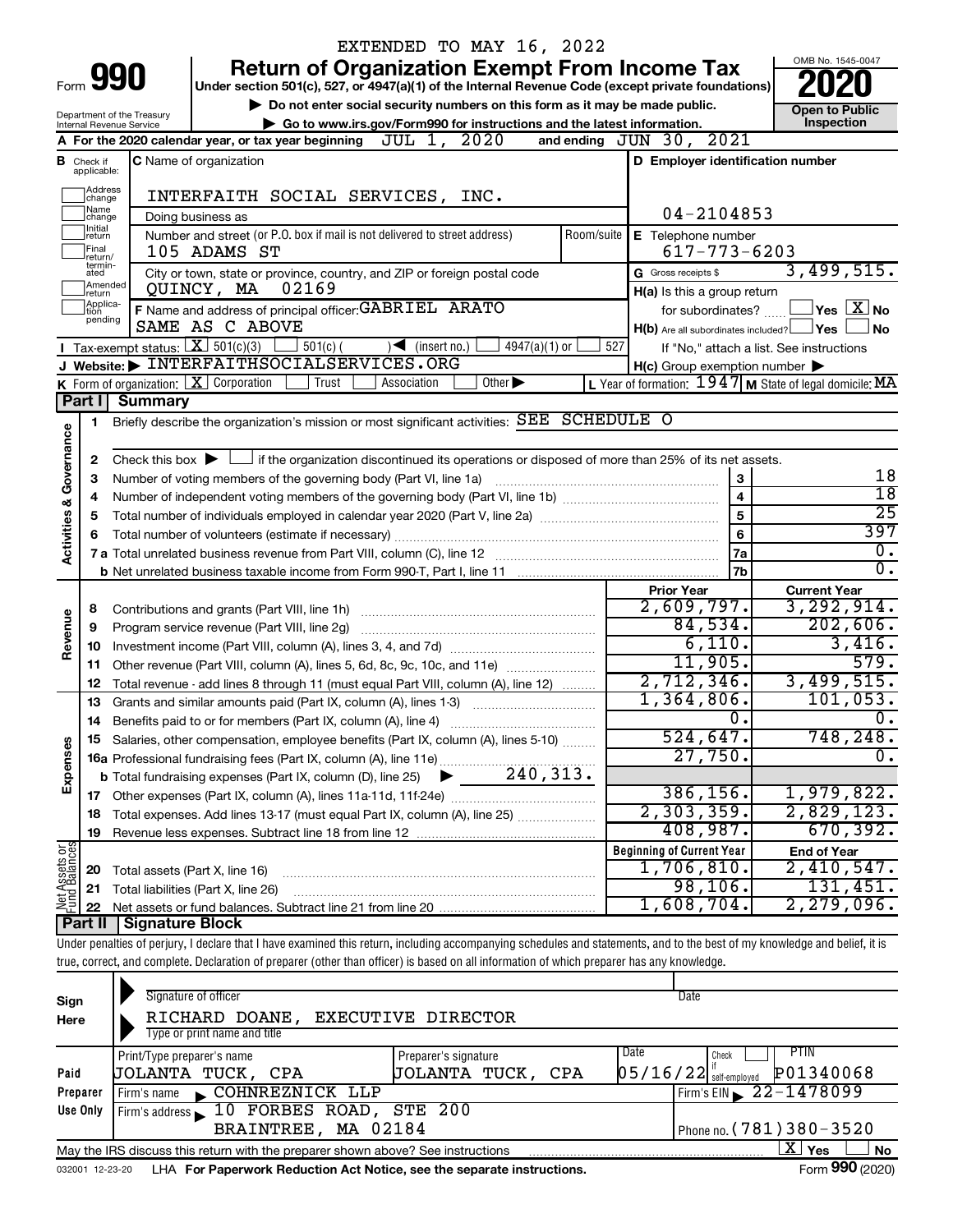| 1<br>$\mathbf{2}$ | <b>Statement of Program Service Accomplishments</b><br>Part III<br>Briefly describe the organization's mission:<br>INTERFAITH SOCIAL SERVICES PROVIDES SOUTH SHORE RESIDENTS WITH THE<br>RESOURCES NECESSARY TO SUPPORT A HEALTHY AND FULFILLING LIFE. OUR TEAM |  |
|-------------------|-----------------------------------------------------------------------------------------------------------------------------------------------------------------------------------------------------------------------------------------------------------------|--|
|                   |                                                                                                                                                                                                                                                                 |  |
|                   |                                                                                                                                                                                                                                                                 |  |
|                   |                                                                                                                                                                                                                                                                 |  |
|                   | OF CLINICIANS, STAFF AND VOLUNTEERS DELIVER PROGRAMS FOCUSED ON<br>ALLEVIATING HUNGER, PROVIDING MENTAL HEALTH COUNSELING, PREVENTING                                                                                                                           |  |
|                   | Did the organization undertake any significant program services during the year which were not listed on the<br>$\mathsf{Yes} \mathrel{\overline{X}} \mathsf{No}$                                                                                               |  |
|                   | prior Form 990 or 990-EZ?<br>If "Yes," describe these new services on Schedule O.                                                                                                                                                                               |  |
| 3                 | $\mathsf{Yes}\ \overline{\mathbf{X}}\mathsf{No}$<br>Did the organization cease conducting, or make significant changes in how it conducts, any program services?                                                                                                |  |
| 4                 | If "Yes," describe these changes on Schedule O.<br>Describe the organization's program service accomplishments for each of its three largest program services, as measured by expenses.                                                                         |  |
|                   | Section 501(c)(3) and 501(c)(4) organizations are required to report the amount of grants and allocations to others, the total expenses, and                                                                                                                    |  |
| 4a                | revenue, if any, for each program service reported.<br>1,893,676.<br>including grants of \$<br>(Expenses \$<br>) (Revenue \$<br>(Code:                                                                                                                          |  |
|                   | INTERFAITH'S FOOD PANTRY IS ONE OF THE LARGEST EMERGENCY FOOD PROGRAMS                                                                                                                                                                                          |  |
|                   | IN GREATER BOSTON, DISTRIBUTING 800,000+ MEALS TO SOUTH SHORE RESIDENTS<br>EVERY YEAR. THE FOOD PANTRY ALSO OPERATES THE LARGEST FOOD RESCUE                                                                                                                    |  |
|                   | PROGRAM ON THE SOUTH SHORE SALVAGING OVER 400,000 POUNDS OF FOOD EACH                                                                                                                                                                                           |  |
|                   | YEAR FROM LOCAL SUPERMARKETS. THE FOOD PANTRY'S "JOY FOR CHILDREN"                                                                                                                                                                                              |  |
|                   | INITIATIVES BRING HAPPINESS TO THOUSANDS OF DISADVANTAGED LOCAL                                                                                                                                                                                                 |  |
|                   | CHILDREN EACH YEAR BY DISTRIBUTING HUNDREDS OF HALLOWEEN COSTUMES,<br>BUNNY BASKETS, HOLIDAY GIFTS, BACKPACKS FULL OF SCHOOL SUPPLIES, AND                                                                                                                      |  |
|                   | 1,000+ THANKSGIVING MEALS EACH YEAR. THE FOOD PANTRY ALSO DISTRIBUTED                                                                                                                                                                                           |  |
|                   | 75,620 PADS AND TAMPONS AND 63,750 DIAPERS TO THE WOMEN AND CHILDREN                                                                                                                                                                                            |  |
|                   | SERVED BY OUR PROGRAM.                                                                                                                                                                                                                                          |  |
| 4b                | 63,594.<br>299, 129.<br>including grants of \$<br>(Revenue \$<br>(Code:<br>) (Expenses \$<br>INTERFAITH'S NEW DIRECTIONS COUNSELING CENTER OFFERS COUNSELING                                                                                                    |  |
|                   | SERVICES ON AN INCOME-BASED SLIDING-FEE SCALE TO ADULTS, CHILDREN,                                                                                                                                                                                              |  |
|                   | COUPLES AND FAMILIES. THE PROGRAM ENSURES THAT AREA RESIDENTS CAN                                                                                                                                                                                               |  |
|                   | RECEIVE TREATMENT FOR MENTAL ILLNESS AND ADDICTION REGARDLESS OF THEIR                                                                                                                                                                                          |  |
|                   | INCOME OR INSURANCE STATUS. INTERFAITH'S THERAPISTS PROVIDED 2,838<br>THERAPY SESSIONS TO LOCAL RESIDENTS<br>IN NEED.                                                                                                                                           |  |
|                   |                                                                                                                                                                                                                                                                 |  |
|                   |                                                                                                                                                                                                                                                                 |  |
|                   |                                                                                                                                                                                                                                                                 |  |
|                   |                                                                                                                                                                                                                                                                 |  |
|                   | $101, 053$ . (Revenue \$<br>$152$ , $435$ . including grants of \$<br>4c (Code:<br>) (Expenses \$                                                                                                                                                               |  |
|                   | INTERFAITH'S HOMESAFE PROGRAM KEEPS FAMILIES "SAFE AT HOME"<br>INSTEAD<br>FACING THE TRAGEDY OF HOMELESSNESS. WE PROVIDE EMERGENCY FINANCIAL                                                                                                                    |  |
|                   | ASSISTANCE TO PREVENT EVICTION AND UTILITY SHUT OFFS. HOMESAFE MADE                                                                                                                                                                                             |  |
|                   | AWARDS THAT HELPED 444 INDIVIDUALS AVOID HOMELESSNESS, OBTAIN BUDGET                                                                                                                                                                                            |  |
|                   | COUNSELING, OR PREVENTED THE LOSS OF A BASIC UTILITY.                                                                                                                                                                                                           |  |
|                   |                                                                                                                                                                                                                                                                 |  |
|                   |                                                                                                                                                                                                                                                                 |  |
|                   |                                                                                                                                                                                                                                                                 |  |
|                   |                                                                                                                                                                                                                                                                 |  |
| 4d                | Other program services (Describe on Schedule O.)<br>139,012.<br>77, 311. including grants of \$                                                                                                                                                                 |  |
| 4e                | (Expenses \$<br>(Revenue \$<br>2,422,551.<br>Total program service expenses                                                                                                                                                                                     |  |
|                   | Form 990 (2020)<br>032002 12-23-20                                                                                                                                                                                                                              |  |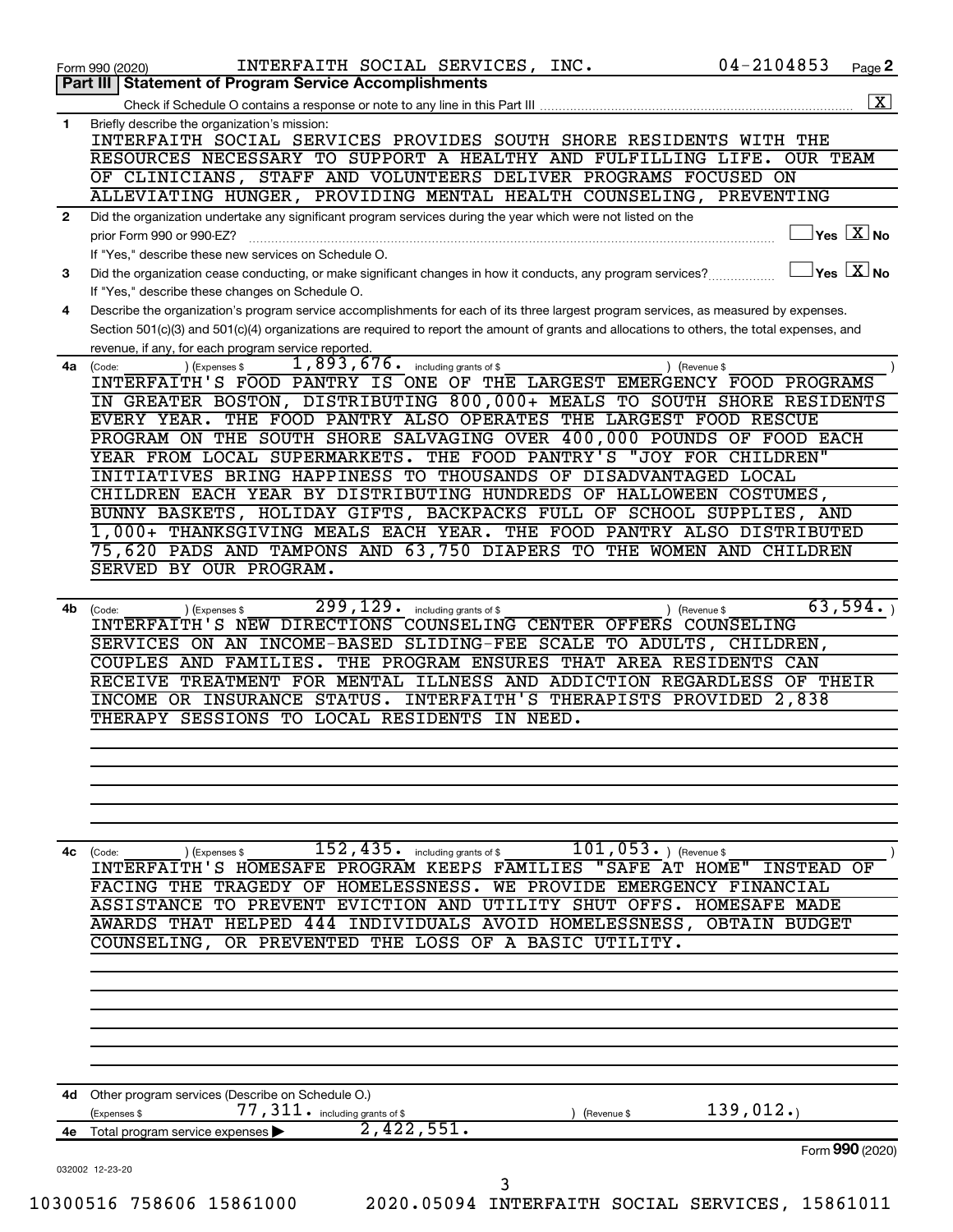| Form 990 (2020) | INTERFAITH S                                     |  |
|-----------------|--------------------------------------------------|--|
|                 | <b>Part IV   Checklist of Required Schedules</b> |  |

Form 990 (2020)  ${\tt INTERFAITH}$  SOCIAL SERVICES,  ${\tt INC.}$  04-2104853  ${\tt Page}$ 

|    |                                                                                                                                                                 |                 | Yes                     | No                      |
|----|-----------------------------------------------------------------------------------------------------------------------------------------------------------------|-----------------|-------------------------|-------------------------|
| 1  | Is the organization described in section 501(c)(3) or $4947(a)(1)$ (other than a private foundation)?                                                           |                 |                         |                         |
|    | If "Yes." complete Schedule A                                                                                                                                   | 1               | х                       |                         |
| 2  | Is the organization required to complete Schedule B, Schedule of Contributors? [11] the organization required to complete Schedule B, Schedule of Contributors? | $\overline{2}$  | $\overline{\textbf{x}}$ |                         |
| З  | Did the organization engage in direct or indirect political campaign activities on behalf of or in opposition to candidates for                                 |                 |                         |                         |
|    |                                                                                                                                                                 | З               |                         | x                       |
| 4  | Section 501(c)(3) organizations. Did the organization engage in lobbying activities, or have a section 501(h) election in effect                                |                 |                         |                         |
|    |                                                                                                                                                                 | 4               |                         | x                       |
| 5  | Is the organization a section 501(c)(4), 501(c)(5), or 501(c)(6) organization that receives membership dues, assessments, or                                    |                 |                         |                         |
|    |                                                                                                                                                                 | 5               |                         | x                       |
| 6  | Did the organization maintain any donor advised funds or any similar funds or accounts for which donors have the right to                                       |                 |                         |                         |
|    | provide advice on the distribution or investment of amounts in such funds or accounts? If "Yes," complete Schedule D, Part I                                    | 6               |                         | x                       |
| 7  | Did the organization receive or hold a conservation easement, including easements to preserve open space,                                                       |                 |                         |                         |
|    | the environment, historic land areas, or historic structures? If "Yes," complete Schedule D, Part II                                                            | $\overline{7}$  |                         | x                       |
| 8  | Did the organization maintain collections of works of art, historical treasures, or other similar assets? If "Yes," complete                                    |                 |                         |                         |
|    |                                                                                                                                                                 | 8               |                         | x                       |
| 9  | Did the organization report an amount in Part X, line 21, for escrow or custodial account liability, serve as a custodian for                                   |                 |                         |                         |
|    | amounts not listed in Part X; or provide credit counseling, debt management, credit repair, or debt negotiation services?                                       |                 |                         |                         |
|    |                                                                                                                                                                 | 9               |                         | x                       |
| 10 | Did the organization, directly or through a related organization, hold assets in donor-restricted endowments                                                    |                 |                         |                         |
|    |                                                                                                                                                                 | 10              |                         | x                       |
| 11 | If the organization's answer to any of the following questions is "Yes," then complete Schedule D, Parts VI, VII, VIII, IX, or X                                |                 |                         |                         |
|    | as applicable.                                                                                                                                                  |                 |                         |                         |
|    | a Did the organization report an amount for land, buildings, and equipment in Part X, line 10? If "Yes," complete Schedule D,                                   |                 |                         |                         |
|    | Part VI                                                                                                                                                         | 11a             | х                       |                         |
|    | <b>b</b> Did the organization report an amount for investments - other securities in Part X, line 12, that is 5% or more of its total                           |                 |                         |                         |
|    |                                                                                                                                                                 | 11b             |                         | X                       |
|    | c Did the organization report an amount for investments - program related in Part X, line 13, that is 5% or more of its total                                   |                 |                         |                         |
|    |                                                                                                                                                                 | 11c             |                         | х                       |
|    | d Did the organization report an amount for other assets in Part X, line 15, that is 5% or more of its total assets reported in                                 |                 |                         |                         |
|    |                                                                                                                                                                 | 11d             |                         | x                       |
|    | e Did the organization report an amount for other liabilities in Part X, line 25? If "Yes," complete Schedule D, Part X                                         | 11e             |                         | X                       |
| f  | Did the organization's separate or consolidated financial statements for the tax year include a footnote that addresses                                         |                 |                         |                         |
|    | the organization's liability for uncertain tax positions under FIN 48 (ASC 740)? If "Yes," complete Schedule D, Part X                                          | 11f             |                         | x                       |
|    | 12a Did the organization obtain separate, independent audited financial statements for the tax year? If "Yes," complete                                         |                 |                         |                         |
|    | Schedule D, Parts XI and XII                                                                                                                                    | 12a             | х                       |                         |
|    | <b>b</b> Was the organization included in consolidated, independent audited financial statements for the tax year?                                              |                 |                         |                         |
|    | If "Yes," and if the organization answered "No" to line 12a, then completing Schedule D, Parts XI and XII is optional                                           | 12D             |                         | 4                       |
| 13 |                                                                                                                                                                 | 13              |                         | $\overline{\mathbf{X}}$ |
|    | 14a Did the organization maintain an office, employees, or agents outside of the United States?                                                                 | 14a             |                         | х                       |
|    | <b>b</b> Did the organization have aggregate revenues or expenses of more than \$10,000 from grantmaking, fundraising, business,                                |                 |                         |                         |
|    | investment, and program service activities outside the United States, or aggregate foreign investments valued at \$100,000                                      |                 |                         |                         |
|    |                                                                                                                                                                 | 14b             |                         | x                       |
| 15 | Did the organization report on Part IX, column (A), line 3, more than \$5,000 of grants or other assistance to or for any                                       |                 |                         |                         |
|    |                                                                                                                                                                 | 15              |                         | х                       |
| 16 | Did the organization report on Part IX, column (A), line 3, more than \$5,000 of aggregate grants or other assistance to                                        |                 |                         |                         |
|    |                                                                                                                                                                 | 16              |                         | х                       |
| 17 | Did the organization report a total of more than \$15,000 of expenses for professional fundraising services on Part IX,                                         |                 |                         |                         |
|    |                                                                                                                                                                 | 17              |                         | х                       |
| 18 | Did the organization report more than \$15,000 total of fundraising event gross income and contributions on Part VIII, lines                                    |                 |                         |                         |
|    |                                                                                                                                                                 | 18              |                         | x                       |
| 19 | Did the organization report more than \$15,000 of gross income from gaming activities on Part VIII, line 9a? If "Yes,"                                          |                 |                         |                         |
|    |                                                                                                                                                                 | 19              |                         | х                       |
|    |                                                                                                                                                                 | 20a             |                         | X                       |
|    |                                                                                                                                                                 | 20 <sub>b</sub> |                         |                         |
| 21 | Did the organization report more than \$5,000 of grants or other assistance to any domestic organization or                                                     |                 |                         |                         |
|    |                                                                                                                                                                 | 21              |                         | x                       |
|    | 032003 12-23-20                                                                                                                                                 |                 |                         | Form 990 (2020)         |

10300516 758606 15861000 2020.05094 INTERFAITH SOCIAL SERVICES, 15861011

4

Form (2020) **990**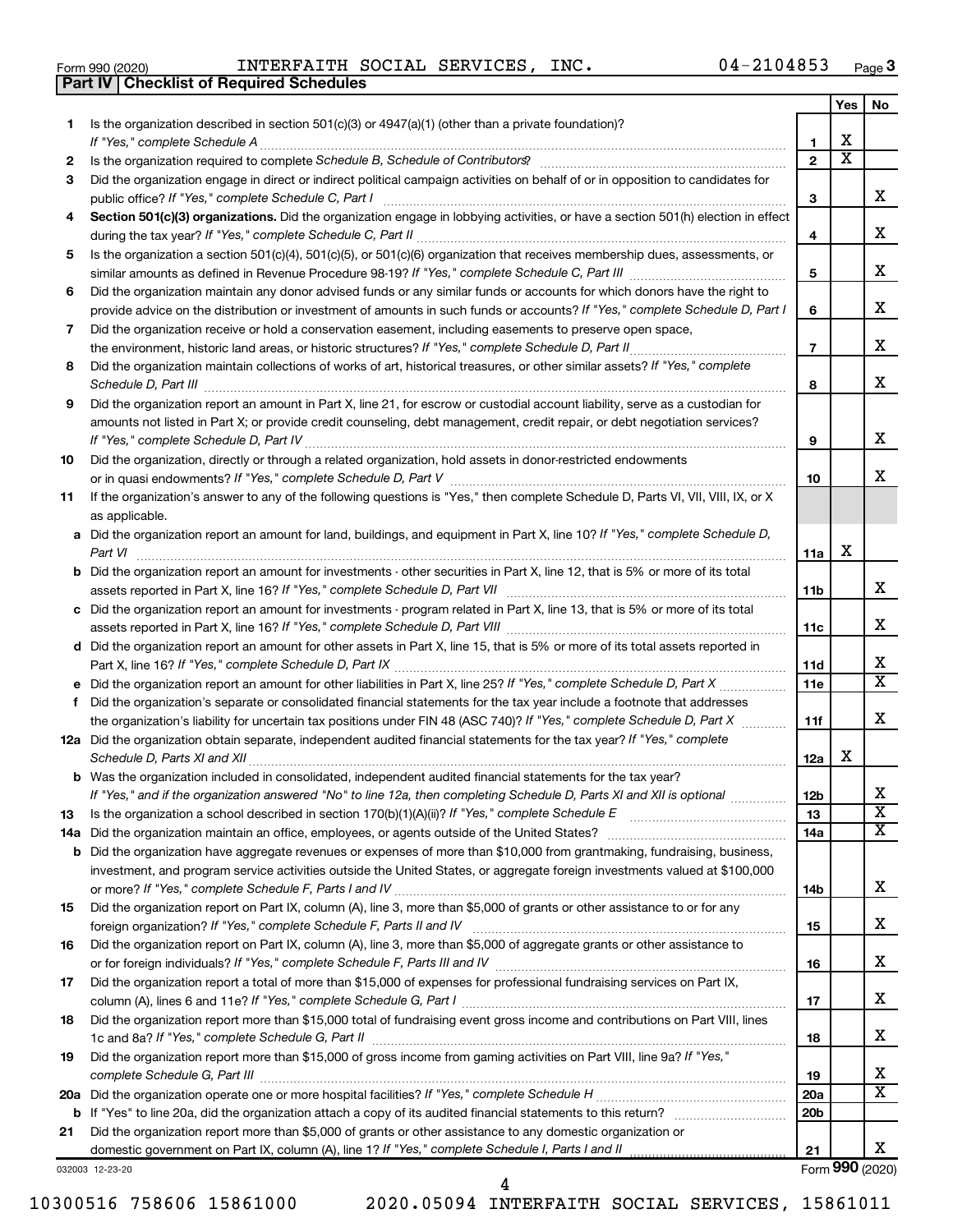|  | Form 990 (2020) |
|--|-----------------|
|  |                 |

*(continued)* **Part IV Checklist of Required Schedules**

Form 990 (2020)  ${\tt INTERFAITH}$  SOCIAL SERVICES,  ${\tt INC.}$  04-2104853  ${\tt Page}$ 

|        | $\frac{1}{2}$ . Surface $\frac{1}{2}$                                                                                                                                                                                              |                 |                         |                         |
|--------|------------------------------------------------------------------------------------------------------------------------------------------------------------------------------------------------------------------------------------|-----------------|-------------------------|-------------------------|
|        |                                                                                                                                                                                                                                    |                 | Yes                     | No                      |
| 22     | Did the organization report more than \$5,000 of grants or other assistance to or for domestic individuals on                                                                                                                      | 22              | х                       |                         |
| 23     | Did the organization answer "Yes" to Part VII, Section A, line 3, 4, or 5 about compensation of the organization's current                                                                                                         |                 |                         |                         |
|        | and former officers, directors, trustees, key employees, and highest compensated employees? If "Yes," complete                                                                                                                     |                 |                         |                         |
|        | Schedule J <b>Execute J Execute Contract Contract Contract Contract Contract Contract Contract Contract Contract Contract Contract Contract Contract Contract Contract Contract Contract Contract Contract Contract Contract C</b> | 23              |                         | х                       |
|        | 24a Did the organization have a tax-exempt bond issue with an outstanding principal amount of more than \$100,000 as of the                                                                                                        |                 |                         |                         |
|        | last day of the year, that was issued after December 31, 2002? If "Yes," answer lines 24b through 24d and complete                                                                                                                 |                 |                         |                         |
|        |                                                                                                                                                                                                                                    | 24a             |                         | х                       |
|        |                                                                                                                                                                                                                                    | 24b             |                         |                         |
|        | c Did the organization maintain an escrow account other than a refunding escrow at any time during the year to defease                                                                                                             |                 |                         |                         |
|        |                                                                                                                                                                                                                                    | 24c             |                         |                         |
|        |                                                                                                                                                                                                                                    | 24d             |                         |                         |
|        | 25a Section 501(c)(3), 501(c)(4), and 501(c)(29) organizations. Did the organization engage in an excess benefit                                                                                                                   |                 |                         |                         |
|        |                                                                                                                                                                                                                                    | 25a             |                         | х                       |
|        | <b>b</b> Is the organization aware that it engaged in an excess benefit transaction with a disqualified person in a prior year, and                                                                                                |                 |                         |                         |
|        | that the transaction has not been reported on any of the organization's prior Forms 990 or 990-EZ? If "Yes," complete                                                                                                              |                 |                         |                         |
|        | Schedule L, Part I                                                                                                                                                                                                                 | 25b             |                         | х                       |
| 26     | Did the organization report any amount on Part X, line 5 or 22, for receivables from or payables to any current                                                                                                                    |                 |                         |                         |
|        | or former officer, director, trustee, key employee, creator or founder, substantial contributor, or 35%                                                                                                                            |                 |                         |                         |
|        | controlled entity or family member of any of these persons? If "Yes," complete Schedule L, Part II                                                                                                                                 | 26              |                         | х                       |
| 27     | Did the organization provide a grant or other assistance to any current or former officer, director, trustee, key employee,                                                                                                        |                 |                         |                         |
|        | creator or founder, substantial contributor or employee thereof, a grant selection committee member, or to a 35% controlled                                                                                                        |                 |                         |                         |
|        | entity (including an employee thereof) or family member of any of these persons? If "Yes," complete Schedule L, Part III                                                                                                           | 27              |                         | х                       |
| 28     | Was the organization a party to a business transaction with one of the following parties (see Schedule L, Part IV                                                                                                                  |                 |                         |                         |
|        | instructions, for applicable filing thresholds, conditions, and exceptions):                                                                                                                                                       |                 |                         |                         |
| a      | A current or former officer, director, trustee, key employee, creator or founder, or substantial contributor? If                                                                                                                   |                 |                         | x                       |
|        | "Yes," complete Schedule L, Part IV                                                                                                                                                                                                | 28a             |                         | $\overline{\mathbf{X}}$ |
|        |                                                                                                                                                                                                                                    | 28 <sub>b</sub> |                         |                         |
|        | c A 35% controlled entity of one or more individuals and/or organizations described in lines 28a or 28b?If                                                                                                                         | 28c             |                         | х                       |
| 29     |                                                                                                                                                                                                                                    | 29              | $\overline{\textbf{x}}$ |                         |
| 30     | Did the organization receive contributions of art, historical treasures, or other similar assets, or qualified conservation                                                                                                        |                 |                         |                         |
|        |                                                                                                                                                                                                                                    | 30              |                         | х                       |
| 31     | Did the organization liquidate, terminate, or dissolve and cease operations? If "Yes," complete Schedule N, Part I                                                                                                                 | 31              |                         | $\mathbf x$             |
| 32     | Did the organization sell, exchange, dispose of, or transfer more than 25% of its net assets? If "Yes," complete                                                                                                                   |                 |                         |                         |
|        | Schedule N, Part II                                                                                                                                                                                                                | 32              |                         | х                       |
| 33     | Did the organization own 100% of an entity disregarded as separate from the organization under Regulations                                                                                                                         |                 |                         |                         |
|        | sections 301.7701-2 and 301.7701-3? If "Yes," complete Schedule R, Part I                                                                                                                                                          | 33              |                         | х                       |
| 34     | Was the organization related to any tax-exempt or taxable entity? If "Yes," complete Schedule R, Part II, III, or IV, and                                                                                                          |                 |                         |                         |
|        | Part V, line 1                                                                                                                                                                                                                     | 34              |                         | х                       |
|        | 35a Did the organization have a controlled entity within the meaning of section 512(b)(13)?                                                                                                                                        | 35a             |                         | $\overline{\mathbf{X}}$ |
|        | <b>b</b> If "Yes" to line 35a, did the organization receive any payment from or engage in any transaction with a controlled entity                                                                                                 |                 |                         |                         |
|        |                                                                                                                                                                                                                                    | 35 <sub>b</sub> |                         |                         |
| 36     | Section 501(c)(3) organizations. Did the organization make any transfers to an exempt non-charitable related organization?                                                                                                         |                 |                         |                         |
|        | If "Yes," complete Schedule R, Part V, line 2                                                                                                                                                                                      | 36              |                         | х                       |
| 37     | Did the organization conduct more than 5% of its activities through an entity that is not a related organization                                                                                                                   |                 |                         |                         |
|        |                                                                                                                                                                                                                                    | 37              |                         | х                       |
| 38     | Did the organization complete Schedule O and provide explanations in Schedule O for Part VI, lines 11b and 19?                                                                                                                     |                 |                         |                         |
|        | Note: All Form 990 filers are required to complete Schedule O.                                                                                                                                                                     | 38              | х                       |                         |
| Part V | <b>Statements Regarding Other IRS Filings and Tax Compliance</b>                                                                                                                                                                   |                 |                         |                         |
|        |                                                                                                                                                                                                                                    |                 |                         |                         |
|        |                                                                                                                                                                                                                                    |                 | Yes                     | No                      |
|        | 13<br><b>1a</b> Enter the number reported in Box 3 of Form 1096. Enter -0- if not applicable <i>manumumumum</i><br>1a                                                                                                              |                 |                         |                         |
|        | 1 <sub>b</sub>                                                                                                                                                                                                                     |                 |                         |                         |
|        | c Did the organization comply with backup withholding rules for reportable payments to vendors and reportable gaming                                                                                                               |                 | х                       |                         |
|        |                                                                                                                                                                                                                                    | 1c              |                         | Form 990 (2020)         |
|        | 032004 12-23-20<br>5                                                                                                                                                                                                               |                 |                         |                         |
|        |                                                                                                                                                                                                                                    |                 |                         |                         |

10300516 758606 15861000 2020.05094 INTERFAITH SOCIAL SERVICES, 15861011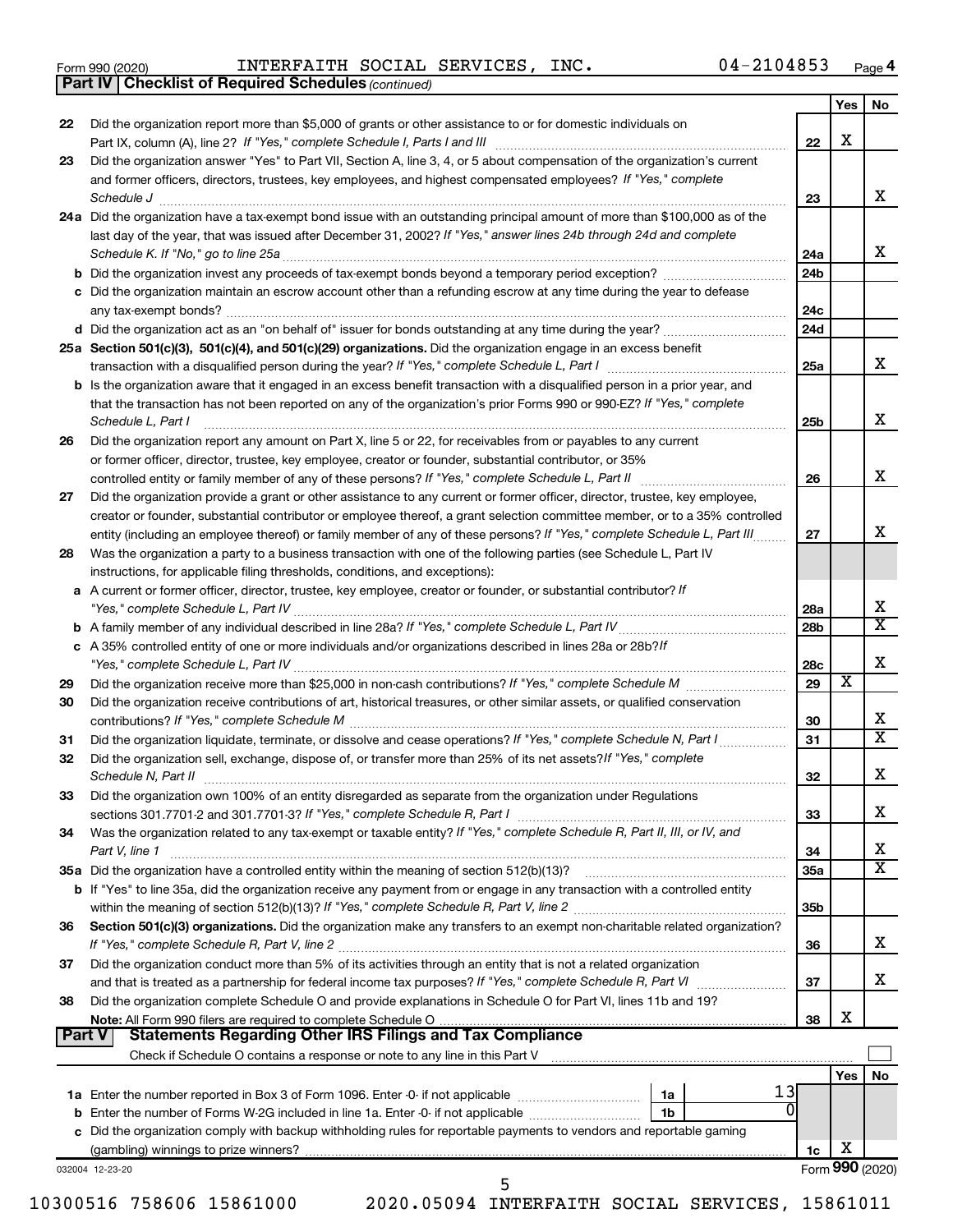| Form 990 (2020) |  | INTERFAITH SOCIAL SERVICES, |  |  | INC. | $04 - 2104853$ | Page |  |
|-----------------|--|-----------------------------|--|--|------|----------------|------|--|
|-----------------|--|-----------------------------|--|--|------|----------------|------|--|

**Part V Statements Regarding Other IRS Filings and Tax Compliance**

*(continued)*

|    |                                                                                                                                                 |                | Yes | No                      |  |  |
|----|-------------------------------------------------------------------------------------------------------------------------------------------------|----------------|-----|-------------------------|--|--|
|    | 2a Enter the number of employees reported on Form W-3, Transmittal of Wage and Tax Statements,                                                  |                |     |                         |  |  |
|    | 25<br>filed for the calendar year ending with or within the year covered by this return<br>2a                                                   |                |     |                         |  |  |
|    |                                                                                                                                                 | 2b             | х   |                         |  |  |
|    | <b>Note:</b> If the sum of lines 1a and 2a is greater than 250, you may be required to e-file (see instructions) <i>manumanous</i>              |                |     |                         |  |  |
|    | 3a Did the organization have unrelated business gross income of \$1,000 or more during the year?                                                | За             |     | X                       |  |  |
|    |                                                                                                                                                 | 3b             |     |                         |  |  |
|    | 4a At any time during the calendar year, did the organization have an interest in, or a signature or other authority over, a                    |                |     |                         |  |  |
|    | financial account in a foreign country (such as a bank account, securities account, or other financial account)?                                | 4a             |     | x                       |  |  |
|    | <b>b</b> If "Yes," enter the name of the foreign country $\blacktriangleright$                                                                  |                |     |                         |  |  |
|    | See instructions for filing requirements for FinCEN Form 114, Report of Foreign Bank and Financial Accounts (FBAR).                             |                |     |                         |  |  |
|    |                                                                                                                                                 | 5a             |     | х                       |  |  |
| b  |                                                                                                                                                 | 5b             |     | $\overline{\mathbf{X}}$ |  |  |
| c  |                                                                                                                                                 | 5 <sub>c</sub> |     |                         |  |  |
|    | 6a Does the organization have annual gross receipts that are normally greater than \$100,000, and did the organization solicit                  |                |     |                         |  |  |
|    | any contributions that were not tax deductible as charitable contributions?                                                                     | 6a             |     | x                       |  |  |
|    | b If "Yes," did the organization include with every solicitation an express statement that such contributions or gifts                          |                |     |                         |  |  |
|    | were not tax deductible?                                                                                                                        | 6b             |     |                         |  |  |
| 7  | Organizations that may receive deductible contributions under section 170(c).                                                                   |                |     | X.                      |  |  |
| a  | Did the organization receive a payment in excess of \$75 made partly as a contribution and partly for goods and services provided to the payor? | 7a             |     |                         |  |  |
| b  |                                                                                                                                                 | 7b             |     |                         |  |  |
| c  | Did the organization sell, exchange, or otherwise dispose of tangible personal property for which it was required<br>to file Form 8282?         | 7c             |     | x                       |  |  |
| d  | 7d                                                                                                                                              |                |     |                         |  |  |
|    |                                                                                                                                                 | 7e             |     | x                       |  |  |
| Ť. |                                                                                                                                                 | 7f             |     | $\mathbf x$             |  |  |
| g  | If the organization received a contribution of qualified intellectual property, did the organization file Form 8899 as required?                | 7g             |     |                         |  |  |
| h  | If the organization received a contribution of cars, boats, airplanes, or other vehicles, did the organization file a Form 1098-C?              |                |     |                         |  |  |
| 8  | Sponsoring organizations maintaining donor advised funds. Did a donor advised fund maintained by the                                            |                |     |                         |  |  |
|    | sponsoring organization have excess business holdings at any time during the year?                                                              | 8              |     |                         |  |  |
| 9  | Sponsoring organizations maintaining donor advised funds.                                                                                       |                |     |                         |  |  |
| а  | Did the sponsoring organization make any taxable distributions under section 4966?                                                              | 9а             |     |                         |  |  |
| b  | Did the sponsoring organization make a distribution to a donor, donor advisor, or related person?                                               | 9b             |     |                         |  |  |
| 10 | Section 501(c)(7) organizations. Enter:                                                                                                         |                |     |                         |  |  |
| а  | 10a                                                                                                                                             |                |     |                         |  |  |
| b  | 10 <sub>b</sub><br>Gross receipts, included on Form 990, Part VIII, line 12, for public use of club facilities                                  |                |     |                         |  |  |
| 11 | Section 501(c)(12) organizations. Enter:                                                                                                        |                |     |                         |  |  |
|    | 11a                                                                                                                                             |                |     |                         |  |  |
| b  | Gross income from other sources (Do not net amounts due or paid to other sources against                                                        |                |     |                         |  |  |
|    | amounts due or received from them.)<br>11b                                                                                                      |                |     |                         |  |  |
|    | 12a Section 4947(a)(1) non-exempt charitable trusts. Is the organization filing Form 990 in lieu of Form 1041?                                  | 12a            |     |                         |  |  |
|    | 12b<br><b>b</b> If "Yes," enter the amount of tax-exempt interest received or accrued during the year                                           |                |     |                         |  |  |
| 13 | Section 501(c)(29) qualified nonprofit health insurance issuers.                                                                                |                |     |                         |  |  |
|    | a Is the organization licensed to issue qualified health plans in more than one state?                                                          | 1За            |     |                         |  |  |
|    | Note: See the instructions for additional information the organization must report on Schedule O.                                               |                |     |                         |  |  |
|    | <b>b</b> Enter the amount of reserves the organization is required to maintain by the states in which the                                       |                |     |                         |  |  |
|    | 13 <sub>b</sub><br>13c                                                                                                                          |                |     |                         |  |  |
| c  | 14a Did the organization receive any payments for indoor tanning services during the tax year?                                                  | 14a            |     | x                       |  |  |
|    | <b>b</b> If "Yes," has it filed a Form 720 to report these payments? If "No," provide an explanation on Schedule O                              | 14b            |     |                         |  |  |
| 15 | Is the organization subject to the section 4960 tax on payment(s) of more than \$1,000,000 in remuneration or                                   |                |     |                         |  |  |
|    |                                                                                                                                                 | 15             |     | x                       |  |  |
|    | If "Yes," see instructions and file Form 4720, Schedule N.                                                                                      |                |     |                         |  |  |
| 16 | Is the organization an educational institution subject to the section 4968 excise tax on net investment income?                                 | 16             |     | х                       |  |  |
|    | If "Yes," complete Form 4720, Schedule O.                                                                                                       |                |     |                         |  |  |

Form (2020) **990**

032005 12-23-20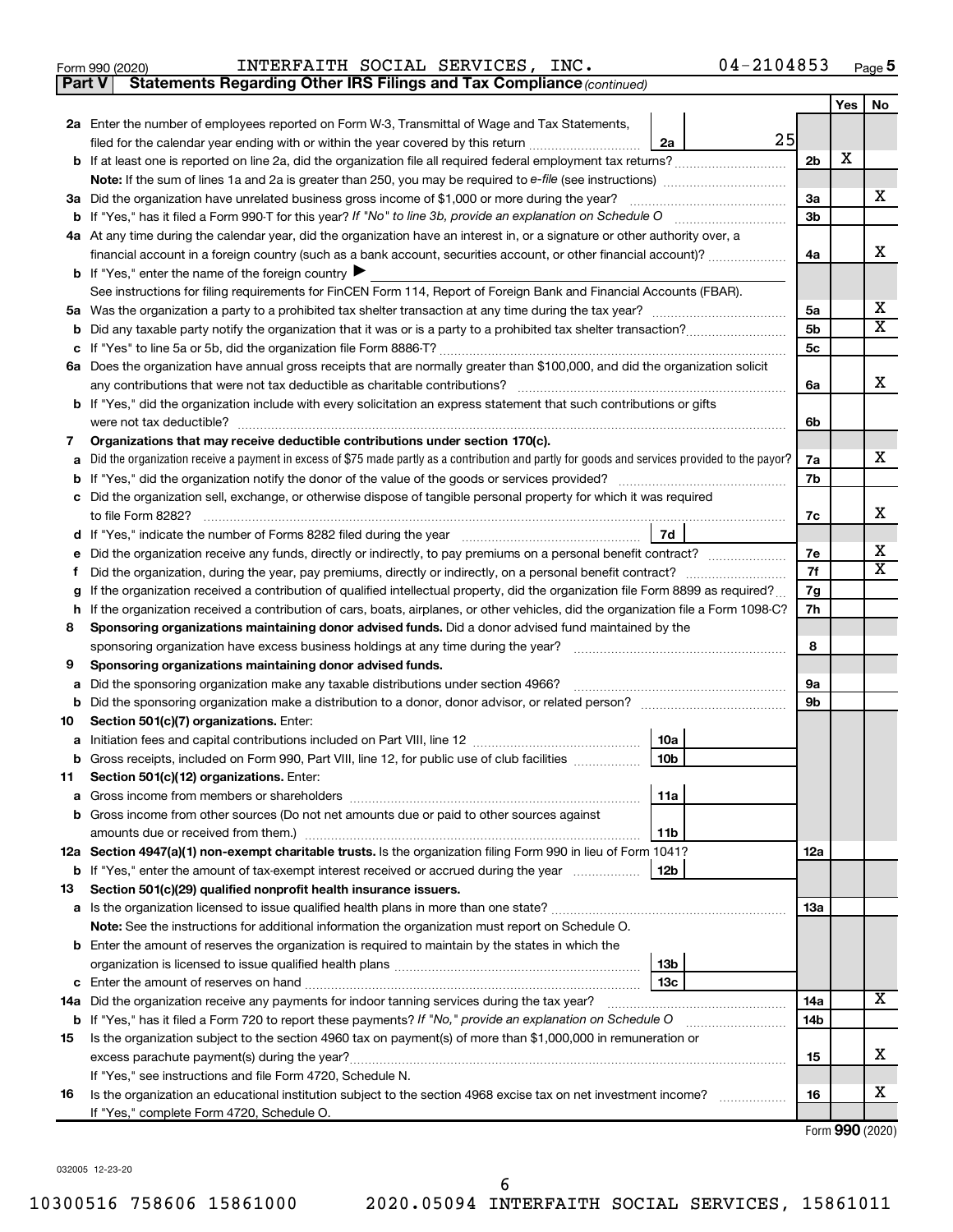| Form 990 (2020) |
|-----------------|
|-----------------|

Form 990 (2020)  ${\tt INTERFAITH}$  SOCIAL SERVICES,  ${\tt INC.}$  04-2104853  ${\tt Page}$ 

**Part VI** Governance, Management, and Disclosure For each "Yes" response to lines 2 through 7b below, and for a "No" response *to line 8a, 8b, or 10b below, describe the circumstances, processes, or changes on Schedule O. See instructions.*

| b<br>2<br>3<br>4<br>5<br>6<br>7a<br>b<br>8<br>а<br>9<br>12a | <b>Section A. Governing Body and Management</b><br>1a Enter the number of voting members of the governing body at the end of the tax year<br>If there are material differences in voting rights among members of the governing body, or if the governing<br>body delegated broad authority to an executive committee or similar committee, explain on Schedule O.<br>Enter the number of voting members included on line 1a, above, who are independent<br>Did any officer, director, trustee, or key employee have a family relationship or a business relationship with any other<br>Did the organization delegate control over management duties customarily performed by or under the direct supervision<br>Did the organization make any significant changes to its governing documents since the prior Form 990 was filed?<br>Did the organization have members, stockholders, or other persons who had the power to elect or appoint one or<br>Are any governance decisions of the organization reserved to (or subject to approval by) members, stockholders, or<br>Did the organization contemporaneously document the meetings held or written actions undertaken during the year by the following:<br>Is there any officer, director, trustee, or key employee listed in Part VII, Section A, who cannot be reached at the<br><b>Section B. Policies</b> (This Section B requests information about policies not required by the Internal Revenue Code.)<br><b>b</b> If "Yes," did the organization have written policies and procedures governing the activities of such chapters, affiliates, | 1a<br>1b | 18<br>18 | $\mathbf{2}$<br>3<br>4<br>5<br>6<br>7a<br>7b<br>8а | Yes                     |
|-------------------------------------------------------------|------------------------------------------------------------------------------------------------------------------------------------------------------------------------------------------------------------------------------------------------------------------------------------------------------------------------------------------------------------------------------------------------------------------------------------------------------------------------------------------------------------------------------------------------------------------------------------------------------------------------------------------------------------------------------------------------------------------------------------------------------------------------------------------------------------------------------------------------------------------------------------------------------------------------------------------------------------------------------------------------------------------------------------------------------------------------------------------------------------------------------------------------------------------------------------------------------------------------------------------------------------------------------------------------------------------------------------------------------------------------------------------------------------------------------------------------------------------------------------------------------------------------------------------------------------------------------------------------------------|----------|----------|----------------------------------------------------|-------------------------|
|                                                             |                                                                                                                                                                                                                                                                                                                                                                                                                                                                                                                                                                                                                                                                                                                                                                                                                                                                                                                                                                                                                                                                                                                                                                                                                                                                                                                                                                                                                                                                                                                                                                                                            |          |          |                                                    |                         |
|                                                             |                                                                                                                                                                                                                                                                                                                                                                                                                                                                                                                                                                                                                                                                                                                                                                                                                                                                                                                                                                                                                                                                                                                                                                                                                                                                                                                                                                                                                                                                                                                                                                                                            |          |          |                                                    |                         |
|                                                             |                                                                                                                                                                                                                                                                                                                                                                                                                                                                                                                                                                                                                                                                                                                                                                                                                                                                                                                                                                                                                                                                                                                                                                                                                                                                                                                                                                                                                                                                                                                                                                                                            |          |          |                                                    |                         |
|                                                             |                                                                                                                                                                                                                                                                                                                                                                                                                                                                                                                                                                                                                                                                                                                                                                                                                                                                                                                                                                                                                                                                                                                                                                                                                                                                                                                                                                                                                                                                                                                                                                                                            |          |          |                                                    |                         |
|                                                             |                                                                                                                                                                                                                                                                                                                                                                                                                                                                                                                                                                                                                                                                                                                                                                                                                                                                                                                                                                                                                                                                                                                                                                                                                                                                                                                                                                                                                                                                                                                                                                                                            |          |          |                                                    |                         |
|                                                             |                                                                                                                                                                                                                                                                                                                                                                                                                                                                                                                                                                                                                                                                                                                                                                                                                                                                                                                                                                                                                                                                                                                                                                                                                                                                                                                                                                                                                                                                                                                                                                                                            |          |          |                                                    |                         |
|                                                             |                                                                                                                                                                                                                                                                                                                                                                                                                                                                                                                                                                                                                                                                                                                                                                                                                                                                                                                                                                                                                                                                                                                                                                                                                                                                                                                                                                                                                                                                                                                                                                                                            |          |          |                                                    |                         |
|                                                             |                                                                                                                                                                                                                                                                                                                                                                                                                                                                                                                                                                                                                                                                                                                                                                                                                                                                                                                                                                                                                                                                                                                                                                                                                                                                                                                                                                                                                                                                                                                                                                                                            |          |          |                                                    |                         |
|                                                             |                                                                                                                                                                                                                                                                                                                                                                                                                                                                                                                                                                                                                                                                                                                                                                                                                                                                                                                                                                                                                                                                                                                                                                                                                                                                                                                                                                                                                                                                                                                                                                                                            |          |          |                                                    |                         |
|                                                             |                                                                                                                                                                                                                                                                                                                                                                                                                                                                                                                                                                                                                                                                                                                                                                                                                                                                                                                                                                                                                                                                                                                                                                                                                                                                                                                                                                                                                                                                                                                                                                                                            |          |          |                                                    |                         |
|                                                             |                                                                                                                                                                                                                                                                                                                                                                                                                                                                                                                                                                                                                                                                                                                                                                                                                                                                                                                                                                                                                                                                                                                                                                                                                                                                                                                                                                                                                                                                                                                                                                                                            |          |          |                                                    |                         |
|                                                             |                                                                                                                                                                                                                                                                                                                                                                                                                                                                                                                                                                                                                                                                                                                                                                                                                                                                                                                                                                                                                                                                                                                                                                                                                                                                                                                                                                                                                                                                                                                                                                                                            |          |          |                                                    |                         |
|                                                             |                                                                                                                                                                                                                                                                                                                                                                                                                                                                                                                                                                                                                                                                                                                                                                                                                                                                                                                                                                                                                                                                                                                                                                                                                                                                                                                                                                                                                                                                                                                                                                                                            |          |          |                                                    |                         |
|                                                             |                                                                                                                                                                                                                                                                                                                                                                                                                                                                                                                                                                                                                                                                                                                                                                                                                                                                                                                                                                                                                                                                                                                                                                                                                                                                                                                                                                                                                                                                                                                                                                                                            |          |          |                                                    |                         |
|                                                             |                                                                                                                                                                                                                                                                                                                                                                                                                                                                                                                                                                                                                                                                                                                                                                                                                                                                                                                                                                                                                                                                                                                                                                                                                                                                                                                                                                                                                                                                                                                                                                                                            |          |          |                                                    |                         |
|                                                             |                                                                                                                                                                                                                                                                                                                                                                                                                                                                                                                                                                                                                                                                                                                                                                                                                                                                                                                                                                                                                                                                                                                                                                                                                                                                                                                                                                                                                                                                                                                                                                                                            |          |          |                                                    |                         |
|                                                             |                                                                                                                                                                                                                                                                                                                                                                                                                                                                                                                                                                                                                                                                                                                                                                                                                                                                                                                                                                                                                                                                                                                                                                                                                                                                                                                                                                                                                                                                                                                                                                                                            |          |          |                                                    |                         |
|                                                             |                                                                                                                                                                                                                                                                                                                                                                                                                                                                                                                                                                                                                                                                                                                                                                                                                                                                                                                                                                                                                                                                                                                                                                                                                                                                                                                                                                                                                                                                                                                                                                                                            |          |          |                                                    |                         |
|                                                             |                                                                                                                                                                                                                                                                                                                                                                                                                                                                                                                                                                                                                                                                                                                                                                                                                                                                                                                                                                                                                                                                                                                                                                                                                                                                                                                                                                                                                                                                                                                                                                                                            |          |          |                                                    | Х                       |
|                                                             |                                                                                                                                                                                                                                                                                                                                                                                                                                                                                                                                                                                                                                                                                                                                                                                                                                                                                                                                                                                                                                                                                                                                                                                                                                                                                                                                                                                                                                                                                                                                                                                                            |          |          | 8b                                                 | $\overline{\mathbf{x}}$ |
|                                                             |                                                                                                                                                                                                                                                                                                                                                                                                                                                                                                                                                                                                                                                                                                                                                                                                                                                                                                                                                                                                                                                                                                                                                                                                                                                                                                                                                                                                                                                                                                                                                                                                            |          |          |                                                    |                         |
|                                                             |                                                                                                                                                                                                                                                                                                                                                                                                                                                                                                                                                                                                                                                                                                                                                                                                                                                                                                                                                                                                                                                                                                                                                                                                                                                                                                                                                                                                                                                                                                                                                                                                            |          |          | 9                                                  |                         |
|                                                             |                                                                                                                                                                                                                                                                                                                                                                                                                                                                                                                                                                                                                                                                                                                                                                                                                                                                                                                                                                                                                                                                                                                                                                                                                                                                                                                                                                                                                                                                                                                                                                                                            |          |          |                                                    |                         |
|                                                             |                                                                                                                                                                                                                                                                                                                                                                                                                                                                                                                                                                                                                                                                                                                                                                                                                                                                                                                                                                                                                                                                                                                                                                                                                                                                                                                                                                                                                                                                                                                                                                                                            |          |          |                                                    | Yes                     |
|                                                             |                                                                                                                                                                                                                                                                                                                                                                                                                                                                                                                                                                                                                                                                                                                                                                                                                                                                                                                                                                                                                                                                                                                                                                                                                                                                                                                                                                                                                                                                                                                                                                                                            |          |          | <b>10a</b>                                         |                         |
|                                                             |                                                                                                                                                                                                                                                                                                                                                                                                                                                                                                                                                                                                                                                                                                                                                                                                                                                                                                                                                                                                                                                                                                                                                                                                                                                                                                                                                                                                                                                                                                                                                                                                            |          |          |                                                    |                         |
|                                                             |                                                                                                                                                                                                                                                                                                                                                                                                                                                                                                                                                                                                                                                                                                                                                                                                                                                                                                                                                                                                                                                                                                                                                                                                                                                                                                                                                                                                                                                                                                                                                                                                            |          |          |                                                    |                         |
|                                                             |                                                                                                                                                                                                                                                                                                                                                                                                                                                                                                                                                                                                                                                                                                                                                                                                                                                                                                                                                                                                                                                                                                                                                                                                                                                                                                                                                                                                                                                                                                                                                                                                            |          |          | 10 <sub>b</sub>                                    |                         |
|                                                             | 11a Has the organization provided a complete copy of this Form 990 to all members of its governing body before filing the form?                                                                                                                                                                                                                                                                                                                                                                                                                                                                                                                                                                                                                                                                                                                                                                                                                                                                                                                                                                                                                                                                                                                                                                                                                                                                                                                                                                                                                                                                            |          |          | 11a                                                |                         |
|                                                             | Describe in Schedule O the process, if any, used by the organization to review this Form 990.                                                                                                                                                                                                                                                                                                                                                                                                                                                                                                                                                                                                                                                                                                                                                                                                                                                                                                                                                                                                                                                                                                                                                                                                                                                                                                                                                                                                                                                                                                              |          |          |                                                    |                         |
|                                                             |                                                                                                                                                                                                                                                                                                                                                                                                                                                                                                                                                                                                                                                                                                                                                                                                                                                                                                                                                                                                                                                                                                                                                                                                                                                                                                                                                                                                                                                                                                                                                                                                            |          |          | 12a                                                | х                       |
|                                                             | Were officers, directors, or trustees, and key employees required to disclose annually interests that could give rise to conflicts?                                                                                                                                                                                                                                                                                                                                                                                                                                                                                                                                                                                                                                                                                                                                                                                                                                                                                                                                                                                                                                                                                                                                                                                                                                                                                                                                                                                                                                                                        |          |          | 12 <sub>b</sub>                                    | $\overline{\textbf{X}}$ |
| с                                                           | Did the organization regularly and consistently monitor and enforce compliance with the policy? If "Yes," describe                                                                                                                                                                                                                                                                                                                                                                                                                                                                                                                                                                                                                                                                                                                                                                                                                                                                                                                                                                                                                                                                                                                                                                                                                                                                                                                                                                                                                                                                                         |          |          |                                                    |                         |
|                                                             |                                                                                                                                                                                                                                                                                                                                                                                                                                                                                                                                                                                                                                                                                                                                                                                                                                                                                                                                                                                                                                                                                                                                                                                                                                                                                                                                                                                                                                                                                                                                                                                                            |          |          | 12c                                                | Х                       |
| 13                                                          |                                                                                                                                                                                                                                                                                                                                                                                                                                                                                                                                                                                                                                                                                                                                                                                                                                                                                                                                                                                                                                                                                                                                                                                                                                                                                                                                                                                                                                                                                                                                                                                                            |          |          | 13                                                 | $\overline{\mathbf{X}}$ |
| 14                                                          |                                                                                                                                                                                                                                                                                                                                                                                                                                                                                                                                                                                                                                                                                                                                                                                                                                                                                                                                                                                                                                                                                                                                                                                                                                                                                                                                                                                                                                                                                                                                                                                                            |          |          | 14                                                 | $\overline{\mathbf{X}}$ |
| 15                                                          | Did the process for determining compensation of the following persons include a review and approval by independent                                                                                                                                                                                                                                                                                                                                                                                                                                                                                                                                                                                                                                                                                                                                                                                                                                                                                                                                                                                                                                                                                                                                                                                                                                                                                                                                                                                                                                                                                         |          |          |                                                    |                         |
|                                                             | persons, comparability data, and contemporaneous substantiation of the deliberation and decision?                                                                                                                                                                                                                                                                                                                                                                                                                                                                                                                                                                                                                                                                                                                                                                                                                                                                                                                                                                                                                                                                                                                                                                                                                                                                                                                                                                                                                                                                                                          |          |          |                                                    |                         |
| а                                                           | The organization's CEO, Executive Director, or top management official manufactured content of the organization's CEO, Executive Director, or top management official manufactured content of the organization's CEO, Executiv                                                                                                                                                                                                                                                                                                                                                                                                                                                                                                                                                                                                                                                                                                                                                                                                                                                                                                                                                                                                                                                                                                                                                                                                                                                                                                                                                                             |          |          | 15a                                                | х                       |
|                                                             |                                                                                                                                                                                                                                                                                                                                                                                                                                                                                                                                                                                                                                                                                                                                                                                                                                                                                                                                                                                                                                                                                                                                                                                                                                                                                                                                                                                                                                                                                                                                                                                                            |          |          | 15b                                                | $\overline{\textbf{x}}$ |
|                                                             | If "Yes" to line 15a or 15b, describe the process in Schedule O (see instructions).                                                                                                                                                                                                                                                                                                                                                                                                                                                                                                                                                                                                                                                                                                                                                                                                                                                                                                                                                                                                                                                                                                                                                                                                                                                                                                                                                                                                                                                                                                                        |          |          |                                                    |                         |
|                                                             | 16a Did the organization invest in, contribute assets to, or participate in a joint venture or similar arrangement with a                                                                                                                                                                                                                                                                                                                                                                                                                                                                                                                                                                                                                                                                                                                                                                                                                                                                                                                                                                                                                                                                                                                                                                                                                                                                                                                                                                                                                                                                                  |          |          |                                                    |                         |
|                                                             | taxable entity during the year?                                                                                                                                                                                                                                                                                                                                                                                                                                                                                                                                                                                                                                                                                                                                                                                                                                                                                                                                                                                                                                                                                                                                                                                                                                                                                                                                                                                                                                                                                                                                                                            |          |          | 16a                                                |                         |
|                                                             | b If "Yes," did the organization follow a written policy or procedure requiring the organization to evaluate its participation                                                                                                                                                                                                                                                                                                                                                                                                                                                                                                                                                                                                                                                                                                                                                                                                                                                                                                                                                                                                                                                                                                                                                                                                                                                                                                                                                                                                                                                                             |          |          |                                                    |                         |
|                                                             | in joint venture arrangements under applicable federal tax law, and take steps to safeguard the organization's                                                                                                                                                                                                                                                                                                                                                                                                                                                                                                                                                                                                                                                                                                                                                                                                                                                                                                                                                                                                                                                                                                                                                                                                                                                                                                                                                                                                                                                                                             |          |          |                                                    |                         |
|                                                             | exempt status with respect to such arrangements?                                                                                                                                                                                                                                                                                                                                                                                                                                                                                                                                                                                                                                                                                                                                                                                                                                                                                                                                                                                                                                                                                                                                                                                                                                                                                                                                                                                                                                                                                                                                                           |          |          | 16b                                                |                         |
|                                                             | <b>Section C. Disclosure</b>                                                                                                                                                                                                                                                                                                                                                                                                                                                                                                                                                                                                                                                                                                                                                                                                                                                                                                                                                                                                                                                                                                                                                                                                                                                                                                                                                                                                                                                                                                                                                                               |          |          |                                                    |                         |
| 17                                                          | List the states with which a copy of this Form 990 is required to be filed $\blacktriangleright$ MA                                                                                                                                                                                                                                                                                                                                                                                                                                                                                                                                                                                                                                                                                                                                                                                                                                                                                                                                                                                                                                                                                                                                                                                                                                                                                                                                                                                                                                                                                                        |          |          |                                                    |                         |
| 18                                                          | Section 6104 requires an organization to make its Forms 1023 (1024 or 1024-A, if applicable), 990, and 990-T (Section 501(c)(3)s only) available                                                                                                                                                                                                                                                                                                                                                                                                                                                                                                                                                                                                                                                                                                                                                                                                                                                                                                                                                                                                                                                                                                                                                                                                                                                                                                                                                                                                                                                           |          |          |                                                    |                         |
|                                                             | for public inspection. Indicate how you made these available. Check all that apply.                                                                                                                                                                                                                                                                                                                                                                                                                                                                                                                                                                                                                                                                                                                                                                                                                                                                                                                                                                                                                                                                                                                                                                                                                                                                                                                                                                                                                                                                                                                        |          |          |                                                    |                         |
|                                                             | $\lfloor x \rfloor$ Another's website<br>$\lfloor x \rfloor$ Upon request<br><b>X</b> Own website<br>Other (explain on Schedule O)                                                                                                                                                                                                                                                                                                                                                                                                                                                                                                                                                                                                                                                                                                                                                                                                                                                                                                                                                                                                                                                                                                                                                                                                                                                                                                                                                                                                                                                                         |          |          |                                                    |                         |
| 19                                                          | Describe on Schedule O whether (and if so, how) the organization made its governing documents, conflict of interest policy, and financial                                                                                                                                                                                                                                                                                                                                                                                                                                                                                                                                                                                                                                                                                                                                                                                                                                                                                                                                                                                                                                                                                                                                                                                                                                                                                                                                                                                                                                                                  |          |          |                                                    |                         |
|                                                             | statements available to the public during the tax year.                                                                                                                                                                                                                                                                                                                                                                                                                                                                                                                                                                                                                                                                                                                                                                                                                                                                                                                                                                                                                                                                                                                                                                                                                                                                                                                                                                                                                                                                                                                                                    |          |          |                                                    |                         |
| 20                                                          | State the name, address, and telephone number of the person who possesses the organization's books and records                                                                                                                                                                                                                                                                                                                                                                                                                                                                                                                                                                                                                                                                                                                                                                                                                                                                                                                                                                                                                                                                                                                                                                                                                                                                                                                                                                                                                                                                                             |          |          |                                                    |                         |
|                                                             | RICHARD DOANE - 617-773-6203                                                                                                                                                                                                                                                                                                                                                                                                                                                                                                                                                                                                                                                                                                                                                                                                                                                                                                                                                                                                                                                                                                                                                                                                                                                                                                                                                                                                                                                                                                                                                                               |          |          |                                                    |                         |
|                                                             | 105 ADAMS ST,<br>QUINCY, MA<br>02169                                                                                                                                                                                                                                                                                                                                                                                                                                                                                                                                                                                                                                                                                                                                                                                                                                                                                                                                                                                                                                                                                                                                                                                                                                                                                                                                                                                                                                                                                                                                                                       |          |          |                                                    |                         |
|                                                             |                                                                                                                                                                                                                                                                                                                                                                                                                                                                                                                                                                                                                                                                                                                                                                                                                                                                                                                                                                                                                                                                                                                                                                                                                                                                                                                                                                                                                                                                                                                                                                                                            |          |          |                                                    | Form 990 (2020)         |
| 032006 12-23-20                                             | 7                                                                                                                                                                                                                                                                                                                                                                                                                                                                                                                                                                                                                                                                                                                                                                                                                                                                                                                                                                                                                                                                                                                                                                                                                                                                                                                                                                                                                                                                                                                                                                                                          |          |          |                                                    |                         |
| 10300516 758606 15861000                                    |                                                                                                                                                                                                                                                                                                                                                                                                                                                                                                                                                                                                                                                                                                                                                                                                                                                                                                                                                                                                                                                                                                                                                                                                                                                                                                                                                                                                                                                                                                                                                                                                            |          |          |                                                    |                         |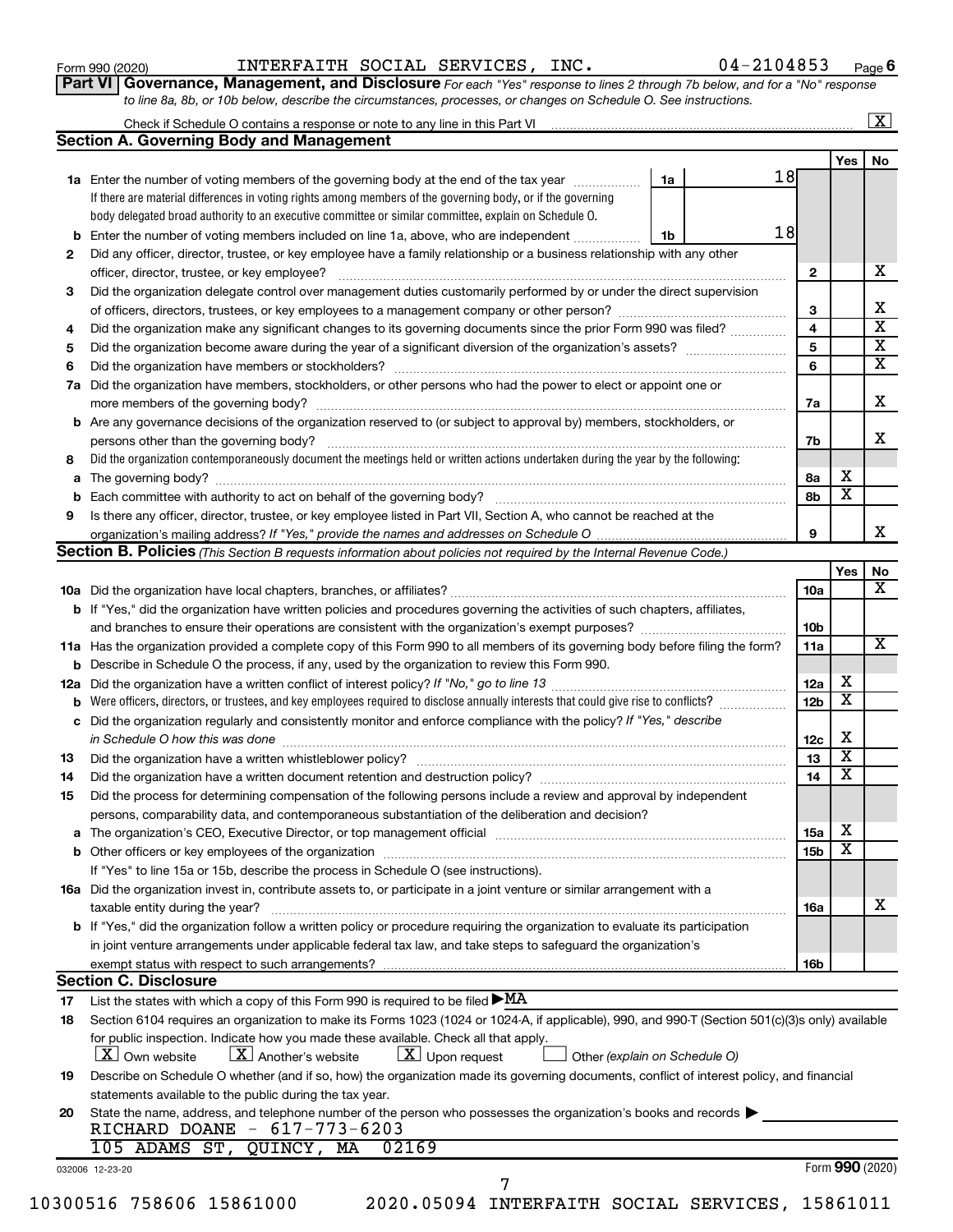$\Box$ 

| Part VII Compensation of Officers, Directors, Trustees, Key Employees, Highest Compensated |
|--------------------------------------------------------------------------------------------|
| <b>Employees, and Independent Contractors</b>                                              |

Check if Schedule O contains a response or note to any line in this Part VII

**Section A. Officers, Directors, Trustees, Key Employees, and Highest Compensated Employees**

**1a**  Complete this table for all persons required to be listed. Report compensation for the calendar year ending with or within the organization's tax year.  $\bullet$  List all of the organization's current officers, directors, trustees (whether individuals or organizations), regardless of amount of compensation.

Enter -0- in columns (D), (E), and (F) if no compensation was paid.

**•** List all of the organization's current key employees, if any. See instructions for definition of "key employee."

• List the organization's five *current* highest compensated employees (other than an officer, director, trustee, or key employee) who received reportable compensation (Box 5 of Form W-2 and/or Box 7 of Form 1099-MISC) of more than \$100,000 from the organization and any related organizations.

 $\bullet$  List all of the organization's former officers, key employees, and highest compensated employees who received more than \$100,000 of reportable compensation from the organization and any related organizations.

**•** List all of the organization's former directors or trustees that received, in the capacity as a former director or trustee of the organization, more than \$10,000 of reportable compensation from the organization and any related organizations.

See instructions for the order in which to list the persons above.

Check this box if neither the organization nor any related organization compensated any current officer, director, or trustee.  $\Box$ 

| (A)                         | (B)                      |                                         |                                 | (C)         |              |                                 |        | (D)             | (E)             | (F)                         |
|-----------------------------|--------------------------|-----------------------------------------|---------------------------------|-------------|--------------|---------------------------------|--------|-----------------|-----------------|-----------------------------|
| Name and title              | Average                  | Position<br>(do not check more than one |                                 |             |              |                                 |        | Reportable      | Reportable      | Estimated                   |
|                             | hours per                |                                         | box, unless person is both an   |             |              |                                 |        | compensation    | compensation    | amount of                   |
|                             | week                     |                                         | officer and a director/trustee) |             |              |                                 |        | from            | from related    | other                       |
|                             | (list any                |                                         |                                 |             |              |                                 |        | the             | organizations   | compensation                |
|                             | hours for                |                                         |                                 |             |              |                                 |        | organization    | (W-2/1099-MISC) | from the                    |
|                             | related<br>organizations |                                         |                                 |             |              |                                 |        | (W-2/1099-MISC) |                 | organization<br>and related |
|                             | below                    |                                         |                                 |             |              |                                 |        |                 |                 | organizations               |
|                             | line)                    | ndividual trustee or director           | nstitutional trustee            | Officer     | key employee | Highest compensated<br>employee | Former |                 |                 |                             |
| RICHARD DOANE<br>(1)        | 35.00                    |                                         |                                 |             |              |                                 |        |                 |                 |                             |
| EXECUTIVE DIRECTOR          |                          |                                         |                                 | $\mathbf X$ |              |                                 |        | 104,415.        | $\mathbf 0$ .   | 24,704.                     |
| GABRIEL ARATO<br>(2)        | 2.00                     |                                         |                                 |             |              |                                 |        |                 |                 |                             |
| <b>BOARD PRESIDENT</b>      |                          | $\mathbf X$                             |                                 | $\mathbf X$ |              |                                 |        | $\mathbf 0$ .   | $\mathbf 0$ .   | 0.                          |
| CINDY LEE<br>(3)            | 1.50                     |                                         |                                 |             |              |                                 |        |                 |                 |                             |
| <b>SECRETARY</b>            |                          | X                                       |                                 | X           |              |                                 |        | $\mathbf 0$ .   | $\mathbf 0$ .   | $\mathbf 0$ .               |
| <b>MAGGIE TRUDEL</b><br>(4) | 1.50                     |                                         |                                 |             |              |                                 |        |                 |                 |                             |
| TREASURER                   |                          | $\mathbf x$                             |                                 | X           |              |                                 |        | $\mathbf 0$ .   | $\mathbf 0$ .   | $\mathbf 0$ .               |
| <b>JAY MARVIN</b><br>(5)    | 1.50                     |                                         |                                 |             |              |                                 |        |                 |                 |                             |
| FIRST ASSISTANT PRESIDENT   |                          | X                                       |                                 | X           |              |                                 |        | $\mathbf 0$     | $\mathbf 0$     | $\boldsymbol{0}$ .          |
| NANCY POWERS<br>(6)         | 1.50                     |                                         |                                 |             |              |                                 |        |                 |                 |                             |
| SECOND ASSISTANT PRESIDENT  |                          | $\mathbf X$                             |                                 | $\mathbf X$ |              |                                 |        | $\mathbf 0$ .   | $\mathbf 0$ .   | $\mathbf 0$ .               |
| (7)<br>PETER LUNG           | 1.50                     |                                         |                                 |             |              |                                 |        |                 |                 |                             |
| FIRST ASSISTANT TREASURER   |                          | X                                       |                                 | X           |              |                                 |        | $\mathbf 0$ .   | $\mathbf 0$     | $\mathbf 0$ .               |
| BERNARD DASILVA<br>(8)      | 1.50                     |                                         |                                 |             |              |                                 |        |                 |                 |                             |
| SECOND ASSISTANT TREASURER  |                          | $\mathbf X$                             |                                 | $\mathbf X$ |              |                                 |        | $\mathbf 0$ .   | $\mathbf 0$ .   | $\boldsymbol{0}$ .          |
| ERIC BROWN<br>(9)           | 1.00                     |                                         |                                 |             |              |                                 |        |                 |                 |                             |
| <b>DIRECTOR</b>             |                          | X                                       |                                 |             |              |                                 |        | 0.              | $\mathbf 0$ .   | $\mathbf 0$ .               |
| (10) BARBARA CARON          | 1.00                     |                                         |                                 |             |              |                                 |        |                 |                 |                             |
| <b>DIRECTOR</b>             |                          | $\mathbf X$                             |                                 |             |              |                                 |        | $\mathbf 0$ .   | $\mathbf 0$ .   | 0.                          |
| (11) TOM DINEEN             | 1.00                     |                                         |                                 |             |              |                                 |        |                 |                 |                             |
| <b>DIRECTOR</b>             |                          | X                                       |                                 |             |              |                                 |        | 0.              | $\mathbf 0$ .   | $\mathbf 0$ .               |
| (12) STEPHEN GREENE         | 1.00                     |                                         |                                 |             |              |                                 |        |                 |                 |                             |
| <b>DIRECTOR</b>             |                          | X                                       |                                 |             |              |                                 |        | 0.              | $\mathbf 0$ .   | $\mathbf 0$ .               |
| (13) GILLIAN GROSSMAN       | 1.00                     |                                         |                                 |             |              |                                 |        |                 |                 |                             |
| <b>DIRECTOR</b>             |                          | $\mathbf x$                             |                                 |             |              |                                 |        | $\mathbf{0}$ .  | $\mathbf 0$ .   | $\mathbf 0$ .               |
| (14) TERREL HARRIS          | 1.00                     |                                         |                                 |             |              |                                 |        |                 |                 |                             |
| <b>DIRECTOR</b>             |                          | X                                       |                                 |             |              |                                 |        | $\mathbf 0$     | $\mathbf 0$     | $\mathbf 0$ .               |
| (15) ALLISON IDRIS          | 1.00                     |                                         |                                 |             |              |                                 |        |                 |                 |                             |
| <b>DIRECTOR</b>             |                          | $\mathbf X$                             |                                 |             |              |                                 |        | $\mathbf 0$ .   | $\mathbf 0$ .   | $\mathbf 0$ .               |
| (16) SANDY JOHNSON          | 1.50                     |                                         |                                 |             |              |                                 |        |                 |                 |                             |
| <b>DIRECTOR</b>             |                          | $\mathbf X$                             |                                 |             |              |                                 |        | $\mathbf 0$ .   | $\mathbf 0$ .   | $\mathbf 0$ .               |
| (17) RALPH PALMIERI         | 1.50                     |                                         |                                 |             |              |                                 |        |                 |                 |                             |
| <b>DIRECTOR</b>             |                          | X                                       |                                 |             |              |                                 |        | 0.              | $\mathbf 0$ .   | 0.                          |
| 032007 12-23-20             |                          |                                         |                                 |             |              |                                 |        |                 |                 | Form 990 (2020)             |

10300516 758606 15861000 2020.05094 INTERFAITH SOCIAL SERVICES, 15861011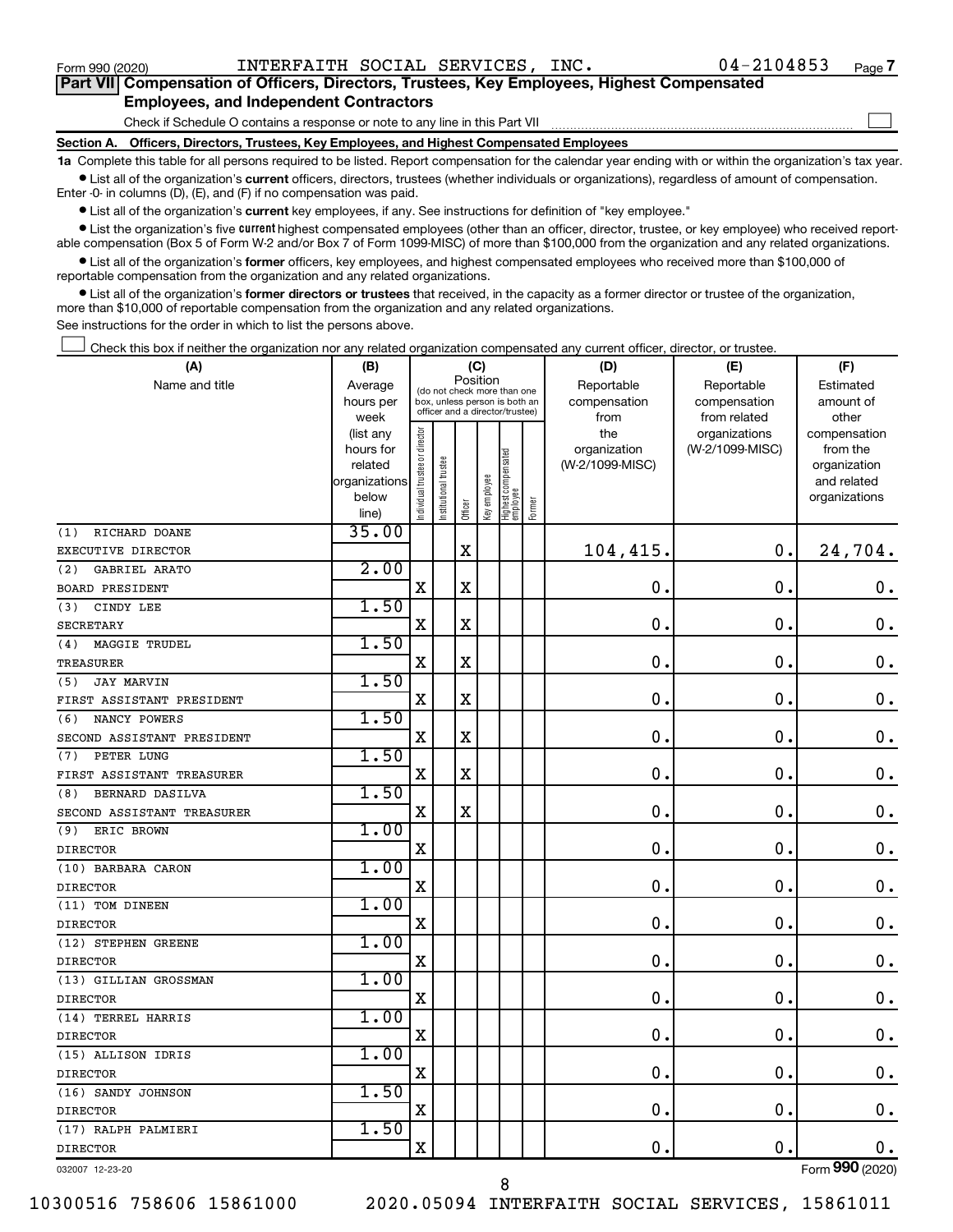|                                                 | INTERFAITH SOCIAL SERVICES, INC.<br>Form 990 (2020)                                                                                                                                                                                                    |                                                                                           |   |                       |         |                                |                                                                                                                    |        |                                 | 04-2104853      |                        |                                                  |                                                                    | Page 8                    |              |                                        |  |
|-------------------------------------------------|--------------------------------------------------------------------------------------------------------------------------------------------------------------------------------------------------------------------------------------------------------|-------------------------------------------------------------------------------------------|---|-----------------------|---------|--------------------------------|--------------------------------------------------------------------------------------------------------------------|--------|---------------------------------|-----------------|------------------------|--------------------------------------------------|--------------------------------------------------------------------|---------------------------|--------------|----------------------------------------|--|
| <b>Part VII</b>                                 | Section A. Officers, Directors, Trustees, Key Employees, and Highest Compensated Employees (continued)                                                                                                                                                 |                                                                                           |   |                       |         |                                |                                                                                                                    |        |                                 |                 |                        |                                                  |                                                                    |                           |              |                                        |  |
| (A)<br>Name and title                           |                                                                                                                                                                                                                                                        | (B)<br>Average<br>hours per<br>week<br>(list any                                          |   |                       |         |                                | (C)<br>Position<br>(do not check more than one<br>box, unless person is both an<br>officer and a director/trustee) |        |                                 |                 |                        | (D)<br>Reportable<br>compensation<br>from<br>the | (E)<br>Reportable<br>compensation<br>from related<br>organizations |                           | compensation | (F)<br>Estimated<br>amount of<br>other |  |
|                                                 |                                                                                                                                                                                                                                                        | Individual trustee or director<br>hours for<br>related<br>organizations<br>below<br>line) |   | Institutional trustee | Officer | Key employee                   | Highest compensated<br>  employee                                                                                  | Former | organization<br>(W-2/1099-MISC) | (W-2/1099-MISC) |                        |                                                  | from the<br>organization<br>and related<br>organizations           |                           |              |                                        |  |
|                                                 | (18) BILL SWANSON<br><b>DIRECTOR</b>                                                                                                                                                                                                                   | 1.00                                                                                      | X |                       |         |                                |                                                                                                                    |        | 0.                              |                 | О.                     |                                                  |                                                                    | 0.                        |              |                                        |  |
|                                                 | (19) SILVANA ZAKRZEWSKI<br><b>DIRECTOR</b>                                                                                                                                                                                                             | 1.00                                                                                      | х |                       |         |                                |                                                                                                                    |        | 0.                              |                 | 0.                     |                                                  |                                                                    | 0.                        |              |                                        |  |
|                                                 |                                                                                                                                                                                                                                                        |                                                                                           |   |                       |         |                                |                                                                                                                    |        |                                 |                 |                        |                                                  |                                                                    |                           |              |                                        |  |
|                                                 |                                                                                                                                                                                                                                                        |                                                                                           |   |                       |         |                                |                                                                                                                    |        |                                 |                 |                        |                                                  |                                                                    |                           |              |                                        |  |
|                                                 |                                                                                                                                                                                                                                                        |                                                                                           |   |                       |         |                                |                                                                                                                    |        |                                 |                 |                        |                                                  |                                                                    |                           |              |                                        |  |
|                                                 |                                                                                                                                                                                                                                                        |                                                                                           |   |                       |         |                                |                                                                                                                    |        |                                 |                 |                        |                                                  |                                                                    |                           |              |                                        |  |
|                                                 |                                                                                                                                                                                                                                                        |                                                                                           |   |                       |         |                                |                                                                                                                    |        |                                 |                 |                        |                                                  |                                                                    |                           |              |                                        |  |
|                                                 |                                                                                                                                                                                                                                                        |                                                                                           |   |                       |         |                                |                                                                                                                    |        |                                 |                 |                        |                                                  |                                                                    |                           |              |                                        |  |
|                                                 |                                                                                                                                                                                                                                                        |                                                                                           |   |                       |         |                                |                                                                                                                    |        | 104, 415.                       |                 | σ.                     |                                                  | 24,704.                                                            |                           |              |                                        |  |
|                                                 | c Total from continuation sheets to Part VII, Section A manuscreen continuum                                                                                                                                                                           |                                                                                           |   |                       |         |                                |                                                                                                                    |        | σ.<br>104, 415.                 |                 | $\overline{0}$ .<br>σ. |                                                  | 24,704.                                                            | $\overline{\mathbf{0}}$ . |              |                                        |  |
| 2                                               | Total number of individuals (including but not limited to those listed above) who received more than \$100,000 of reportable<br>compensation from the organization $\blacktriangleright$                                                               |                                                                                           |   |                       |         |                                |                                                                                                                    |        |                                 |                 |                        |                                                  |                                                                    |                           |              |                                        |  |
| 3                                               | Did the organization list any former officer, director, trustee, key employee, or highest compensated employee on                                                                                                                                      |                                                                                           |   |                       |         |                                |                                                                                                                    |        |                                 |                 |                        |                                                  | Yes                                                                | No                        |              |                                        |  |
|                                                 | line 1a? If "Yes," complete Schedule J for such individual [11] manufacture manufacture in the set of the set o<br>For any individual listed on line 1a, is the sum of reportable compensation and other compensation from the organization            |                                                                                           |   |                       |         |                                |                                                                                                                    |        |                                 |                 |                        | 3                                                |                                                                    | х<br>х                    |              |                                        |  |
| 5                                               | and related organizations greater than \$150,000? If "Yes," complete Schedule J for such individual<br>Did any person listed on line 1a receive or accrue compensation from any unrelated organization or individual for services                      |                                                                                           |   |                       |         |                                |                                                                                                                    |        |                                 |                 |                        | 4<br>5                                           |                                                                    | х                         |              |                                        |  |
|                                                 | <b>Section B. Independent Contractors</b>                                                                                                                                                                                                              |                                                                                           |   |                       |         |                                |                                                                                                                    |        |                                 |                 |                        |                                                  |                                                                    |                           |              |                                        |  |
| 1                                               | Complete this table for your five highest compensated independent contractors that received more than \$100,000 of compensation from<br>the organization. Report compensation for the calendar year ending with or within the organization's tax year. |                                                                                           |   |                       |         |                                |                                                                                                                    |        |                                 |                 |                        |                                                  |                                                                    |                           |              |                                        |  |
| (A)<br>Name and business address<br><b>NONE</b> |                                                                                                                                                                                                                                                        |                                                                                           |   |                       |         | (B)<br>Description of services |                                                                                                                    |        | (C)<br>Compensation             |                 |                        |                                                  |                                                                    |                           |              |                                        |  |
|                                                 |                                                                                                                                                                                                                                                        |                                                                                           |   |                       |         |                                |                                                                                                                    |        |                                 |                 |                        |                                                  |                                                                    |                           |              |                                        |  |
|                                                 |                                                                                                                                                                                                                                                        |                                                                                           |   |                       |         |                                |                                                                                                                    |        |                                 |                 |                        |                                                  |                                                                    |                           |              |                                        |  |
|                                                 |                                                                                                                                                                                                                                                        |                                                                                           |   |                       |         |                                |                                                                                                                    |        |                                 |                 |                        |                                                  |                                                                    |                           |              |                                        |  |
|                                                 |                                                                                                                                                                                                                                                        |                                                                                           |   |                       |         |                                |                                                                                                                    |        |                                 |                 |                        |                                                  |                                                                    |                           |              |                                        |  |
| 2                                               | Total number of independent contractors (including but not limited to those listed above) who received more than                                                                                                                                       |                                                                                           |   |                       |         |                                |                                                                                                                    |        |                                 |                 |                        |                                                  |                                                                    |                           |              |                                        |  |
|                                                 | \$100,000 of compensation from the organization                                                                                                                                                                                                        |                                                                                           |   |                       |         |                                | 0                                                                                                                  |        |                                 |                 |                        | Form 990 (2020)                                  |                                                                    |                           |              |                                        |  |

032008 12-23-20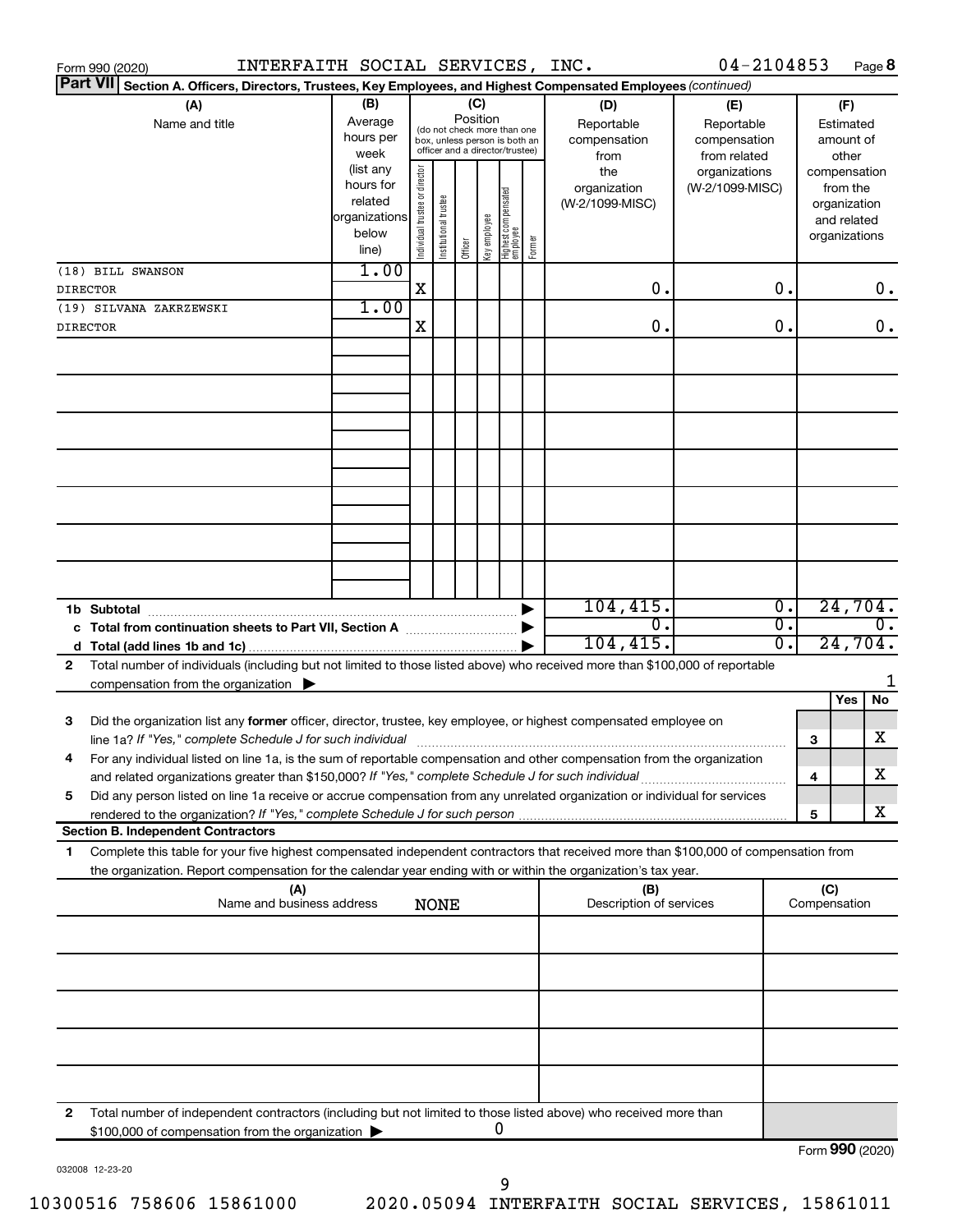| <b>Part VIII</b>                                          |             |                                 | <b>Statement of Revenue</b>                                                                                                                                                                                                                                                                                                                                                                                                                    |                                 |                                              |                                                 |                                                                 |
|-----------------------------------------------------------|-------------|---------------------------------|------------------------------------------------------------------------------------------------------------------------------------------------------------------------------------------------------------------------------------------------------------------------------------------------------------------------------------------------------------------------------------------------------------------------------------------------|---------------------------------|----------------------------------------------|-------------------------------------------------|-----------------------------------------------------------------|
|                                                           |             |                                 | Check if Schedule O contains a response or note to any line in this Part VIII                                                                                                                                                                                                                                                                                                                                                                  |                                 |                                              |                                                 |                                                                 |
|                                                           |             |                                 |                                                                                                                                                                                                                                                                                                                                                                                                                                                | (A)<br>Total revenue            | (B)<br>Related or exempt<br>function revenue | $\overline{C}$<br>Unrelated<br>business revenue | (D)<br>Revenue excluded<br>from tax under<br>sections 512 - 514 |
| Contributions, Gifts, Grants<br>and Other Similar Amounts |             | h.                              | 1 a Federated campaigns<br>1a<br>1 <sub>b</sub><br><b>b</b> Membership dues<br>$\ldots \ldots \ldots \ldots \ldots$<br>1c<br>c Fundraising events<br>1d<br>d Related organizations<br>e Government grants (contributions)<br>1e<br>f All other contributions, gifts, grants, and<br>3,292,914.<br>similar amounts not included above<br>1f<br>$\sqrt{1981,639,019}$<br>g Noncash contributions included in lines 1a-1f<br><b>Business Code</b> | $\overline{3}$ , 292, 914.      |                                              |                                                 |                                                                 |
| Program Service<br>Revenue                                |             | $\mathbf b$<br>c<br>d<br>е<br>f | 453310<br>2 a BUREAU DRAWER THRIFT S<br>624100<br>CLIENT COUNSELING FEES<br>All other program service revenue<br>►                                                                                                                                                                                                                                                                                                                             | 139,012.<br>63,594.<br>202,606. | 139,012.<br>63,594.                          |                                                 |                                                                 |
|                                                           | 3<br>4<br>5 |                                 | Investment income (including dividends, interest, and<br>Income from investment of tax-exempt bond proceeds<br>(i) Real<br>(ii) Personal                                                                                                                                                                                                                                                                                                       | 3,416.                          |                                              |                                                 | 3,416.                                                          |
| Revenue                                                   |             |                                 | 6 a Gross rents<br>l 6a<br>.<br>6b<br><b>b</b> Less: rental expenses $\ldots$<br>Rental income or (loss)<br>6с<br>d Net rental income or (loss)<br>(i) Securities<br>(ii) Other<br>7 a Gross amount from sales of                                                                                                                                                                                                                              |                                 |                                              |                                                 |                                                                 |
|                                                           |             |                                 | assets other than inventory<br>7a<br><b>b</b> Less: cost or other basis<br>7b<br>and sales expenses<br> 7c<br>c Gain or (loss)                                                                                                                                                                                                                                                                                                                 |                                 |                                              |                                                 |                                                                 |
| ৯<br>Ĕ                                                    |             |                                 | ▶<br>8 a Gross income from fundraising events (not<br>including \$<br>0f<br>contributions reported on line 1c). See                                                                                                                                                                                                                                                                                                                            |                                 |                                              |                                                 |                                                                 |
|                                                           |             |                                 | 8b<br>c Net income or (loss) from fundraising events<br>.<br>9 a Gross income from gaming activities. See<br> 9a                                                                                                                                                                                                                                                                                                                               |                                 |                                              |                                                 |                                                                 |
|                                                           |             |                                 | 9 <sub>b</sub><br>c Net income or (loss) from gaming activities<br>10 a Gross sales of inventory, less returns<br>10bl                                                                                                                                                                                                                                                                                                                         |                                 |                                              |                                                 |                                                                 |
|                                                           | 11 a        |                                 | <b>b</b> Less: cost of goods sold<br>c Net income or (loss) from sales of inventory<br><b>Business Code</b><br>the control of the control of the control of the control of the control of                                                                                                                                                                                                                                                      |                                 |                                              |                                                 |                                                                 |
| Miscellaneous<br>Revenue                                  |             | b<br>с                          | the control of the control of the control of the control of<br>900099<br>▶                                                                                                                                                                                                                                                                                                                                                                     | 579.<br>579.                    | 579.                                         |                                                 |                                                                 |
| 032009 12-23-20                                           | 12          |                                 |                                                                                                                                                                                                                                                                                                                                                                                                                                                | 3,499,515.                      | 203, 185.                                    | $\overline{0}$ .                                | 3,416.<br>Form 990 (2020)                                       |

Form 990 (2020)  $\qquad \qquad \text{INTERFAITH } \text{SOCIAL} \text{ SERIES, INC.}$  04-2104853 Page

04-2104853 Page 9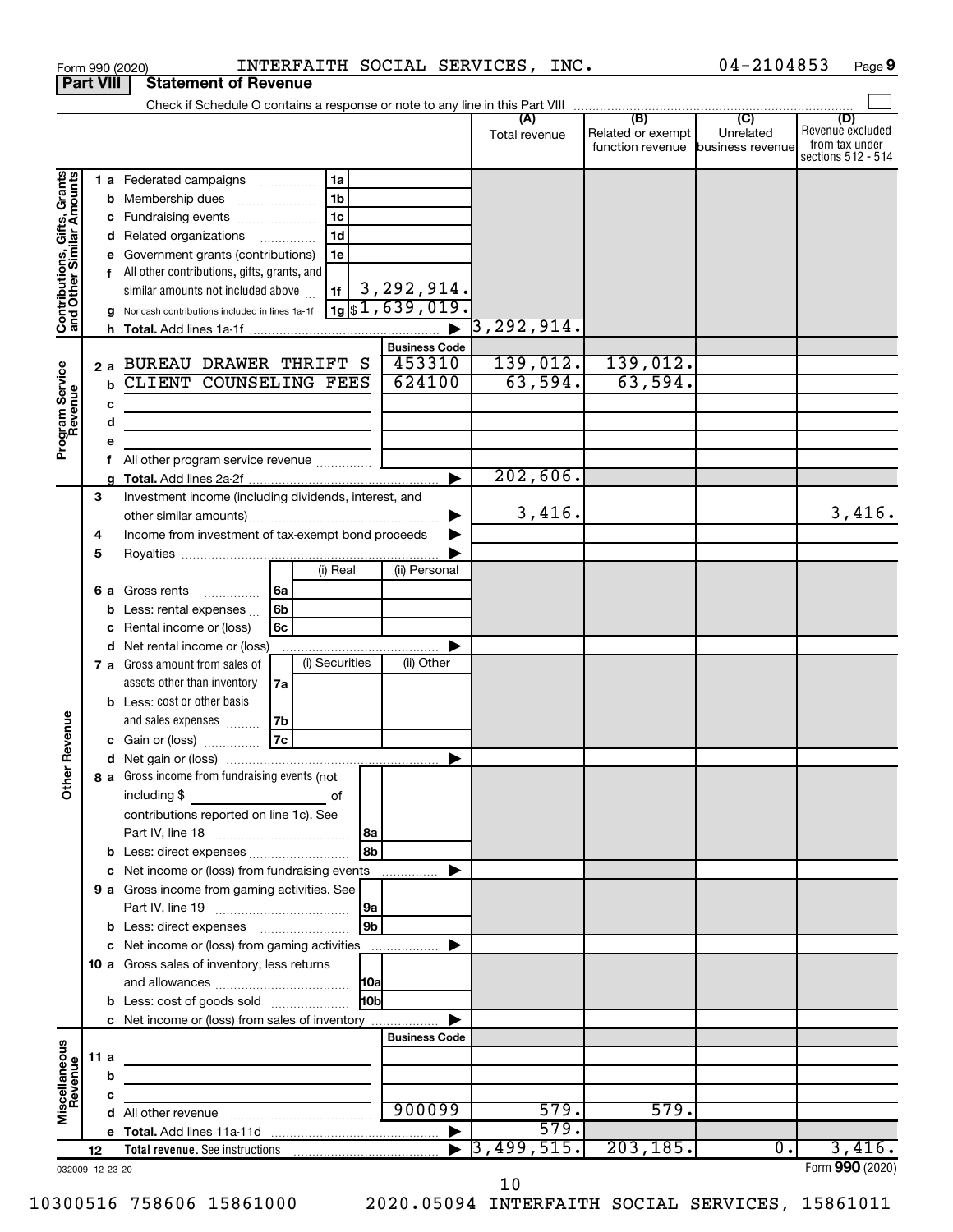Form 990 (2020)  $\qquad \qquad \text{INTERFATTH SOCIAL SERIES, INC.}$  04-2104853  $_{\text{Page}}$ **Part IX | Statement of Functional Expenses** 

04-2104853 Page 10

|              | Section 501(c)(3) and 501(c)(4) organizations must complete all columns. All other organizations must complete column (A).                                                                                                           |                       |                                    |                                           |                                |
|--------------|--------------------------------------------------------------------------------------------------------------------------------------------------------------------------------------------------------------------------------------|-----------------------|------------------------------------|-------------------------------------------|--------------------------------|
|              | Check if Schedule O contains a response or note to any line in this Part IX                                                                                                                                                          |                       |                                    |                                           |                                |
|              | Do not include amounts reported on lines 6b,<br>7b, 8b, 9b, and 10b of Part VIII.                                                                                                                                                    | (A)<br>Total expenses | (B)<br>Program service<br>expenses | (C)<br>Management and<br>general expenses | (D)<br>Fundraising<br>expenses |
| $\mathbf{1}$ | Grants and other assistance to domestic organizations<br>and domestic governments. See Part IV, line 21                                                                                                                              |                       |                                    |                                           |                                |
| $\mathbf{2}$ | Grants and other assistance to domestic                                                                                                                                                                                              |                       |                                    |                                           |                                |
|              | individuals. See Part IV, line 22                                                                                                                                                                                                    | 101,053.              | 101,053.                           |                                           |                                |
| 3            | Grants and other assistance to foreign                                                                                                                                                                                               |                       |                                    |                                           |                                |
|              | organizations, foreign governments, and foreign                                                                                                                                                                                      |                       |                                    |                                           |                                |
|              | individuals. See Part IV, lines 15 and 16                                                                                                                                                                                            |                       |                                    |                                           |                                |
| 4            | Benefits paid to or for members                                                                                                                                                                                                      |                       |                                    |                                           |                                |
| 5            | Compensation of current officers, directors,                                                                                                                                                                                         |                       |                                    |                                           |                                |
|              | trustees, and key employees                                                                                                                                                                                                          | 132,501.              | 95,903.                            | 13,087.                                   | 23,511.                        |
| 6            | Compensation not included above to disqualified                                                                                                                                                                                      |                       |                                    |                                           |                                |
|              | persons (as defined under section 4958(f)(1)) and                                                                                                                                                                                    |                       |                                    |                                           |                                |
|              | persons described in section 4958(c)(3)(B)                                                                                                                                                                                           |                       |                                    |                                           |                                |
| 7            | Other salaries and wages                                                                                                                                                                                                             | 515,098.              | 370, 726.                          | 46,704.                                   | 97,668.                        |
| 8            | Pension plan accruals and contributions (include                                                                                                                                                                                     |                       |                                    |                                           |                                |
|              | section 401(k) and 403(b) employer contributions)                                                                                                                                                                                    | 32,931.               | 24,391.                            | 4,361.                                    | 4,179.                         |
| 9            |                                                                                                                                                                                                                                      | 14,047.               | 10,404.                            | 1,861.                                    | 1,782.                         |
| 10           |                                                                                                                                                                                                                                      | 53,671.               | 40,642.                            | 4,068.                                    | 8,961.                         |
| 11           | Fees for services (nonemployees):                                                                                                                                                                                                    |                       |                                    |                                           |                                |
|              |                                                                                                                                                                                                                                      |                       |                                    |                                           |                                |
| b            |                                                                                                                                                                                                                                      |                       |                                    |                                           |                                |
|              |                                                                                                                                                                                                                                      | 40,759.               |                                    | 40,759.                                   |                                |
|              |                                                                                                                                                                                                                                      |                       |                                    |                                           |                                |
|              | e Professional fundraising services. See Part IV, line 17                                                                                                                                                                            |                       |                                    |                                           |                                |
|              | f Investment management fees                                                                                                                                                                                                         |                       |                                    |                                           |                                |
|              | g Other. (If line 11g amount exceeds 10% of line 25,<br>column (A) amount, list line 11g expenses on Sch O.)                                                                                                                         | 32,294.               | 3,253.                             | 2,556.                                    | 26,485.                        |
| 12           |                                                                                                                                                                                                                                      | 12,383.               | 9,362.                             | 2,600.                                    | 421.                           |
| 13           |                                                                                                                                                                                                                                      | 168,087.              | 85,633.                            | 45,609.                                   | 36,845.                        |
| 14           |                                                                                                                                                                                                                                      |                       |                                    |                                           |                                |
| 15           |                                                                                                                                                                                                                                      |                       |                                    |                                           |                                |
| 16           |                                                                                                                                                                                                                                      | 48,000.               | 44,054.                            | 2,196.                                    | 1,750.                         |
| 17           |                                                                                                                                                                                                                                      |                       |                                    |                                           |                                |
| 18           | Payments of travel or entertainment expenses                                                                                                                                                                                         |                       |                                    |                                           |                                |
|              | for any federal, state, or local public officials                                                                                                                                                                                    |                       |                                    |                                           |                                |
| 19           | Conferences, conventions, and meetings                                                                                                                                                                                               |                       |                                    |                                           |                                |
| 20           | Interest                                                                                                                                                                                                                             |                       |                                    |                                           |                                |
| 21           |                                                                                                                                                                                                                                      |                       |                                    |                                           |                                |
| 22           | Depreciation, depletion, and amortization                                                                                                                                                                                            | 49,160.               | 45,227.                            | 2,458.                                    | 1,475.                         |
| 23           | Insurance                                                                                                                                                                                                                            |                       |                                    |                                           |                                |
| 24           | Other expenses. Itemize expenses not covered<br>above (List miscellaneous expenses on line 24e. If<br>line 24e amount exceeds 10% of line 25, column (A)<br>amount, list line 24e expenses on Schedule O.)<br>DONATED FOOD AND GOODS | 1,591,903.            | 1,591,903.                         |                                           |                                |
| a            | EVENT EXPENSES                                                                                                                                                                                                                       | 37, 236.              |                                    |                                           | 37,236.                        |
|              |                                                                                                                                                                                                                                      |                       |                                    |                                           |                                |
| с<br>d       |                                                                                                                                                                                                                                      |                       |                                    |                                           |                                |
| е            | All other expenses                                                                                                                                                                                                                   |                       |                                    |                                           |                                |
| 25           | Total functional expenses. Add lines 1 through 24e                                                                                                                                                                                   | 2,829,123.            | 2,422,551.                         | 166, 259.                                 | 240, 313.                      |
| 26           | Joint costs. Complete this line only if the organization                                                                                                                                                                             |                       |                                    |                                           |                                |
|              | reported in column (B) joint costs from a combined                                                                                                                                                                                   |                       |                                    |                                           |                                |
|              | educational campaign and fundraising solicitation.                                                                                                                                                                                   |                       |                                    |                                           |                                |
|              | Check here $\blacktriangleright$<br>if following SOP 98-2 (ASC 958-720)                                                                                                                                                              |                       |                                    |                                           |                                |

032010 12-23-20

Form (2020) **990**

11

10300516 758606 15861000 2020.05094 INTERFAITH SOCIAL SERVICES, 15861011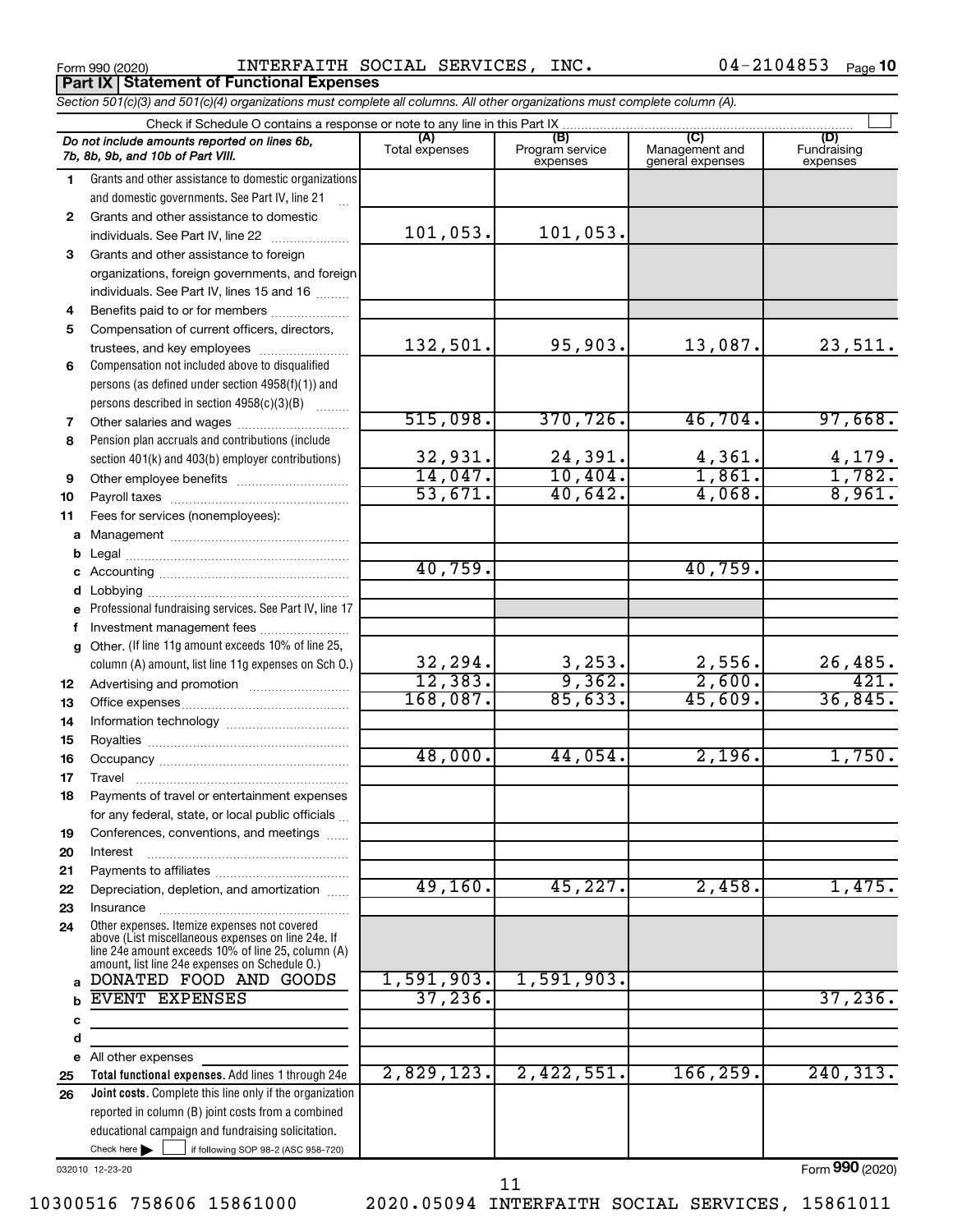## Form 990 (2020) INTERFAITH SOCIAL SERVICES, INC. 04-2104853 <sub>Page</sub> **Part X** | Balance Sheet

Check if Schedule O contains a response or note to any line in this Part X

**(A) (B)**

|                           |    |                                                                                                        |            |            | Beginning of year    |                         | End of year |
|---------------------------|----|--------------------------------------------------------------------------------------------------------|------------|------------|----------------------|-------------------------|-------------|
|                           | 1  |                                                                                                        |            |            | 161,400.             | $\blacksquare$          | 1,040,254.  |
|                           | 2  |                                                                                                        |            |            | 734, 739.            | $\overline{2}$          | 396,039.    |
|                           | з  |                                                                                                        |            |            |                      | 3                       | 75,625.     |
|                           | 4  |                                                                                                        |            |            | 3,648.               | $\overline{\mathbf{4}}$ | 14,699.     |
|                           | 5  | Loans and other receivables from any current or former officer, director,                              |            |            |                      |                         |             |
|                           |    | trustee, key employee, creator or founder, substantial contributor, or 35%                             |            |            |                      |                         |             |
|                           |    | controlled entity or family member of any of these persons                                             |            |            |                      | 5                       |             |
|                           | 6  | Loans and other receivables from other disqualified persons (as defined                                |            |            |                      |                         |             |
|                           |    | under section $4958(f)(1)$ , and persons described in section $4958(c)(3)(B)$                          |            |            |                      | 6                       |             |
|                           | 7  |                                                                                                        |            | $\ldots$   |                      | $\overline{7}$          |             |
| ssets                     | 8  |                                                                                                        |            |            | 67,683.              | 8                       | 84,598.     |
|                           | 9  | Prepaid expenses and deferred charges                                                                  |            |            | 15,426.              | 9                       | 28,509.     |
|                           |    | 10a Land, buildings, and equipment: cost or other                                                      |            |            |                      |                         |             |
|                           |    | basis. Complete Part VI of Schedule D  10a                                                             |            | 1,220,547. |                      |                         |             |
|                           | b  |                                                                                                        | 10b        | 449,724.   | 721,189.             | 10 <sub>c</sub>         | 770,823.    |
|                           | 11 |                                                                                                        |            | 11         |                      |                         |             |
|                           | 12 |                                                                                                        |            |            |                      | 12                      |             |
|                           | 13 |                                                                                                        |            |            |                      | 13                      |             |
|                           | 14 |                                                                                                        |            |            |                      | 14                      |             |
|                           | 15 |                                                                                                        |            |            | 2,725.               | 15                      |             |
|                           | 16 |                                                                                                        |            |            | 1,706,810.           | 16                      | 2,410,547.  |
|                           | 17 |                                                                                                        |            |            | $\overline{29,189.}$ | 17                      | 126, 106.   |
|                           | 18 |                                                                                                        |            |            |                      | 18                      |             |
|                           | 19 |                                                                                                        |            |            | 26,630.              | 19                      | 5,345.      |
|                           | 20 |                                                                                                        |            |            | 20                   |                         |             |
|                           | 21 | Escrow or custodial account liability. Complete Part IV of Schedule D                                  |            | 21         |                      |                         |             |
|                           | 22 | Loans and other payables to any current or former officer, director,                                   |            |            |                      |                         |             |
| Liabilities               |    | trustee, key employee, creator or founder, substantial contributor, or 35%                             |            |            |                      |                         |             |
|                           |    | controlled entity or family member of any of these persons [                                           |            |            |                      | 22                      |             |
|                           | 23 | Secured mortgages and notes payable to unrelated third parties                                         |            |            |                      | 23                      |             |
|                           | 24 | Unsecured notes and loans payable to unrelated third parties                                           |            |            |                      | 24                      |             |
|                           | 25 | Other liabilities (including federal income tax, payables to related third                             |            |            |                      |                         |             |
|                           |    | parties, and other liabilities not included on lines 17-24). Complete Part X                           |            |            |                      |                         |             |
|                           |    | of Schedule D                                                                                          |            |            | 42,287.              | 25                      |             |
|                           | 26 |                                                                                                        |            | 98, 106.   | 26                   | 131,451.                |             |
|                           |    | Organizations that follow FASB ASC 958, check here $\blacktriangleright \lfloor \underline{X} \rfloor$ |            |            |                      |                         |             |
| 3                         |    | and complete lines 27, 28, 32, and 33.                                                                 |            |            |                      |                         |             |
|                           | 27 | Net assets without donor restrictions                                                                  |            |            | 1,533,523.           | 27                      | 2,170,702.  |
|                           | 28 | Net assets with donor restrictions                                                                     |            |            | 75,181.              | 28                      | 108, 394.   |
|                           |    | Organizations that do not follow FASB ASC 958, check here $\blacktriangleright$                        |            |            |                      |                         |             |
| Net Assets or Fund Balanc |    | and complete lines 29 through 33.                                                                      |            |            |                      |                         |             |
|                           | 29 |                                                                                                        |            |            | 29                   |                         |             |
|                           | 30 | Paid-in or capital surplus, or land, building, or equipment fund                                       |            |            |                      | 30                      |             |
|                           | 31 | Retained earnings, endowment, accumulated income, or other funds                                       |            |            |                      | 31                      |             |
|                           | 32 |                                                                                                        |            |            | 1,608,704.           | 32                      | 2,279,096.  |
|                           | 33 |                                                                                                        | 1,706,810. | 33         | 2,410,547.           |                         |             |

 $\perp$ 

Form (2020) **990**

**Assets**

**Liabilities**

Net Assets or Fund Balances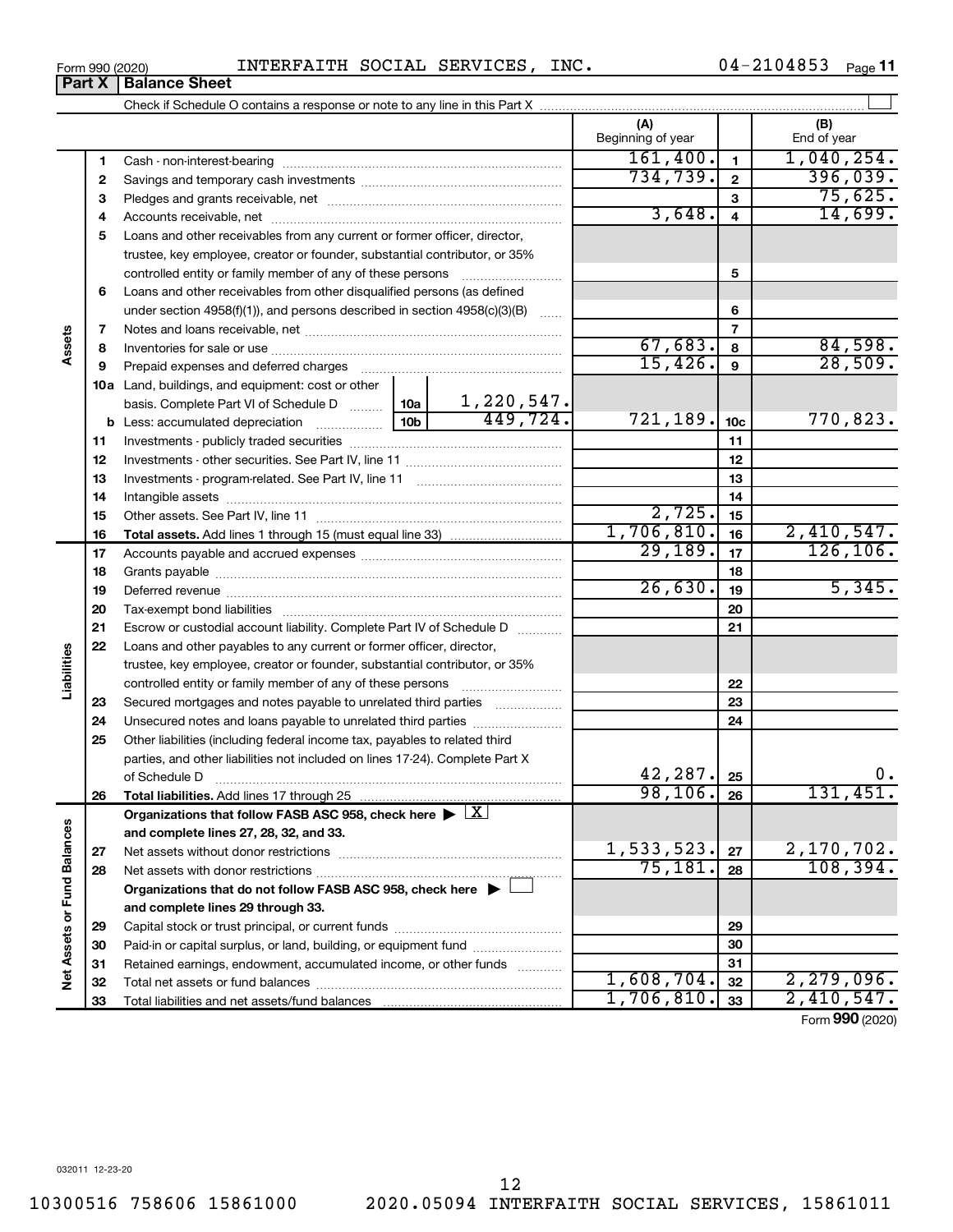|    | INTERFAITH SOCIAL SERVICES, INC.<br>Form 990 (2020)                                                                                  | $04 - 2104853$ |                |                     | Page 12          |  |  |
|----|--------------------------------------------------------------------------------------------------------------------------------------|----------------|----------------|---------------------|------------------|--|--|
|    | <b>Part XI   Reconciliation of Net Assets</b>                                                                                        |                |                |                     |                  |  |  |
|    |                                                                                                                                      |                |                |                     |                  |  |  |
|    |                                                                                                                                      |                |                |                     |                  |  |  |
| 1  |                                                                                                                                      | $\mathbf{1}$   | 3,499,515.     |                     |                  |  |  |
| 2  |                                                                                                                                      | $\overline{2}$ | 2,829,123.     |                     |                  |  |  |
| з  |                                                                                                                                      | 3              |                |                     | 670, 392.        |  |  |
| 4  |                                                                                                                                      | $\overline{4}$ | 1,608,704.     |                     |                  |  |  |
| 5  | Net unrealized gains (losses) on investments [11] matter continuum matter is a set of the set of the set of the                      | 5              |                |                     |                  |  |  |
| 6  |                                                                                                                                      | 6              |                |                     |                  |  |  |
| 7  | Investment expenses www.communication.com/www.communication.com/www.communication.com/www.com                                        | $\overline{7}$ |                |                     |                  |  |  |
| 8  |                                                                                                                                      | 8              |                |                     |                  |  |  |
| 9  | Other changes in net assets or fund balances (explain on Schedule O)                                                                 | 9              |                |                     | $\overline{0}$ . |  |  |
| 10 | Net assets or fund balances at end of year. Combine lines 3 through 9 (must equal Part X, line 32,                                   |                |                |                     |                  |  |  |
|    |                                                                                                                                      | 10             | 2,279,096.     |                     |                  |  |  |
|    | Part XII Financial Statements and Reporting                                                                                          |                |                |                     |                  |  |  |
|    |                                                                                                                                      |                |                |                     |                  |  |  |
|    |                                                                                                                                      |                |                | Yes                 | No               |  |  |
| 1  | $\lfloor x \rfloor$ Accrual<br>Accounting method used to prepare the Form 990: [130] Cash<br>$\Box$ Other                            |                |                |                     |                  |  |  |
|    | If the organization changed its method of accounting from a prior year or checked "Other," explain in Schedule O.                    |                |                |                     |                  |  |  |
|    |                                                                                                                                      |                | 2a             |                     | x                |  |  |
|    | If "Yes," check a box below to indicate whether the financial statements for the year were compiled or reviewed on a                 |                |                |                     |                  |  |  |
|    | separate basis, consolidated basis, or both:                                                                                         |                |                |                     |                  |  |  |
|    | Both consolidated and separate basis<br>Separate basis<br><b>Consolidated basis</b>                                                  |                |                |                     |                  |  |  |
|    |                                                                                                                                      |                | 2 <sub>b</sub> | x                   |                  |  |  |
|    | If "Yes," check a box below to indicate whether the financial statements for the year were audited on a separate basis,              |                |                |                     |                  |  |  |
|    | consolidated basis, or both:                                                                                                         |                |                |                     |                  |  |  |
|    | $\lfloor x \rfloor$ Separate basis<br>Consolidated basis<br>Both consolidated and separate basis                                     |                |                |                     |                  |  |  |
|    | c If "Yes" to line 2a or 2b, does the organization have a committee that assumes responsibility for oversight of the audit,          |                |                | х                   |                  |  |  |
|    |                                                                                                                                      |                | 2c             |                     |                  |  |  |
|    | If the organization changed either its oversight process or selection process during the tax year, explain on Schedule O.            |                |                |                     |                  |  |  |
|    | 3a As a result of a federal award, was the organization required to undergo an audit or audits as set forth in the Single Audit      |                |                |                     | х                |  |  |
|    | Act and OMB Circular A-133?                                                                                                          |                | 3a             |                     |                  |  |  |
|    | <b>b</b> If "Yes," did the organization undergo the required audit or audits? If the organization did not undergo the required audit |                |                |                     |                  |  |  |
|    |                                                                                                                                      |                | 3b             | $000 \text{ hours}$ |                  |  |  |

Form (2020) **990**

032012 12-23-20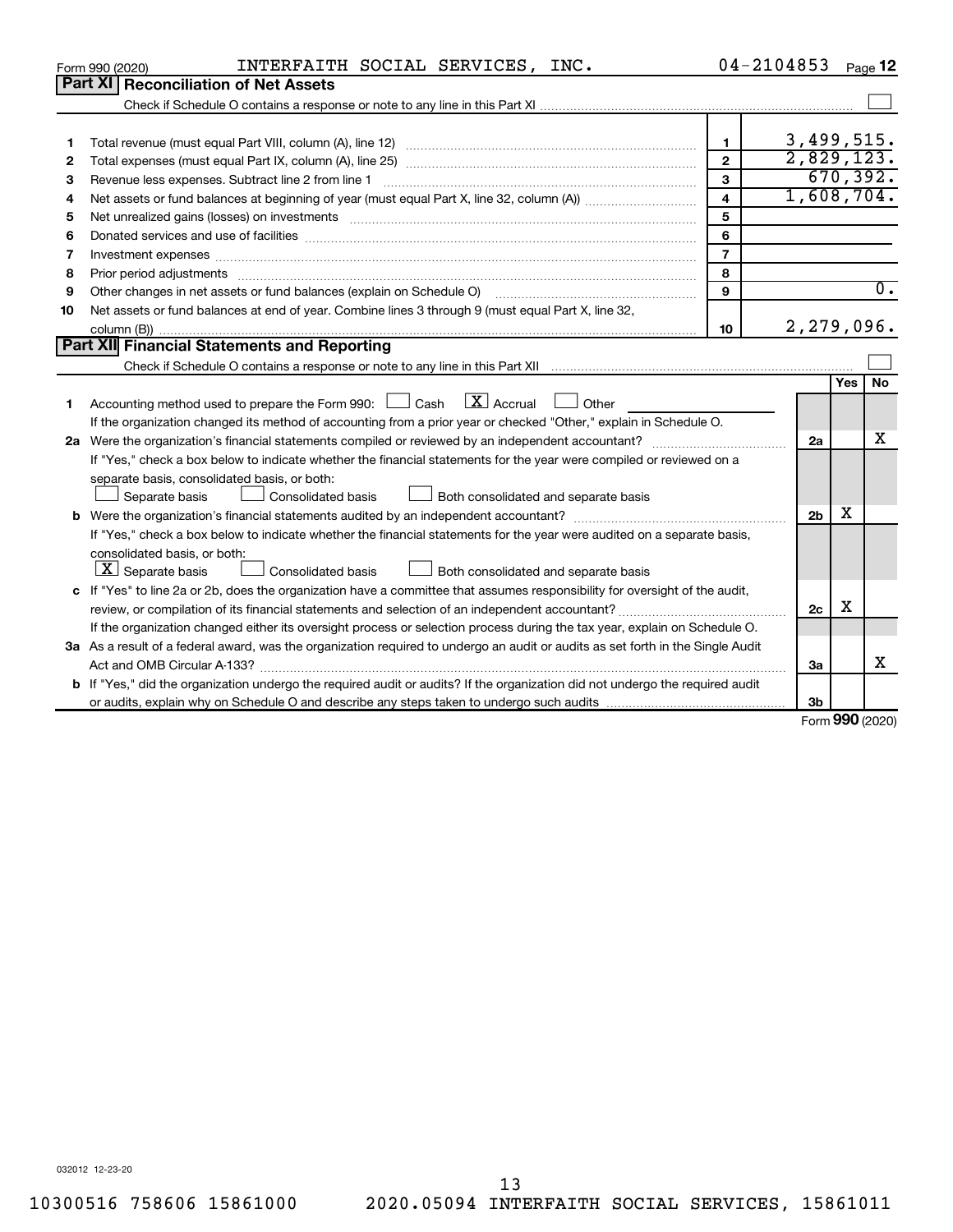**SCHEDULE A**

Department of the Treasury<br>Internal Revenue Service anternal.<br>Del

# **Public Charity Status and Public Support**

**(Form 990 or 990-EZ) Complete if the organization is a section 501(c)(3) organization or a section**

**4947(a)(1) nonexempt charitable trust.**

**| Attach to Form 990 or Form 990-EZ.** 

| <b>Open to Public</b><br>Inspection |
|-------------------------------------|
|                                     |

OMB No. 1545-0047

|                |                     | internal Revenue Service                                                                                                                     |              | $\blacktriangleright$ Go to www.irs.gov/Form990 for instructions and the latest information. |                                                                |    |                            |  | <b>Inspection</b>                                       |
|----------------|---------------------|----------------------------------------------------------------------------------------------------------------------------------------------|--------------|----------------------------------------------------------------------------------------------|----------------------------------------------------------------|----|----------------------------|--|---------------------------------------------------------|
|                |                     | Name of the organization                                                                                                                     |              | INTERFAITH SOCIAL SERVICES, INC.                                                             |                                                                |    |                            |  | <b>Employer identification number</b><br>$04 - 2104853$ |
| <b>Part I</b>  |                     | Reason for Public Charity Status. (All organizations must complete this part.) See instructions.                                             |              |                                                                                              |                                                                |    |                            |  |                                                         |
|                |                     | The organization is not a private foundation because it is: (For lines 1 through 12, check only one box.)                                    |              |                                                                                              |                                                                |    |                            |  |                                                         |
| 1.             |                     | A church, convention of churches, or association of churches described in section 170(b)(1)(A)(i).                                           |              |                                                                                              |                                                                |    |                            |  |                                                         |
| 2              |                     | A school described in section 170(b)(1)(A)(ii). (Attach Schedule E (Form 990 or 990-EZ).)                                                    |              |                                                                                              |                                                                |    |                            |  |                                                         |
| 3              |                     | A hospital or a cooperative hospital service organization described in section 170(b)(1)(A)(iii).                                            |              |                                                                                              |                                                                |    |                            |  |                                                         |
| 4              |                     | A medical research organization operated in conjunction with a hospital described in section 170(b)(1)(A)(iii). Enter the hospital's name,   |              |                                                                                              |                                                                |    |                            |  |                                                         |
|                |                     | city, and state:                                                                                                                             |              |                                                                                              |                                                                |    |                            |  |                                                         |
| 5              |                     | An organization operated for the benefit of a college or university owned or operated by a governmental unit described in                    |              |                                                                                              |                                                                |    |                            |  |                                                         |
|                |                     | section 170(b)(1)(A)(iv). (Complete Part II.)                                                                                                |              |                                                                                              |                                                                |    |                            |  |                                                         |
| 6              |                     | A federal, state, or local government or governmental unit described in section 170(b)(1)(A)(v).                                             |              |                                                                                              |                                                                |    |                            |  |                                                         |
| $\overline{7}$ | $\lfloor x \rfloor$ | An organization that normally receives a substantial part of its support from a governmental unit or from the general public described in    |              |                                                                                              |                                                                |    |                            |  |                                                         |
|                |                     | section 170(b)(1)(A)(vi). (Complete Part II.)                                                                                                |              |                                                                                              |                                                                |    |                            |  |                                                         |
| 8              |                     | A community trust described in section 170(b)(1)(A)(vi). (Complete Part II.)                                                                 |              |                                                                                              |                                                                |    |                            |  |                                                         |
| 9              |                     | An agricultural research organization described in section 170(b)(1)(A)(ix) operated in conjunction with a land-grant college                |              |                                                                                              |                                                                |    |                            |  |                                                         |
|                |                     | or university or a non-land-grant college of agriculture (see instructions). Enter the name, city, and state of the college or               |              |                                                                                              |                                                                |    |                            |  |                                                         |
|                |                     | university:                                                                                                                                  |              |                                                                                              |                                                                |    |                            |  |                                                         |
| 10             |                     | An organization that normally receives (1) more than 33 1/3% of its support from contributions, membership fees, and gross receipts from     |              |                                                                                              |                                                                |    |                            |  |                                                         |
|                |                     | activities related to its exempt functions, subject to certain exceptions; and (2) no more than 33 1/3% of its support from gross investment |              |                                                                                              |                                                                |    |                            |  |                                                         |
|                |                     | income and unrelated business taxable income (less section 511 tax) from businesses acquired by the organization after June 30, 1975.        |              |                                                                                              |                                                                |    |                            |  |                                                         |
|                |                     | See section 509(a)(2). (Complete Part III.)                                                                                                  |              |                                                                                              |                                                                |    |                            |  |                                                         |
| 11             |                     | An organization organized and operated exclusively to test for public safety. See section 509(a)(4).                                         |              |                                                                                              |                                                                |    |                            |  |                                                         |
| 12             |                     | An organization organized and operated exclusively for the benefit of, to perform the functions of, or to carry out the purposes of one or   |              |                                                                                              |                                                                |    |                            |  |                                                         |
|                |                     | more publicly supported organizations described in section 509(a)(1) or section 509(a)(2). See section 509(a)(3). Check the box in           |              |                                                                                              |                                                                |    |                            |  |                                                         |
|                |                     | lines 12a through 12d that describes the type of supporting organization and complete lines 12e, 12f, and 12g.                               |              |                                                                                              |                                                                |    |                            |  |                                                         |
| а              |                     | Type I. A supporting organization operated, supervised, or controlled by its supported organization(s), typically by giving                  |              |                                                                                              |                                                                |    |                            |  |                                                         |
|                |                     | the supported organization(s) the power to regularly appoint or elect a majority of the directors or trustees of the supporting              |              |                                                                                              |                                                                |    |                            |  |                                                         |
|                |                     | organization. You must complete Part IV, Sections A and B.                                                                                   |              |                                                                                              |                                                                |    |                            |  |                                                         |
| b              |                     | Type II. A supporting organization supervised or controlled in connection with its supported organization(s), by having                      |              |                                                                                              |                                                                |    |                            |  |                                                         |
|                |                     | control or management of the supporting organization vested in the same persons that control or manage the supported                         |              |                                                                                              |                                                                |    |                            |  |                                                         |
|                |                     | organization(s). You must complete Part IV, Sections A and C.                                                                                |              |                                                                                              |                                                                |    |                            |  |                                                         |
| с              |                     | Type III functionally integrated. A supporting organization operated in connection with, and functionally integrated with,                   |              |                                                                                              |                                                                |    |                            |  |                                                         |
|                |                     | its supported organization(s) (see instructions). You must complete Part IV, Sections A, D, and E.                                           |              |                                                                                              |                                                                |    |                            |  |                                                         |
| d              |                     | Type III non-functionally integrated. A supporting organization operated in connection with its supported organization(s)                    |              |                                                                                              |                                                                |    |                            |  |                                                         |
|                |                     | that is not functionally integrated. The organization generally must satisfy a distribution requirement and an attentiveness                 |              |                                                                                              |                                                                |    |                            |  |                                                         |
|                |                     | requirement (see instructions). You must complete Part IV, Sections A and D, and Part V.                                                     |              |                                                                                              |                                                                |    |                            |  |                                                         |
| е              |                     | Check this box if the organization received a written determination from the IRS that it is a Type I, Type II, Type III                      |              |                                                                                              |                                                                |    |                            |  |                                                         |
|                |                     | functionally integrated, or Type III non-functionally integrated supporting organization.                                                    |              |                                                                                              |                                                                |    |                            |  |                                                         |
|                |                     |                                                                                                                                              |              |                                                                                              |                                                                |    |                            |  |                                                         |
| a              |                     | Provide the following information about the supported organization(s).                                                                       |              |                                                                                              |                                                                |    |                            |  |                                                         |
|                |                     | (i) Name of supported                                                                                                                        | $(ii)$ $EIN$ | (iii) Type of organization<br>(described on lines 1-10                                       | (iv) Is the organization listed<br>in your governing document? |    | (v) Amount of monetary     |  | (vi) Amount of other                                    |
|                |                     | organization                                                                                                                                 |              | above (see instructions))                                                                    | Yes                                                            | No | support (see instructions) |  | support (see instructions)                              |
|                |                     |                                                                                                                                              |              |                                                                                              |                                                                |    |                            |  |                                                         |
|                |                     |                                                                                                                                              |              |                                                                                              |                                                                |    |                            |  |                                                         |
|                |                     |                                                                                                                                              |              |                                                                                              |                                                                |    |                            |  |                                                         |
|                |                     |                                                                                                                                              |              |                                                                                              |                                                                |    |                            |  |                                                         |
|                |                     |                                                                                                                                              |              |                                                                                              |                                                                |    |                            |  |                                                         |
|                |                     |                                                                                                                                              |              |                                                                                              |                                                                |    |                            |  |                                                         |
|                |                     |                                                                                                                                              |              |                                                                                              |                                                                |    |                            |  |                                                         |
|                |                     |                                                                                                                                              |              |                                                                                              |                                                                |    |                            |  |                                                         |
| Total          |                     |                                                                                                                                              |              |                                                                                              |                                                                |    |                            |  |                                                         |

LHA For Paperwork Reduction Act Notice, see the Instructions for Form 990 or 990-EZ. 032021 01-25-21 Schedule A (Form 990 or 990-EZ) 2020 14

10300516 758606 15861000 2020.05094 INTERFAITH SOCIAL SERVICES, 15861011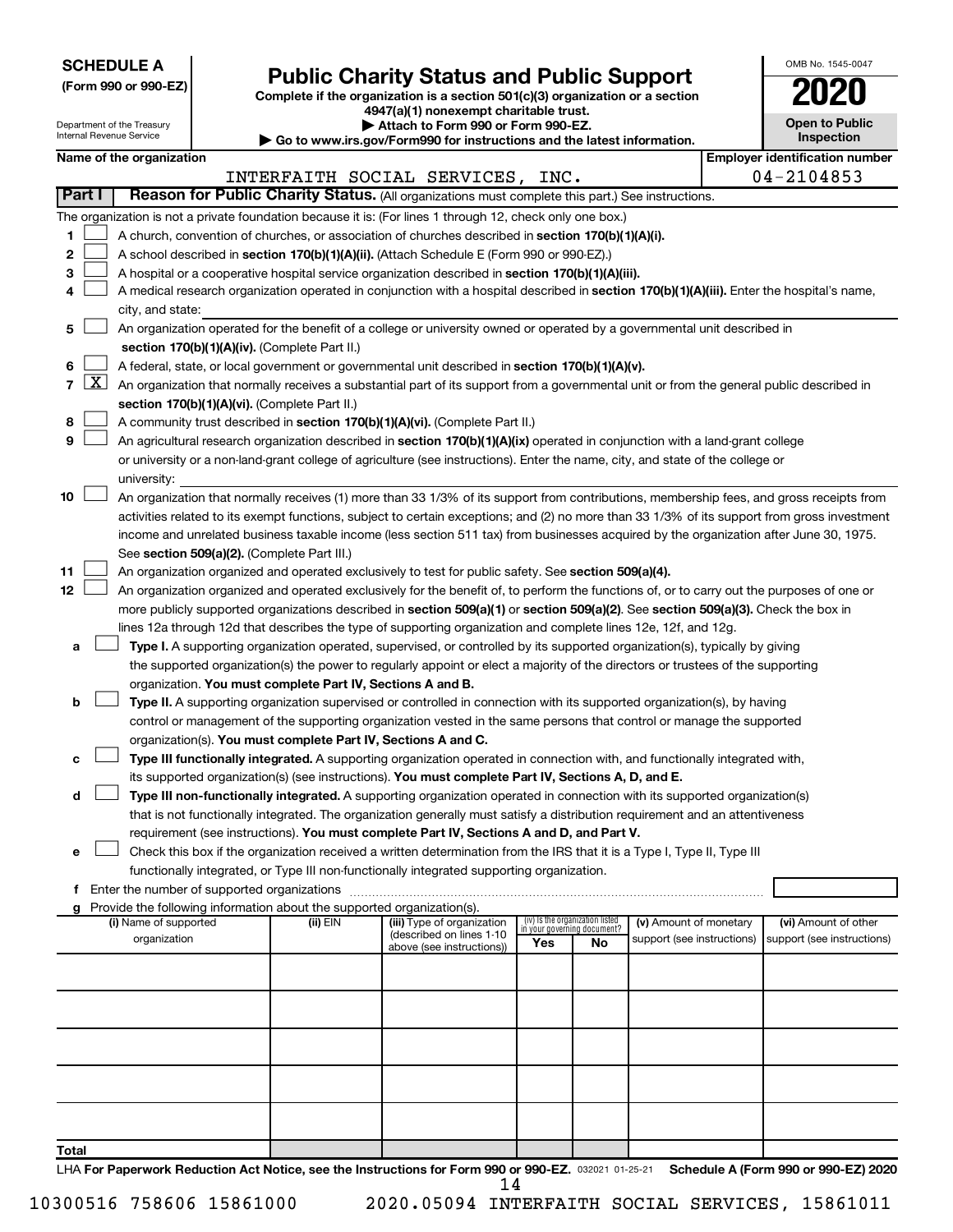## Schedule A (Form 990 or 990-EZ) 2020 <code>INTERFAITH SOCIAL SERVICES</code> , <code>INC</code> .  $04-2104853$  <code>Page</code>

**Part II Support Schedule for Organizations Described in Sections 170(b)(1)(A)(iv) and 170(b)(1)(A)(vi)**

(Complete only if you checked the box on line 5, 7, or 8 of Part I or if the organization failed to qualify under Part III. If the organization fails to qualify under the tests listed below, please complete Part III.)

| <b>Section A. Public Support</b>                                                                                                               |            |            |                                 |            |                                      |                                    |
|------------------------------------------------------------------------------------------------------------------------------------------------|------------|------------|---------------------------------|------------|--------------------------------------|------------------------------------|
| Calendar year (or fiscal year beginning in)                                                                                                    | (a) 2016   | (b) 2017   | $(c)$ 2018                      | $(d)$ 2019 | (e) 2020                             | (f) Total                          |
| 1 Gifts, grants, contributions, and                                                                                                            |            |            |                                 |            |                                      |                                    |
| membership fees received. (Do not                                                                                                              |            |            |                                 |            |                                      |                                    |
| include any "unusual grants.")                                                                                                                 | 1,636,471. | 1,955,112. | 1,927,018.                      | 2,609,797. | 3, 292, 914.                         | 11, 421, 312.                      |
| 2 Tax revenues levied for the organ-                                                                                                           |            |            |                                 |            |                                      |                                    |
| ization's benefit and either paid to                                                                                                           |            |            |                                 |            |                                      |                                    |
| or expended on its behalf                                                                                                                      |            |            |                                 |            |                                      |                                    |
| 3 The value of services or facilities                                                                                                          |            |            |                                 |            |                                      |                                    |
| furnished by a governmental unit to                                                                                                            |            |            |                                 |            |                                      |                                    |
| the organization without charge                                                                                                                |            |            |                                 |            |                                      |                                    |
| 4 Total. Add lines 1 through 3                                                                                                                 | 1,636,471  | 1,955,112. | 1,927,018                       | 2,609,797. | 3,292,914.                           | 11, 421, 312.                      |
| 5 The portion of total contributions                                                                                                           |            |            |                                 |            |                                      |                                    |
| by each person (other than a                                                                                                                   |            |            |                                 |            |                                      |                                    |
| governmental unit or publicly                                                                                                                  |            |            |                                 |            |                                      |                                    |
| supported organization) included                                                                                                               |            |            |                                 |            |                                      |                                    |
| on line 1 that exceeds 2% of the                                                                                                               |            |            |                                 |            |                                      |                                    |
| amount shown on line 11,                                                                                                                       |            |            |                                 |            |                                      |                                    |
| column (f)                                                                                                                                     |            |            |                                 |            |                                      | 2,036,320.                         |
| 6 Public support. Subtract line 5 from line 4.                                                                                                 |            |            |                                 |            |                                      | 9,384,992.                         |
| <b>Section B. Total Support</b>                                                                                                                |            |            |                                 |            |                                      |                                    |
| Calendar year (or fiscal year beginning in)                                                                                                    | (a) 2016   | (b) 2017   | $(c)$ 2018                      | $(d)$ 2019 | (e) 2020                             | (f) Total                          |
| <b>7</b> Amounts from line 4                                                                                                                   | 1,636,471  | 1,955,112. | 1,927,018                       | 2,609,797  | 3,292,914                            | 11, 421, 312.                      |
| 8 Gross income from interest,                                                                                                                  |            |            |                                 |            |                                      |                                    |
| dividends, payments received on                                                                                                                |            |            |                                 |            |                                      |                                    |
| securities loans, rents, royalties,                                                                                                            |            |            |                                 |            |                                      |                                    |
| and income from similar sources                                                                                                                | 444.       | 1,733.     | 5,929.                          | 6,110.     | 3,416.                               | 17,632.                            |
| 9 Net income from unrelated business                                                                                                           |            |            |                                 |            |                                      |                                    |
| activities, whether or not the                                                                                                                 |            |            |                                 |            |                                      |                                    |
| business is regularly carried on                                                                                                               |            |            |                                 |            |                                      |                                    |
| 10 Other income. Do not include gain                                                                                                           |            |            |                                 |            |                                      |                                    |
| or loss from the sale of capital                                                                                                               |            |            |                                 |            |                                      |                                    |
| assets (Explain in Part VI.)                                                                                                                   |            |            | $55, 258$ . 188, 872. 165, 302. | 11,905.    | 579.                                 | 421,916.                           |
| 11 Total support. Add lines 7 through 10                                                                                                       |            |            |                                 |            |                                      | 11,860,860.                        |
| <b>12</b> Gross receipts from related activities, etc. (see instructions)                                                                      |            |            |                                 |            | 12                                   | 623,943.                           |
| 13 First 5 years. If the Form 990 is for the organization's first, second, third, fourth, or fifth tax year as a section 501(c)(3)             |            |            |                                 |            |                                      |                                    |
|                                                                                                                                                |            |            |                                 |            |                                      |                                    |
| <b>Section C. Computation of Public Support Percentage</b>                                                                                     |            |            |                                 |            |                                      |                                    |
|                                                                                                                                                |            |            |                                 |            | 14                                   | 79.13<br>%                         |
|                                                                                                                                                |            |            |                                 |            | 15                                   | 81.81<br>%                         |
| 16a 33 1/3% support test - 2020. If the organization did not check the box on line 13, and line 14 is 33 1/3% or more, check this box and      |            |            |                                 |            |                                      |                                    |
| stop here. The organization qualifies as a publicly supported organization manufaction manufacture or the organization                         |            |            |                                 |            |                                      | $\blacktriangleright$ $\mathbf{X}$ |
| b 33 1/3% support test - 2019. If the organization did not check a box on line 13 or 16a, and line 15 is 33 1/3% or more, check this box       |            |            |                                 |            |                                      |                                    |
|                                                                                                                                                |            |            |                                 |            |                                      |                                    |
| 17a 10% -facts-and-circumstances test - 2020. If the organization did not check a box on line 13, 16a, or 16b, and line 14 is 10% or more,     |            |            |                                 |            |                                      |                                    |
| and if the organization meets the facts-and-circumstances test, check this box and stop here. Explain in Part VI how the organization          |            |            |                                 |            |                                      |                                    |
| meets the facts-and-circumstances test. The organization qualifies as a publicly supported organization                                        |            |            |                                 |            |                                      |                                    |
| <b>b 10%</b> -facts-and-circumstances test - 2019. If the organization did not check a box on line 13, 16a, 16b, or 17a, and line 15 is 10% or |            |            |                                 |            |                                      |                                    |
| more, and if the organization meets the facts-and-circumstances test, check this box and stop here. Explain in Part VI how the                 |            |            |                                 |            |                                      |                                    |
| organization meets the facts-and-circumstances test. The organization qualifies as a publicly supported organization                           |            |            |                                 |            |                                      |                                    |
| 18 Private foundation. If the organization did not check a box on line 13, 16a, 16b, 17a, or 17b, check this box and see instructions          |            |            |                                 |            |                                      |                                    |
|                                                                                                                                                |            |            |                                 |            | Schedule A (Form 990 or 990-F7) 2020 |                                    |

**Schedule A (Form 990 or 990-EZ) 2020**

032022 01-25-21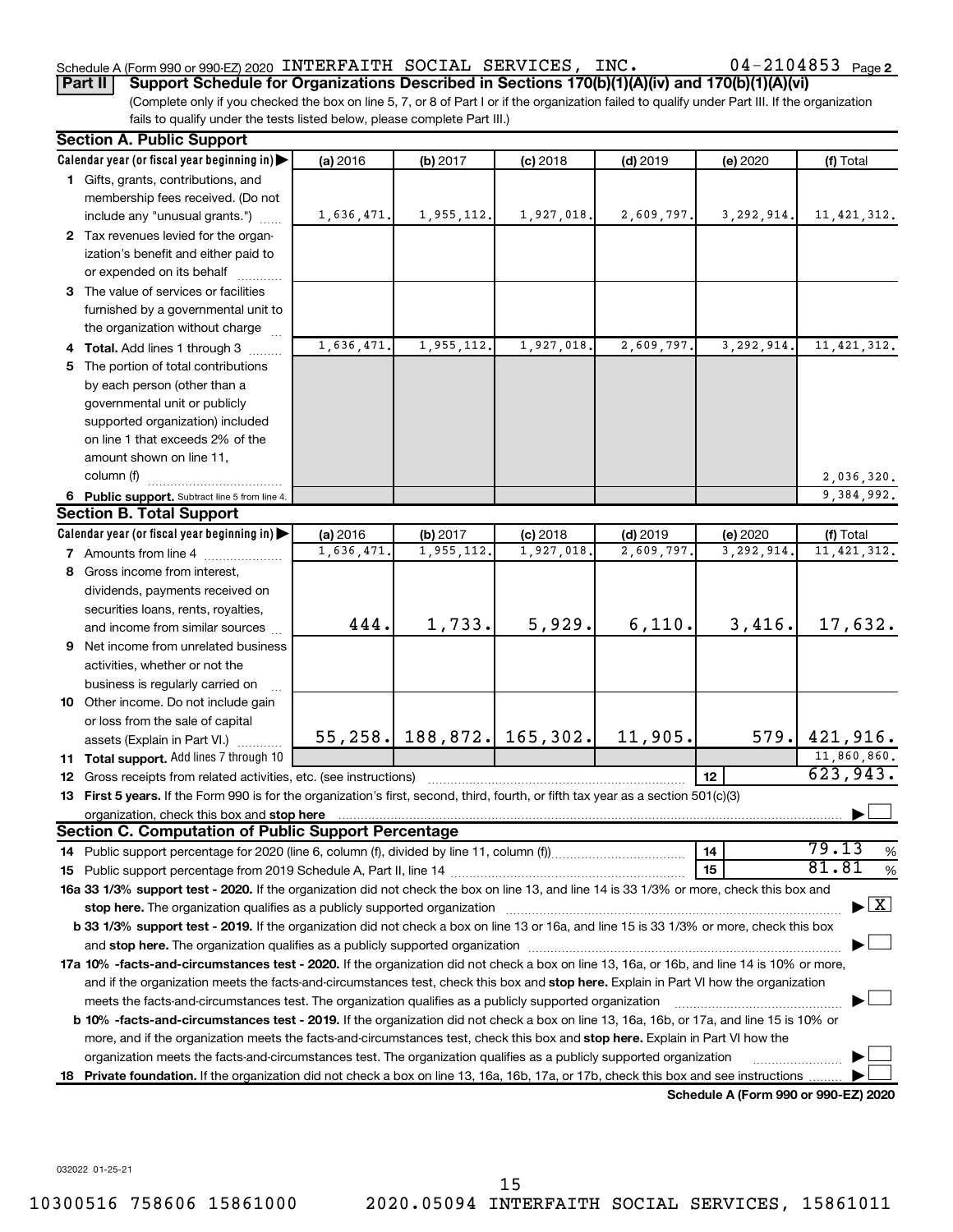## Schedule A (Form 990 or 990-EZ) 2020 <code>INTERFAITH SOCIAL SERVICES</code> , <code>INC</code> .  $04-2104853$  <code>Page</code> **Part III Support Schedule for Organizations Described in Section 509(a)(2)**

(Complete only if you checked the box on line 10 of Part I or if the organization failed to qualify under Part II. If the organization fails to qualify under the tests listed below, please complete Part II.)

| <b>Section A. Public Support</b>                                                                                                                                                                |          |          |            |            |          |                                      |
|-------------------------------------------------------------------------------------------------------------------------------------------------------------------------------------------------|----------|----------|------------|------------|----------|--------------------------------------|
| Calendar year (or fiscal year beginning in)                                                                                                                                                     | (a) 2016 | (b) 2017 | (c) 2018   | $(d)$ 2019 | (e) 2020 | (f) Total                            |
| 1 Gifts, grants, contributions, and                                                                                                                                                             |          |          |            |            |          |                                      |
| membership fees received. (Do not                                                                                                                                                               |          |          |            |            |          |                                      |
| include any "unusual grants.")                                                                                                                                                                  |          |          |            |            |          |                                      |
| <b>2</b> Gross receipts from admissions,<br>merchandise sold or services per-<br>formed, or facilities furnished in<br>any activity that is related to the<br>organization's tax-exempt purpose |          |          |            |            |          |                                      |
| 3 Gross receipts from activities that                                                                                                                                                           |          |          |            |            |          |                                      |
| are not an unrelated trade or bus-                                                                                                                                                              |          |          |            |            |          |                                      |
| iness under section 513                                                                                                                                                                         |          |          |            |            |          |                                      |
| 4 Tax revenues levied for the organ-                                                                                                                                                            |          |          |            |            |          |                                      |
| ization's benefit and either paid to                                                                                                                                                            |          |          |            |            |          |                                      |
| or expended on its behalf                                                                                                                                                                       |          |          |            |            |          |                                      |
| 5 The value of services or facilities                                                                                                                                                           |          |          |            |            |          |                                      |
| furnished by a governmental unit to                                                                                                                                                             |          |          |            |            |          |                                      |
| the organization without charge                                                                                                                                                                 |          |          |            |            |          |                                      |
| <b>6 Total.</b> Add lines 1 through 5                                                                                                                                                           |          |          |            |            |          |                                      |
| 7a Amounts included on lines 1, 2, and                                                                                                                                                          |          |          |            |            |          |                                      |
| 3 received from disqualified persons                                                                                                                                                            |          |          |            |            |          |                                      |
| <b>b</b> Amounts included on lines 2 and 3 received<br>from other than disqualified persons that<br>exceed the greater of \$5,000 or 1% of the<br>amount on line 13 for the year                |          |          |            |            |          |                                      |
| c Add lines 7a and 7b                                                                                                                                                                           |          |          |            |            |          |                                      |
| 8 Public support. (Subtract line 7c from line 6.)                                                                                                                                               |          |          |            |            |          |                                      |
| <b>Section B. Total Support</b>                                                                                                                                                                 |          |          |            |            |          |                                      |
| Calendar year (or fiscal year beginning in)                                                                                                                                                     | (a) 2016 | (b) 2017 | $(c)$ 2018 | $(d)$ 2019 | (e) 2020 | (f) Total                            |
| 9 Amounts from line 6                                                                                                                                                                           |          |          |            |            |          |                                      |
| <b>10a</b> Gross income from interest,<br>dividends, payments received on<br>securities loans, rents, royalties,<br>and income from similar sources                                             |          |          |            |            |          |                                      |
| <b>b</b> Unrelated business taxable income<br>(less section 511 taxes) from businesses<br>acquired after June 30, 1975                                                                          |          |          |            |            |          |                                      |
| c Add lines 10a and 10b                                                                                                                                                                         |          |          |            |            |          |                                      |
| <b>11</b> Net income from unrelated business<br>activities not included in line 10b.<br>whether or not the business is<br>regularly carried on                                                  |          |          |            |            |          |                                      |
| 12 Other income. Do not include gain<br>or loss from the sale of capital<br>assets (Explain in Part VI.)                                                                                        |          |          |            |            |          |                                      |
| <b>13</b> Total support. (Add lines 9, 10c, 11, and 12.)                                                                                                                                        |          |          |            |            |          |                                      |
| 14 First 5 years. If the Form 990 is for the organization's first, second, third, fourth, or fifth tax year as a section 501(c)(3) organization,                                                |          |          |            |            |          |                                      |
|                                                                                                                                                                                                 |          |          |            |            |          |                                      |
| Section C. Computation of Public Support Percentage                                                                                                                                             |          |          |            |            |          |                                      |
| 15 Public support percentage for 2020 (line 8, column (f), divided by line 13, column (f) <i></i>                                                                                               |          |          |            |            | 15       | %                                    |
|                                                                                                                                                                                                 |          |          |            |            | 16       | %                                    |
| Section D. Computation of Investment Income Percentage                                                                                                                                          |          |          |            |            |          |                                      |
| 17 Investment income percentage for 2020 (line 10c, column (f), divided by line 13, column (f))                                                                                                 |          |          |            |            | 17       | %                                    |
| 18 Investment income percentage from 2019 Schedule A, Part III, line 17                                                                                                                         |          |          |            |            | 18       | %                                    |
| 19a 33 1/3% support tests - 2020. If the organization did not check the box on line 14, and line 15 is more than 33 1/3%, and line 17 is not                                                    |          |          |            |            |          |                                      |
| more than 33 1/3%, check this box and stop here. The organization qualifies as a publicly supported organization                                                                                |          |          |            |            |          |                                      |
| b 33 1/3% support tests - 2019. If the organization did not check a box on line 14 or line 19a, and line 16 is more than 33 1/3%, and                                                           |          |          |            |            |          |                                      |
| line 18 is not more than 33 1/3%, check this box and stop here. The organization qualifies as a publicly supported organization                                                                 |          |          |            |            |          |                                      |
|                                                                                                                                                                                                 |          |          |            |            |          |                                      |
| 032023 01-25-21                                                                                                                                                                                 |          |          | 16         |            |          | Schedule A (Form 990 or 990-EZ) 2020 |

10300516 758606 15861000 2020.05094 INTERFAITH SOCIAL SERVICES, 15861011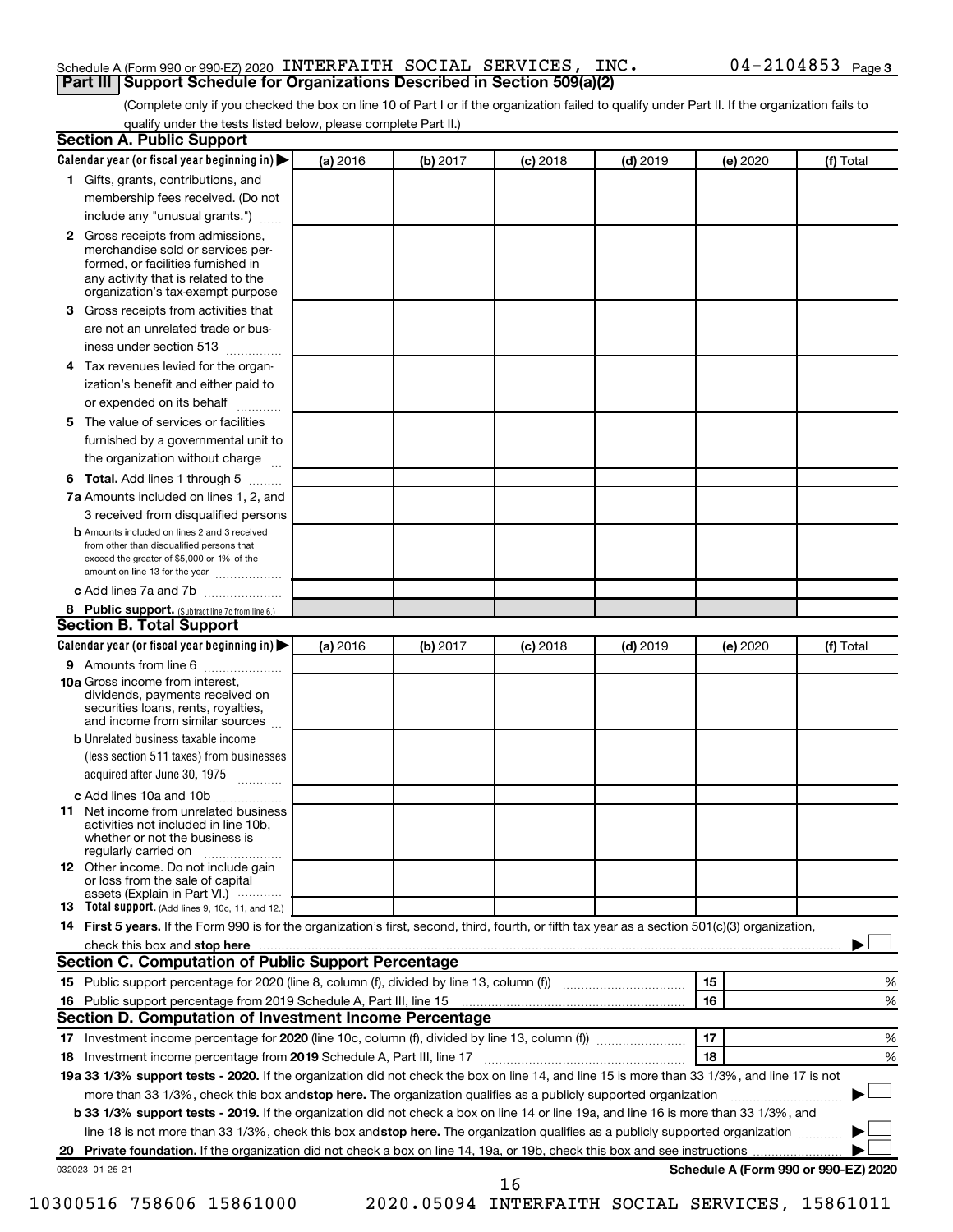**1**

**2**

**3a**

**3b**

**3c**

**4a**

**4b**

**4c**

**5a**

**5b 5c**

**6**

**7**

**8**

**9a**

**9b**

**9c**

**10a**

**10b**

**Yes No**

## **Part IV Supporting Organizations**

(Complete only if you checked a box in line 12 on Part I. If you checked box 12a, Part I, complete Sections A and B. If you checked box 12b, Part I, complete Sections A and C. If you checked box 12c, Part I, complete Sections A, D, and E. If you checked box 12d, Part I, complete Sections A and D, and complete Part V.)

## **Section A. All Supporting Organizations**

- **1** Are all of the organization's supported organizations listed by name in the organization's governing documents? If "No," describe in Part VI how the supported organizations are designated. If designated by *class or purpose, describe the designation. If historic and continuing relationship, explain.*
- **2** Did the organization have any supported organization that does not have an IRS determination of status under section 509(a)(1) or (2)? If "Yes," explain in Part **VI** how the organization determined that the supported *organization was described in section 509(a)(1) or (2).*
- **3a** Did the organization have a supported organization described in section 501(c)(4), (5), or (6)? If "Yes," answer *lines 3b and 3c below.*
- **b** Did the organization confirm that each supported organization qualified under section 501(c)(4), (5), or (6) and satisfied the public support tests under section 509(a)(2)? If "Yes," describe in Part VI when and how the *organization made the determination.*
- **c** Did the organization ensure that all support to such organizations was used exclusively for section 170(c)(2)(B) purposes? If "Yes," explain in Part VI what controls the organization put in place to ensure such use.
- **4 a** *If* Was any supported organization not organized in the United States ("foreign supported organization")? *"Yes," and if you checked box 12a or 12b in Part I, answer lines 4b and 4c below.*
- **b** Did the organization have ultimate control and discretion in deciding whether to make grants to the foreign supported organization? If "Yes," describe in Part VI how the organization had such control and discretion *despite being controlled or supervised by or in connection with its supported organizations.*
- **c** Did the organization support any foreign supported organization that does not have an IRS determination under sections 501(c)(3) and 509(a)(1) or (2)? If "Yes," explain in Part VI what controls the organization used *to ensure that all support to the foreign supported organization was used exclusively for section 170(c)(2)(B) purposes.*
- **5a** Did the organization add, substitute, or remove any supported organizations during the tax year? If "Yes," answer lines 5b and 5c below (if applicable). Also, provide detail in **Part VI,** including (i) the names and EIN *numbers of the supported organizations added, substituted, or removed; (ii) the reasons for each such action; (iii) the authority under the organization's organizing document authorizing such action; and (iv) how the action was accomplished (such as by amendment to the organizing document).*
- **b** Type I or Type II only. Was any added or substituted supported organization part of a class already designated in the organization's organizing document?
- **c Substitutions only.**  Was the substitution the result of an event beyond the organization's control?
- **6** Did the organization provide support (whether in the form of grants or the provision of services or facilities) to **Part VI.** support or benefit one or more of the filing organization's supported organizations? If "Yes," provide detail in anyone other than (i) its supported organizations, (ii) individuals that are part of the charitable class benefited by one or more of its supported organizations, or (iii) other supporting organizations that also
- **7** Did the organization provide a grant, loan, compensation, or other similar payment to a substantial contributor regard to a substantial contributor? If "Yes," complete Part I of Schedule L (Form 990 or 990-EZ). (as defined in section 4958(c)(3)(C)), a family member of a substantial contributor, or a 35% controlled entity with
- **8** Did the organization make a loan to a disqualified person (as defined in section 4958) not described in line 7? *If "Yes," complete Part I of Schedule L (Form 990 or 990-EZ).*
- **9 a** Was the organization controlled directly or indirectly at any time during the tax year by one or more in section 509(a)(1) or (2))? If "Yes," provide detail in **Part VI.** disqualified persons, as defined in section 4946 (other than foundation managers and organizations described
- **b** Did one or more disqualified persons (as defined in line 9a) hold a controlling interest in any entity in which the supporting organization had an interest? If "Yes," provide detail in Part VI.
- **c** Did a disqualified person (as defined in line 9a) have an ownership interest in, or derive any personal benefit from, assets in which the supporting organization also had an interest? If "Yes," provide detail in Part VI.
- **10 a** Was the organization subject to the excess business holdings rules of section 4943 because of section supporting organizations)? If "Yes," answer line 10b below. 4943(f) (regarding certain Type II supporting organizations, and all Type III non-functionally integrated
	- **b** Did the organization have any excess business holdings in the tax year? (Use Schedule C, Form 4720, to *determine whether the organization had excess business holdings.)*

032024 01-25-21

**Schedule A (Form 990 or 990-EZ) 2020**

10300516 758606 15861000 2020.05094 INTERFAITH SOCIAL SERVICES, 15861011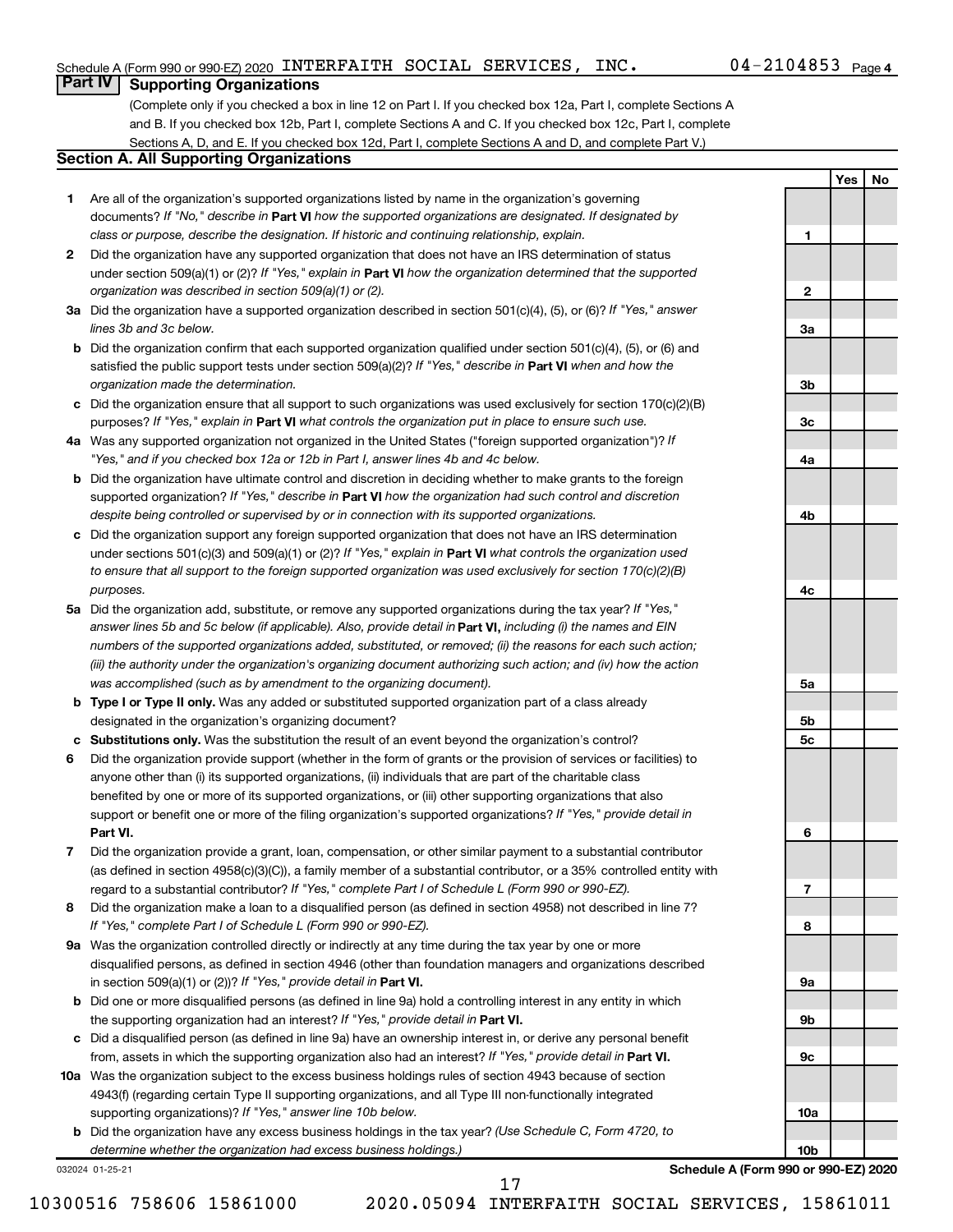## Schedule A (Form 990 or 990-EZ) 2020 <code>INTERFAITH SOCIAL SERVICES</code> , <code>INC</code> .  $04-2104853$  <code>Page</code> **Part IV | Supporting Organizations** *(continued)*

|    |                                                                                                                                                                                                                                                           |                | Yes | No |
|----|-----------------------------------------------------------------------------------------------------------------------------------------------------------------------------------------------------------------------------------------------------------|----------------|-----|----|
| 11 | Has the organization accepted a gift or contribution from any of the following persons?                                                                                                                                                                   |                |     |    |
|    | a A person who directly or indirectly controls, either alone or together with persons described in lines 11b and                                                                                                                                          |                |     |    |
|    | 11c below, the governing body of a supported organization?                                                                                                                                                                                                | 11a            |     |    |
|    | <b>b</b> A family member of a person described in line 11a above?                                                                                                                                                                                         | 11b            |     |    |
|    | c A 35% controlled entity of a person described in line 11a or 11b above? If "Yes" to line 11a, 11b, or 11c, provide                                                                                                                                      |                |     |    |
|    | detail in Part VI.                                                                                                                                                                                                                                        | 11c            |     |    |
|    | <b>Section B. Type I Supporting Organizations</b>                                                                                                                                                                                                         |                |     |    |
|    |                                                                                                                                                                                                                                                           |                | Yes | No |
| 1  | Did the governing body, members of the governing body, officers acting in their official capacity, or membership of one or                                                                                                                                |                |     |    |
|    | more supported organizations have the power to regularly appoint or elect at least a majority of the organization's officers,                                                                                                                             |                |     |    |
|    | directors, or trustees at all times during the tax year? If "No," describe in Part VI how the supported organization(s)<br>effectively operated, supervised, or controlled the organization's activities. If the organization had more than one supported |                |     |    |
|    | organization, describe how the powers to appoint and/or remove officers, directors, or trustees were allocated among the                                                                                                                                  |                |     |    |
|    | supported organizations and what conditions or restrictions, if any, applied to such powers during the tax year.                                                                                                                                          | 1              |     |    |
| 2  | Did the organization operate for the benefit of any supported organization other than the supported                                                                                                                                                       |                |     |    |
|    | organization(s) that operated, supervised, or controlled the supporting organization? If "Yes," explain in                                                                                                                                                |                |     |    |
|    | Part VI how providing such benefit carried out the purposes of the supported organization(s) that operated,                                                                                                                                               |                |     |    |
|    | supervised, or controlled the supporting organization.                                                                                                                                                                                                    | $\mathbf{2}$   |     |    |
|    | <b>Section C. Type II Supporting Organizations</b>                                                                                                                                                                                                        |                |     |    |
|    |                                                                                                                                                                                                                                                           |                | Yes | No |
| 1  | Were a majority of the organization's directors or trustees during the tax year also a majority of the directors                                                                                                                                          |                |     |    |
|    | or trustees of each of the organization's supported organization(s)? If "No," describe in Part VI how control                                                                                                                                             |                |     |    |
|    | or management of the supporting organization was vested in the same persons that controlled or managed                                                                                                                                                    |                |     |    |
|    | the supported organization(s).                                                                                                                                                                                                                            | 1              |     |    |
|    | Section D. All Type III Supporting Organizations                                                                                                                                                                                                          |                |     |    |
|    |                                                                                                                                                                                                                                                           |                | Yes | No |
| 1  | Did the organization provide to each of its supported organizations, by the last day of the fifth month of the                                                                                                                                            |                |     |    |
|    | organization's tax year, (i) a written notice describing the type and amount of support provided during the prior tax                                                                                                                                     |                |     |    |
|    | year, (ii) a copy of the Form 990 that was most recently filed as of the date of notification, and (iii) copies of the                                                                                                                                    |                |     |    |
|    | organization's governing documents in effect on the date of notification, to the extent not previously provided?                                                                                                                                          | 1              |     |    |
| 2  | Were any of the organization's officers, directors, or trustees either (i) appointed or elected by the supported                                                                                                                                          |                |     |    |
|    | organization(s) or (ii) serving on the governing body of a supported organization? If "No," explain in Part VI how                                                                                                                                        |                |     |    |
|    | the organization maintained a close and continuous working relationship with the supported organization(s).                                                                                                                                               | $\mathbf{2}$   |     |    |
| 3  | By reason of the relationship described in line 2, above, did the organization's supported organizations have a                                                                                                                                           |                |     |    |
|    | significant voice in the organization's investment policies and in directing the use of the organization's                                                                                                                                                |                |     |    |
|    | income or assets at all times during the tax year? If "Yes," describe in Part VI the role the organization's                                                                                                                                              |                |     |    |
|    | supported organizations played in this regard.                                                                                                                                                                                                            | 3              |     |    |
|    | Section E. Type III Functionally Integrated Supporting Organizations                                                                                                                                                                                      |                |     |    |
| 1. | Check the box next to the method that the organization used to satisfy the Integral Part Test during the yealsee instructions).                                                                                                                           |                |     |    |
| а  | The organization satisfied the Activities Test. Complete line 2 below.                                                                                                                                                                                    |                |     |    |
| b  | The organization is the parent of each of its supported organizations. Complete line 3 below.                                                                                                                                                             |                |     |    |
| c  | The organization supported a governmental entity. Describe in Part VI how you supported a governmental entity (see instructions).                                                                                                                         |                |     |    |
| 2  | Activities Test. Answer lines 2a and 2b below.                                                                                                                                                                                                            |                | Yes | No |
| а  | Did substantially all of the organization's activities during the tax year directly further the exempt purposes of                                                                                                                                        |                |     |    |
|    | the supported organization(s) to which the organization was responsive? If "Yes," then in Part VI identify                                                                                                                                                |                |     |    |
|    | those supported organizations and explain how these activities directly furthered their exempt purposes,                                                                                                                                                  |                |     |    |
|    | how the organization was responsive to those supported organizations, and how the organization determined                                                                                                                                                 |                |     |    |
|    | that these activities constituted substantially all of its activities.                                                                                                                                                                                    | 2a             |     |    |
| b  | Did the activities described in line 2a, above, constitute activities that, but for the organization's involvement,                                                                                                                                       |                |     |    |
|    | one or more of the organization's supported organization(s) would have been engaged in? If "Yes," explain in                                                                                                                                              |                |     |    |
|    | <b>Part VI</b> the reasons for the organization's position that its supported organization(s) would have engaged in                                                                                                                                       |                |     |    |
|    | these activities but for the organization's involvement.                                                                                                                                                                                                  | 2b             |     |    |
|    |                                                                                                                                                                                                                                                           |                |     |    |
| з  | Parent of Supported Organizations. Answer lines 3a and 3b below.                                                                                                                                                                                          |                |     |    |
| а  | Did the organization have the power to regularly appoint or elect a majority of the officers, directors, or<br>trustees of each of the supported organizations? If "Yes" or "No" provide details in Part VI.                                              |                |     |    |
|    |                                                                                                                                                                                                                                                           | За             |     |    |
| b  | Did the organization exercise a substantial degree of direction over the policies, programs, and activities of each                                                                                                                                       | 3 <sub>b</sub> |     |    |
|    | of its supported organizations? If "Yes," describe in Part VI the role played by the organization in this regard.<br>Schedule A (Form 990 or 990-EZ) 2020                                                                                                 |                |     |    |
|    | 032025 01-25-21<br>18                                                                                                                                                                                                                                     |                |     |    |

<sup>10300516 758606 15861000 2020.05094</sup> INTERFAITH SOCIAL SERVICES, 15861011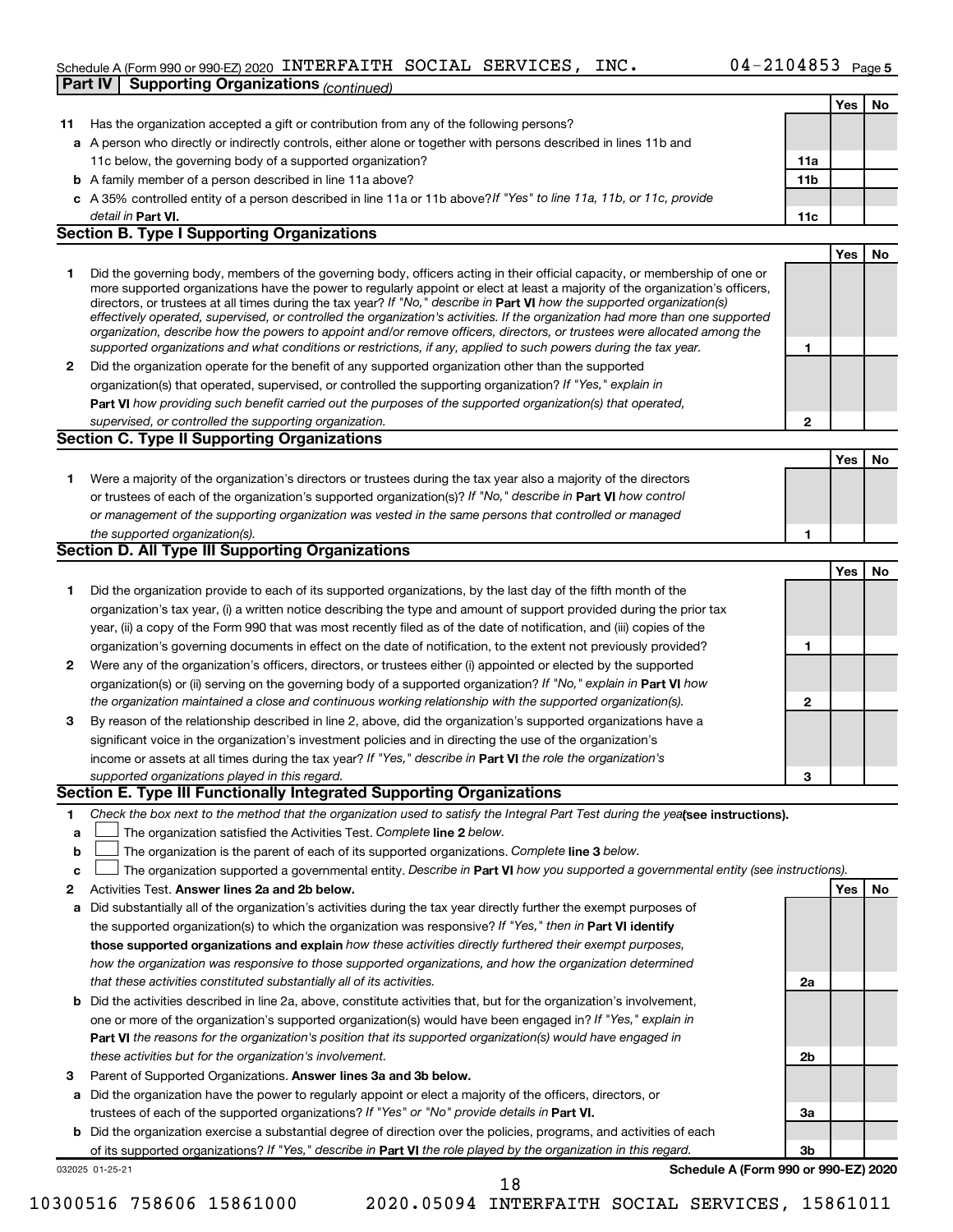## Schedule A (Form 990 or 990-EZ) 2020 <code>INTERFAITH SOCIAL SERVICES</code> , <code>INC</code> .  $04-2104853$  <code>Page</code> **Part V Type III Non-Functionally Integrated 509(a)(3) Supporting Organizations**

1 **Letter See instructions.** Check here if the organization satisfied the Integral Part Test as a qualifying trust on Nov. 20, 1970 (*explain in* Part **VI**). See instructions. All other Type III non-functionally integrated supporting organizations must complete Sections A through E.

| Section A - Adjusted Net Income |                                                                                                                                   |                          | (A) Prior Year | (B) Current Year<br>(optional) |
|---------------------------------|-----------------------------------------------------------------------------------------------------------------------------------|--------------------------|----------------|--------------------------------|
| 1                               | Net short-term capital gain                                                                                                       | 1                        |                |                                |
| 2                               | Recoveries of prior-year distributions                                                                                            | $\mathbf{2}$             |                |                                |
| 3                               | Other gross income (see instructions)                                                                                             | 3                        |                |                                |
| 4                               | Add lines 1 through 3.                                                                                                            | 4                        |                |                                |
| 5                               | Depreciation and depletion                                                                                                        | 5                        |                |                                |
| 6                               | Portion of operating expenses paid or incurred for production or                                                                  |                          |                |                                |
|                                 | collection of gross income or for management, conservation, or                                                                    |                          |                |                                |
|                                 | maintenance of property held for production of income (see instructions)                                                          | 6                        |                |                                |
| 7                               | Other expenses (see instructions)                                                                                                 | $\overline{\phantom{a}}$ |                |                                |
| 8                               | Adjusted Net Income (subtract lines 5, 6, and 7 from line 4)                                                                      | 8                        |                |                                |
|                                 | <b>Section B - Minimum Asset Amount</b>                                                                                           |                          | (A) Prior Year | (B) Current Year<br>(optional) |
| 1.                              | Aggregate fair market value of all non-exempt-use assets (see                                                                     |                          |                |                                |
|                                 | instructions for short tax year or assets held for part of year):                                                                 |                          |                |                                |
|                                 | a Average monthly value of securities                                                                                             | 1a                       |                |                                |
|                                 | <b>b</b> Average monthly cash balances                                                                                            | 1 <sub>b</sub>           |                |                                |
|                                 | c Fair market value of other non-exempt-use assets                                                                                | 1c                       |                |                                |
|                                 | d Total (add lines 1a, 1b, and 1c)                                                                                                | 1d                       |                |                                |
|                                 | <b>e</b> Discount claimed for blockage or other factors                                                                           |                          |                |                                |
|                                 | (explain in detail in Part VI):                                                                                                   |                          |                |                                |
| 2                               | Acquisition indebtedness applicable to non-exempt-use assets                                                                      | $\mathbf{2}$             |                |                                |
| 3                               | Subtract line 2 from line 1d.                                                                                                     | 3                        |                |                                |
| 4                               | Cash deemed held for exempt use. Enter 0.015 of line 3 (for greater amount,                                                       |                          |                |                                |
|                                 | see instructions).                                                                                                                | 4                        |                |                                |
| 5                               | Net value of non-exempt-use assets (subtract line 4 from line 3)                                                                  | 5                        |                |                                |
| 6                               | Multiply line 5 by 0.035.                                                                                                         | 6                        |                |                                |
| 7                               | Recoveries of prior-year distributions                                                                                            | $\overline{\phantom{a}}$ |                |                                |
| 8                               | Minimum Asset Amount (add line 7 to line 6)                                                                                       | 8                        |                |                                |
|                                 | <b>Section C - Distributable Amount</b>                                                                                           |                          |                | <b>Current Year</b>            |
| 1                               | Adjusted net income for prior year (from Section A, line 8, column A)                                                             | $\mathbf{1}$             |                |                                |
| 2                               | Enter 0.85 of line 1.                                                                                                             | $\overline{2}$           |                |                                |
| З                               | Minimum asset amount for prior year (from Section B, line 8, column A)                                                            | 3                        |                |                                |
| 4                               | Enter greater of line 2 or line 3.                                                                                                | 4                        |                |                                |
| 5                               | Income tax imposed in prior year                                                                                                  | 5                        |                |                                |
| 6                               | <b>Distributable Amount.</b> Subtract line 5 from line 4, unless subject to                                                       |                          |                |                                |
|                                 | emergency temporary reduction (see instructions).                                                                                 | 6                        |                |                                |
| 7                               | Check here if the current year is the organization's first as a non-functionally integrated Type III supporting organization (see |                          |                |                                |

instructions).

**Schedule A (Form 990 or 990-EZ) 2020**

032026 01-25-21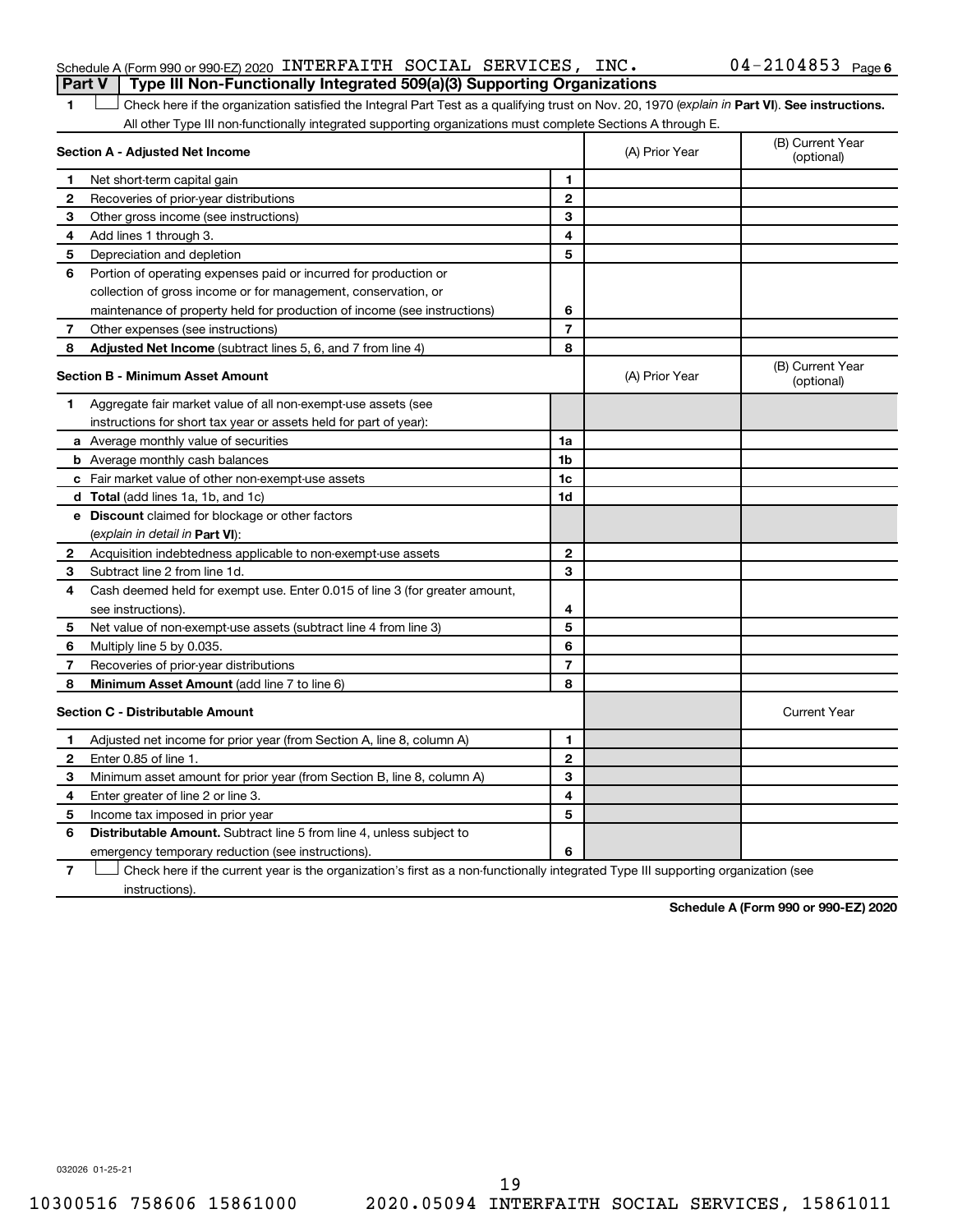#### Schedule A (Form 990 or 990-EZ) 2020 INTERFAITH SOCIAL SERVICES, INC.  $04 - 2104853$  Page INTERFAITH SOCIAL SERVICES, INC. 04-2104853

| Type III Non-Functionally Integrated 509(a)(3) Supporting Organizations (continued)<br><b>Part V</b> |                                                                                            |                                    |                                               |                                                  |  |  |  |  |
|------------------------------------------------------------------------------------------------------|--------------------------------------------------------------------------------------------|------------------------------------|-----------------------------------------------|--------------------------------------------------|--|--|--|--|
|                                                                                                      | <b>Section D - Distributions</b>                                                           |                                    |                                               | <b>Current Year</b>                              |  |  |  |  |
| 1                                                                                                    | Amounts paid to supported organizations to accomplish exempt purposes                      |                                    | 1                                             |                                                  |  |  |  |  |
| 2                                                                                                    | Amounts paid to perform activity that directly furthers exempt purposes of supported       |                                    |                                               |                                                  |  |  |  |  |
|                                                                                                      | organizations, in excess of income from activity                                           |                                    | 2                                             |                                                  |  |  |  |  |
| 3                                                                                                    | Administrative expenses paid to accomplish exempt purposes of supported organizations      | 3                                  |                                               |                                                  |  |  |  |  |
| 4                                                                                                    | Amounts paid to acquire exempt-use assets                                                  |                                    | 4                                             |                                                  |  |  |  |  |
| 5                                                                                                    | Qualified set-aside amounts (prior IRS approval required - provide details in Part VI)     |                                    | 5                                             |                                                  |  |  |  |  |
| 6                                                                                                    | Other distributions ( <i>describe in Part VI</i> ). See instructions.                      |                                    | 6                                             |                                                  |  |  |  |  |
| 7                                                                                                    | Total annual distributions. Add lines 1 through 6.                                         |                                    | 7                                             |                                                  |  |  |  |  |
| 8                                                                                                    | Distributions to attentive supported organizations to which the organization is responsive |                                    |                                               |                                                  |  |  |  |  |
|                                                                                                      | ( <i>provide details in Part VI</i> ). See instructions.                                   |                                    | 8                                             |                                                  |  |  |  |  |
| 9                                                                                                    | Distributable amount for 2020 from Section C, line 6                                       |                                    | 9                                             |                                                  |  |  |  |  |
| 10                                                                                                   | Line 8 amount divided by line 9 amount                                                     |                                    | 10                                            |                                                  |  |  |  |  |
|                                                                                                      | <b>Section E - Distribution Allocations (see instructions)</b>                             | (i)<br><b>Excess Distributions</b> | (ii)<br><b>Underdistributions</b><br>Pre-2020 | (iii)<br><b>Distributable</b><br>Amount for 2020 |  |  |  |  |
| 1                                                                                                    | Distributable amount for 2020 from Section C, line 6                                       |                                    |                                               |                                                  |  |  |  |  |
| 2                                                                                                    | Underdistributions, if any, for years prior to 2020 (reason-                               |                                    |                                               |                                                  |  |  |  |  |
|                                                                                                      | able cause required - explain in Part VI). See instructions.                               |                                    |                                               |                                                  |  |  |  |  |
| 3                                                                                                    | Excess distributions carryover, if any, to 2020                                            |                                    |                                               |                                                  |  |  |  |  |
|                                                                                                      | a From 2015                                                                                |                                    |                                               |                                                  |  |  |  |  |
|                                                                                                      | $b$ From 2016                                                                              |                                    |                                               |                                                  |  |  |  |  |
|                                                                                                      | c From 2017                                                                                |                                    |                                               |                                                  |  |  |  |  |
|                                                                                                      | d From 2018                                                                                |                                    |                                               |                                                  |  |  |  |  |
|                                                                                                      | e From 2019                                                                                |                                    |                                               |                                                  |  |  |  |  |
|                                                                                                      | f Total of lines 3a through 3e                                                             |                                    |                                               |                                                  |  |  |  |  |
|                                                                                                      | g Applied to underdistributions of prior years                                             |                                    |                                               |                                                  |  |  |  |  |
|                                                                                                      | <b>h</b> Applied to 2020 distributable amount                                              |                                    |                                               |                                                  |  |  |  |  |
|                                                                                                      | Carryover from 2015 not applied (see instructions)                                         |                                    |                                               |                                                  |  |  |  |  |
|                                                                                                      | Remainder. Subtract lines 3g, 3h, and 3i from line 3f.                                     |                                    |                                               |                                                  |  |  |  |  |
| 4                                                                                                    | Distributions for 2020 from Section D,                                                     |                                    |                                               |                                                  |  |  |  |  |
|                                                                                                      | line $7:$                                                                                  |                                    |                                               |                                                  |  |  |  |  |
|                                                                                                      | a Applied to underdistributions of prior years                                             |                                    |                                               |                                                  |  |  |  |  |
|                                                                                                      | <b>b</b> Applied to 2020 distributable amount                                              |                                    |                                               |                                                  |  |  |  |  |
|                                                                                                      | <b>c</b> Remainder. Subtract lines 4a and 4b from line 4.                                  |                                    |                                               |                                                  |  |  |  |  |
| 5                                                                                                    | Remaining underdistributions for years prior to 2020, if                                   |                                    |                                               |                                                  |  |  |  |  |
|                                                                                                      | any. Subtract lines 3g and 4a from line 2. For result greater                              |                                    |                                               |                                                  |  |  |  |  |
|                                                                                                      | than zero, explain in Part VI. See instructions.                                           |                                    |                                               |                                                  |  |  |  |  |
| 6                                                                                                    | Remaining underdistributions for 2020. Subtract lines 3h                                   |                                    |                                               |                                                  |  |  |  |  |
|                                                                                                      | and 4b from line 1. For result greater than zero, explain in                               |                                    |                                               |                                                  |  |  |  |  |
|                                                                                                      | <b>Part VI.</b> See instructions.                                                          |                                    |                                               |                                                  |  |  |  |  |
| 7                                                                                                    | Excess distributions carryover to 2021. Add lines 3j                                       |                                    |                                               |                                                  |  |  |  |  |
|                                                                                                      | and 4c.                                                                                    |                                    |                                               |                                                  |  |  |  |  |
| 8                                                                                                    | Breakdown of line 7:                                                                       |                                    |                                               |                                                  |  |  |  |  |
|                                                                                                      | a Excess from 2016                                                                         |                                    |                                               |                                                  |  |  |  |  |
|                                                                                                      | <b>b</b> Excess from 2017                                                                  |                                    |                                               |                                                  |  |  |  |  |
|                                                                                                      | c Excess from 2018                                                                         |                                    |                                               |                                                  |  |  |  |  |
|                                                                                                      | d Excess from 2019                                                                         |                                    |                                               |                                                  |  |  |  |  |
|                                                                                                      | e Excess from 2020                                                                         |                                    |                                               |                                                  |  |  |  |  |

**Schedule A (Form 990 or 990-EZ) 2020**

032027 01-25-21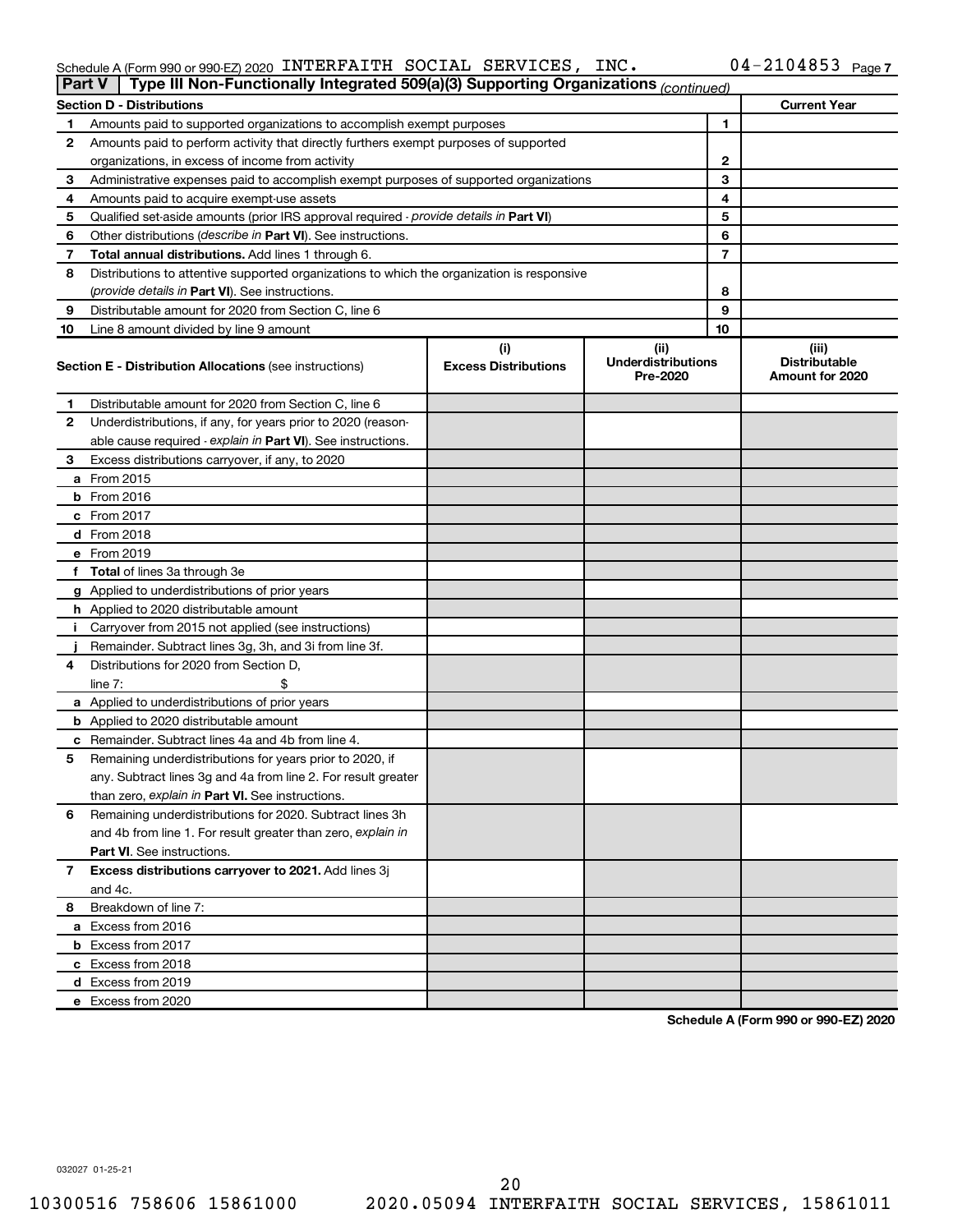| <b>Part VI</b>  | Schedule A (Form 990 or 990-EZ) 2020 INTERFAITH SOCIAL SERVICES, INC.                                                                                                                                                         |  |    | $04 - 2104853$ Page 8                           |
|-----------------|-------------------------------------------------------------------------------------------------------------------------------------------------------------------------------------------------------------------------------|--|----|-------------------------------------------------|
|                 | Supplemental Information. Provide the explanations required by Part II, line 10; Part II, line 17a or 17b; Part III, line 12;                                                                                                 |  |    |                                                 |
|                 | Part IV, Section A, lines 1, 2, 3b, 3c, 4b, 4c, 5a, 6, 9a, 9b, 9c, 11a, 11b, and 11c; Part IV, Section B, lines 1 and 2; Part IV, Section C, line 1; Part IV, Section D, lines 2 and 3; Part IV, Section E, lines 1c, 2a, 2b, |  |    |                                                 |
|                 | Section D, lines 5, 6, and 8; and Part V, Section E, lines 2, 5, and 6. Also complete this part for any additional information.<br>(See instructions.)                                                                        |  |    |                                                 |
|                 |                                                                                                                                                                                                                               |  |    |                                                 |
|                 |                                                                                                                                                                                                                               |  |    |                                                 |
|                 |                                                                                                                                                                                                                               |  |    |                                                 |
|                 |                                                                                                                                                                                                                               |  |    |                                                 |
|                 |                                                                                                                                                                                                                               |  |    |                                                 |
|                 |                                                                                                                                                                                                                               |  |    |                                                 |
|                 |                                                                                                                                                                                                                               |  |    |                                                 |
|                 |                                                                                                                                                                                                                               |  |    |                                                 |
|                 |                                                                                                                                                                                                                               |  |    |                                                 |
|                 |                                                                                                                                                                                                                               |  |    |                                                 |
|                 |                                                                                                                                                                                                                               |  |    |                                                 |
|                 |                                                                                                                                                                                                                               |  |    |                                                 |
|                 |                                                                                                                                                                                                                               |  |    |                                                 |
|                 |                                                                                                                                                                                                                               |  |    |                                                 |
|                 |                                                                                                                                                                                                                               |  |    |                                                 |
|                 |                                                                                                                                                                                                                               |  |    |                                                 |
|                 |                                                                                                                                                                                                                               |  |    |                                                 |
|                 |                                                                                                                                                                                                                               |  |    |                                                 |
|                 |                                                                                                                                                                                                                               |  |    |                                                 |
|                 |                                                                                                                                                                                                                               |  |    |                                                 |
|                 |                                                                                                                                                                                                                               |  |    |                                                 |
|                 |                                                                                                                                                                                                                               |  |    |                                                 |
|                 |                                                                                                                                                                                                                               |  |    |                                                 |
|                 |                                                                                                                                                                                                                               |  |    |                                                 |
|                 |                                                                                                                                                                                                                               |  |    |                                                 |
|                 |                                                                                                                                                                                                                               |  |    |                                                 |
|                 |                                                                                                                                                                                                                               |  |    |                                                 |
|                 |                                                                                                                                                                                                                               |  |    |                                                 |
|                 |                                                                                                                                                                                                                               |  |    |                                                 |
|                 |                                                                                                                                                                                                                               |  |    |                                                 |
|                 |                                                                                                                                                                                                                               |  |    |                                                 |
|                 |                                                                                                                                                                                                                               |  |    |                                                 |
|                 |                                                                                                                                                                                                                               |  |    |                                                 |
|                 |                                                                                                                                                                                                                               |  |    |                                                 |
|                 |                                                                                                                                                                                                                               |  |    |                                                 |
|                 |                                                                                                                                                                                                                               |  |    |                                                 |
|                 |                                                                                                                                                                                                                               |  |    |                                                 |
|                 |                                                                                                                                                                                                                               |  |    |                                                 |
|                 |                                                                                                                                                                                                                               |  |    |                                                 |
|                 |                                                                                                                                                                                                                               |  |    |                                                 |
|                 |                                                                                                                                                                                                                               |  |    |                                                 |
|                 |                                                                                                                                                                                                                               |  |    |                                                 |
|                 |                                                                                                                                                                                                                               |  |    |                                                 |
|                 |                                                                                                                                                                                                                               |  |    |                                                 |
|                 |                                                                                                                                                                                                                               |  |    |                                                 |
|                 |                                                                                                                                                                                                                               |  |    |                                                 |
|                 |                                                                                                                                                                                                                               |  |    |                                                 |
|                 |                                                                                                                                                                                                                               |  |    |                                                 |
|                 |                                                                                                                                                                                                                               |  |    |                                                 |
|                 |                                                                                                                                                                                                                               |  |    |                                                 |
|                 |                                                                                                                                                                                                                               |  |    |                                                 |
|                 |                                                                                                                                                                                                                               |  |    |                                                 |
| 032028 01-25-21 |                                                                                                                                                                                                                               |  |    | Schedule A (Form 990 or 990-EZ) 2020            |
|                 |                                                                                                                                                                                                                               |  | 21 |                                                 |
|                 | 10300516 758606 15861000                                                                                                                                                                                                      |  |    | 2020.05094 INTERFAITH SOCIAL SERVICES, 15861011 |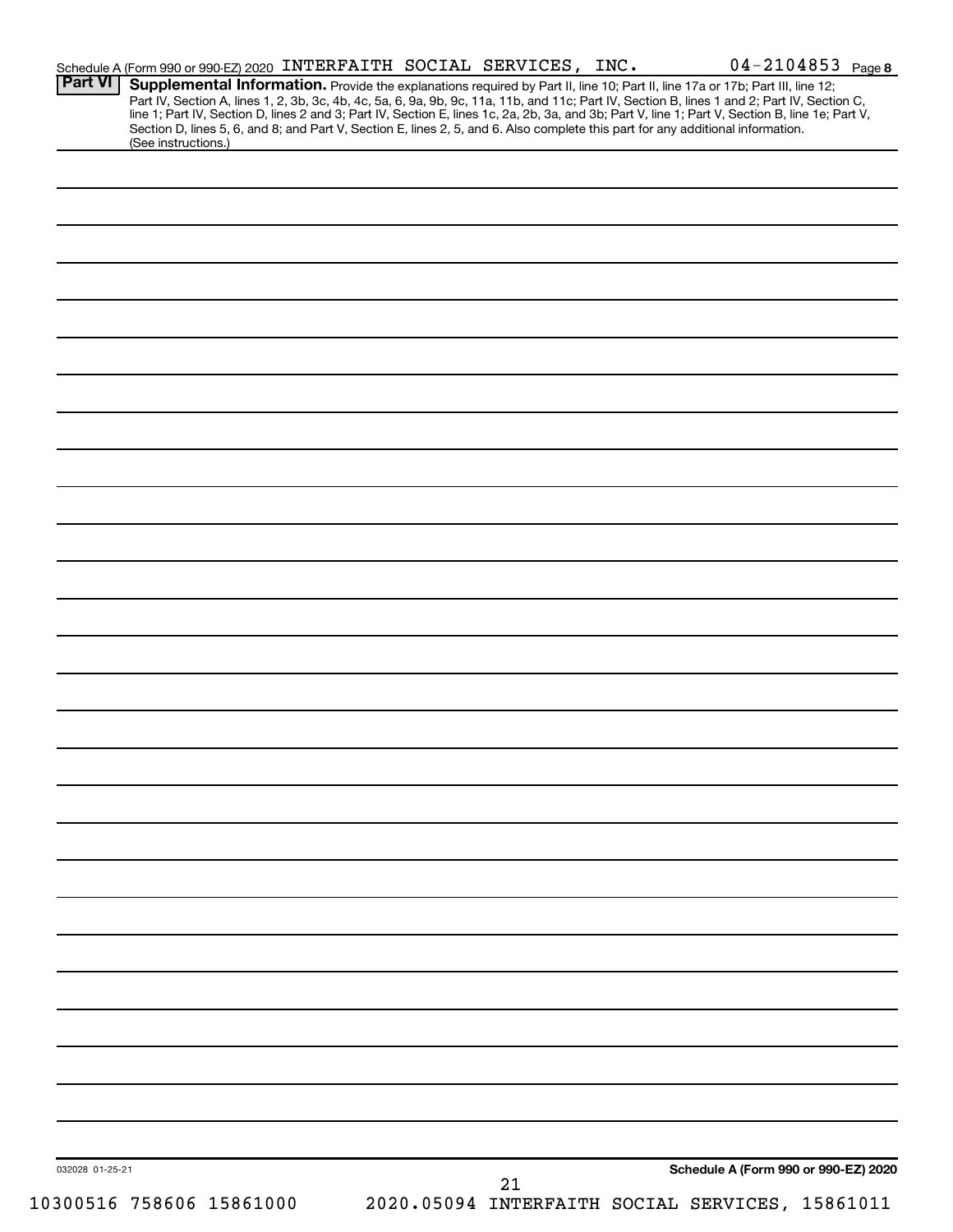# **\*\* Do Not File \*\* \*\*\* Not Open to Public Inspection \*\*\***

| <b>Contributor's Name</b>                                 | <b>Total</b><br><b>Contributions</b> | <b>Excess</b><br><b>Contributions</b> |
|-----------------------------------------------------------|--------------------------------------|---------------------------------------|
| <b>AMAZON</b>                                             | 661,881.                             | 424,664.                              |
| ARBELLA INSURANCE FOUNDATION                              | 341,884.                             | 104,667.                              |
| ROCHE BROTHERS                                            | 469,901.                             | 232,684.                              |
| STOP AND SHOP                                             | 1,149,818.                           | 912,601.                              |
| BIG Y/HANNAFORD                                           | 573,817.                             | 336,600.                              |
| TRADER JOES                                               | 262,321.                             | 25,104.                               |
|                                                           |                                      |                                       |
|                                                           |                                      |                                       |
|                                                           |                                      |                                       |
|                                                           |                                      |                                       |
|                                                           |                                      |                                       |
|                                                           |                                      |                                       |
|                                                           |                                      |                                       |
|                                                           |                                      |                                       |
|                                                           |                                      |                                       |
|                                                           |                                      |                                       |
|                                                           |                                      |                                       |
|                                                           |                                      |                                       |
|                                                           |                                      |                                       |
|                                                           |                                      |                                       |
|                                                           |                                      |                                       |
|                                                           |                                      |                                       |
|                                                           |                                      |                                       |
| Total Excess Contributions to Schedule A, Part II, Line 5 |                                      | 2,036,320.                            |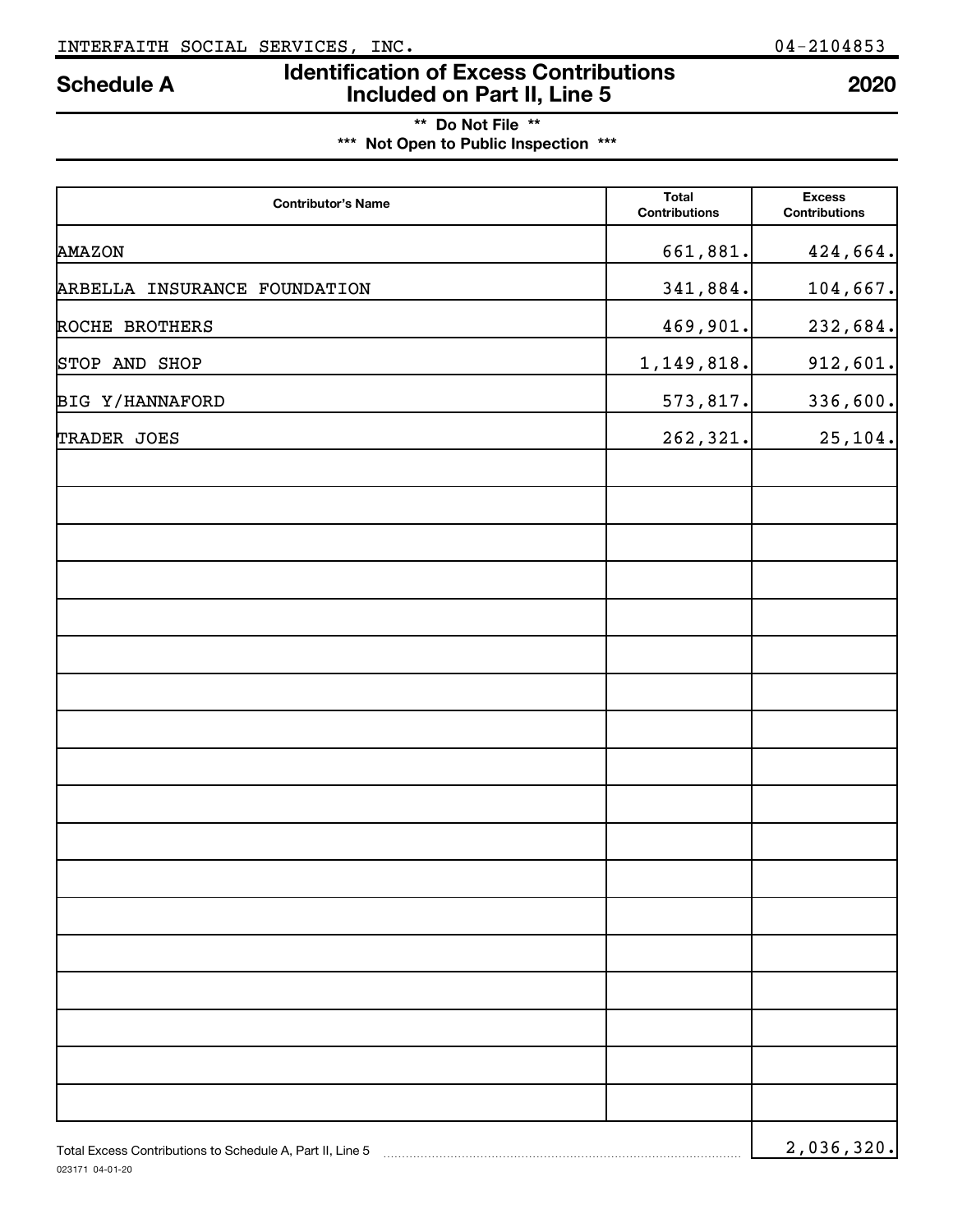| <b>SCHEDULE D</b> |  |
|-------------------|--|
|-------------------|--|

| (Form 990) |  |
|------------|--|
|------------|--|

# **SCHEDULE D Supplemental Financial Statements**<br> **Form 990 2020**<br> **Part IV** line 6.7.8.9.10, 11a, 11b, 11d, 11d, 11d, 11d, 11d, 12a, 0r, 12b

**(Form 990) | Complete if the organization answered "Yes" on Form 990, Part IV, line 6, 7, 8, 9, 10, 11a, 11b, 11c, 11d, 11e, 11f, 12a, or 12b.**

**| Attach to Form 990. |Go to www.irs.gov/Form990 for instructions and the latest information.**



Department of the Treasury Internal Revenue Service

Name of the organization<br>**INTERFAITH SOCIAL SERVICES, INC.** 64-2104853 INTERFAITH SOCIAL SERVICES, INC. 04-2104853

|             |                                                                                                                                                | (a) Donor advised funds | (b) Funds and other accounts                          |
|-------------|------------------------------------------------------------------------------------------------------------------------------------------------|-------------------------|-------------------------------------------------------|
| 1           |                                                                                                                                                |                         |                                                       |
| 2           | Aggregate value of contributions to (during year)                                                                                              |                         |                                                       |
| З           | Aggregate value of grants from (during year)                                                                                                   |                         |                                                       |
| 4           |                                                                                                                                                |                         |                                                       |
| 5           | Did the organization inform all donors and donor advisors in writing that the assets held in donor advised funds                               |                         |                                                       |
|             |                                                                                                                                                |                         | J Yes<br>No                                           |
| 6           | Did the organization inform all grantees, donors, and donor advisors in writing that grant funds can be used only                              |                         |                                                       |
|             | for charitable purposes and not for the benefit of the donor or donor advisor, or for any other purpose conferring                             |                         |                                                       |
|             | impermissible private benefit?                                                                                                                 |                         | Yes<br>No                                             |
| Part II     | Conservation Easements. Complete if the organization answered "Yes" on Form 990, Part IV, line 7.                                              |                         |                                                       |
| 1.          | Purpose(s) of conservation easements held by the organization (check all that apply).                                                          |                         |                                                       |
|             | Preservation of land for public use (for example, recreation or education)                                                                     |                         | Preservation of a historically important land area    |
|             | Protection of natural habitat                                                                                                                  |                         | Preservation of a certified historic structure        |
|             | Preservation of open space                                                                                                                     |                         |                                                       |
| 2           | Complete lines 2a through 2d if the organization held a qualified conservation contribution in the form of a conservation easement on the last |                         |                                                       |
|             | day of the tax year.                                                                                                                           |                         | Held at the End of the Tax Year                       |
| а           |                                                                                                                                                |                         | 2a                                                    |
| b           | Total acreage restricted by conservation easements                                                                                             |                         | 2 <sub>b</sub>                                        |
| с           | Number of conservation easements on a certified historic structure included in (a) manufacture included in (a)                                 |                         | 2c                                                    |
| d           | Number of conservation easements included in (c) acquired after 7/25/06, and not on a historic structure                                       |                         |                                                       |
|             | listed in the National Register [1111] is the National Register [111] is the Mational Material Anna Material A                                 |                         | 2d                                                    |
| 3           | Number of conservation easements modified, transferred, released, extinguished, or terminated by the organization during the tax               |                         |                                                       |
|             | $year \blacktriangleright$                                                                                                                     |                         |                                                       |
| 4           | Number of states where property subject to conservation easement is located >                                                                  |                         |                                                       |
| 5           | Does the organization have a written policy regarding the periodic monitoring, inspection, handling of                                         |                         |                                                       |
|             | violations, and enforcement of the conservation easements it holds?                                                                            |                         | Yes                                                   |
| 6           | Staff and volunteer hours devoted to monitoring, inspecting, handling of violations, and enforcing conservation easements during the year      |                         |                                                       |
|             |                                                                                                                                                |                         |                                                       |
|             |                                                                                                                                                |                         |                                                       |
|             | Amount of expenses incurred in monitoring, inspecting, handling of violations, and enforcing conservation easements during the year            |                         |                                                       |
|             | $\blacktriangleright$ s                                                                                                                        |                         |                                                       |
|             | Does each conservation easement reported on line 2(d) above satisfy the requirements of section 170(h)(4)(B)(i)                                |                         |                                                       |
|             |                                                                                                                                                |                         | Yes                                                   |
|             | In Part XIII, describe how the organization reports conservation easements in its revenue and expense statement and                            |                         |                                                       |
|             | balance sheet, and include, if applicable, the text of the footnote to the organization's financial statements that describes the              |                         |                                                       |
|             | organization's accounting for conservation easements.                                                                                          |                         |                                                       |
|             | Organizations Maintaining Collections of Art, Historical Treasures, or Other Similar Assets.<br>Part III I                                     |                         |                                                       |
|             | Complete if the organization answered "Yes" on Form 990, Part IV, line 8.                                                                      |                         |                                                       |
|             | 1a If the organization elected, as permitted under FASB ASC 958, not to report in its revenue statement and balance sheet works                |                         |                                                       |
|             | of art, historical treasures, or other similar assets held for public exhibition, education, or research in furtherance of public              |                         |                                                       |
|             | service, provide in Part XIII the text of the footnote to its financial statements that describes these items.                                 |                         |                                                       |
|             | b If the organization elected, as permitted under FASB ASC 958, to report in its revenue statement and balance sheet works of                  |                         |                                                       |
|             | art, historical treasures, or other similar assets held for public exhibition, education, or research in furtherance of public service,        |                         |                                                       |
|             | provide the following amounts relating to these items:                                                                                         |                         |                                                       |
| 7<br>8<br>9 |                                                                                                                                                |                         |                                                       |
|             | (ii) Assets included in Form 990, Part X                                                                                                       |                         | $\blacktriangleright$ \$                              |
| 2           | If the organization received or held works of art, historical treasures, or other similar assets for financial gain, provide                   |                         |                                                       |
|             | the following amounts required to be reported under FASB ASC 958 relating to these items:                                                      |                         |                                                       |
|             |                                                                                                                                                |                         | - \$                                                  |
|             | LHA For Paperwork Reduction Act Notice, see the Instructions for Form 990.                                                                     |                         | $\blacktriangleright$ s<br>Schedule D (Form 990) 2020 |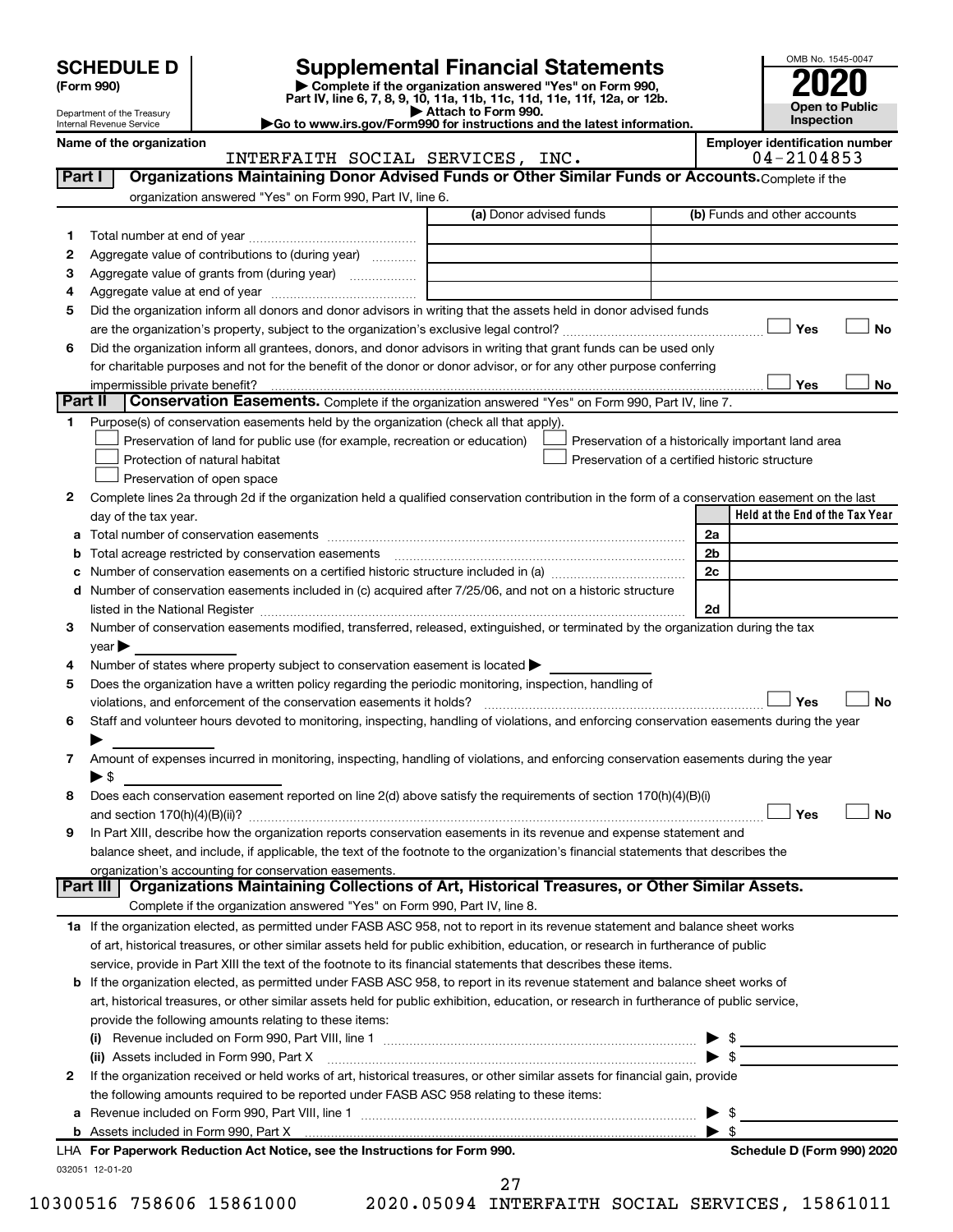|               | Schedule D (Form 990) 2020                                                                                                                                                                                                     | INTERFAITH SOCIAL SERVICES, INC.        |   |                |                                                                                                                                                                                                                               |                                            |                | 04-2104853 Page 2 |    |
|---------------|--------------------------------------------------------------------------------------------------------------------------------------------------------------------------------------------------------------------------------|-----------------------------------------|---|----------------|-------------------------------------------------------------------------------------------------------------------------------------------------------------------------------------------------------------------------------|--------------------------------------------|----------------|-------------------|----|
|               | Part III<br>Organizations Maintaining Collections of Art, Historical Treasures, or Other Similar Assets(continued)                                                                                                             |                                         |   |                |                                                                                                                                                                                                                               |                                            |                |                   |    |
| 3             | Using the organization's acquisition, accession, and other records, check any of the following that make significant use of its                                                                                                |                                         |   |                |                                                                                                                                                                                                                               |                                            |                |                   |    |
|               | collection items (check all that apply):                                                                                                                                                                                       |                                         |   |                |                                                                                                                                                                                                                               |                                            |                |                   |    |
| a             | Public exhibition                                                                                                                                                                                                              |                                         |   |                | Loan or exchange program                                                                                                                                                                                                      |                                            |                |                   |    |
| b             | Scholarly research                                                                                                                                                                                                             | e                                       |   |                | Other and the contract of the contract of the contract of the contract of the contract of the contract of the contract of the contract of the contract of the contract of the contract of the contract of the contract of the |                                            |                |                   |    |
| с             | Preservation for future generations                                                                                                                                                                                            |                                         |   |                |                                                                                                                                                                                                                               |                                            |                |                   |    |
| 4             | Provide a description of the organization's collections and explain how they further the organization's exempt purpose in Part XIII.                                                                                           |                                         |   |                |                                                                                                                                                                                                                               |                                            |                |                   |    |
| 5             | During the year, did the organization solicit or receive donations of art, historical treasures, or other similar assets                                                                                                       |                                         |   |                |                                                                                                                                                                                                                               |                                            |                |                   |    |
|               | Part IV<br>Escrow and Custodial Arrangements. Complete if the organization answered "Yes" on Form 990, Part IV, line 9, or                                                                                                     |                                         |   |                |                                                                                                                                                                                                                               |                                            | Yes            |                   | No |
|               | reported an amount on Form 990, Part X, line 21.                                                                                                                                                                               |                                         |   |                |                                                                                                                                                                                                                               |                                            |                |                   |    |
|               | 1a Is the organization an agent, trustee, custodian or other intermediary for contributions or other assets not included                                                                                                       |                                         |   |                |                                                                                                                                                                                                                               |                                            |                |                   |    |
|               |                                                                                                                                                                                                                                |                                         |   |                |                                                                                                                                                                                                                               |                                            | Yes            |                   | No |
|               | b If "Yes," explain the arrangement in Part XIII and complete the following table:                                                                                                                                             |                                         |   |                |                                                                                                                                                                                                                               |                                            |                |                   |    |
|               |                                                                                                                                                                                                                                |                                         |   |                |                                                                                                                                                                                                                               |                                            | Amount         |                   |    |
|               | Beginning balance material content contracts and content to the content of the content of the content of the content of the content of the content of the content of the content of the content of the content of the content  |                                         |   |                |                                                                                                                                                                                                                               | 1c                                         |                |                   |    |
|               |                                                                                                                                                                                                                                |                                         |   |                |                                                                                                                                                                                                                               | 1d                                         |                |                   |    |
| е             | Distributions during the year measurement contains and all the year measurement of the state of the state of the state of the state of the state of the state of the state of the state of the state of the state of the state |                                         |   |                |                                                                                                                                                                                                                               | 1e                                         |                |                   |    |
| f.            |                                                                                                                                                                                                                                |                                         |   |                |                                                                                                                                                                                                                               | 1f                                         |                |                   |    |
|               | 2a Did the organization include an amount on Form 990, Part X, line 21, for escrow or custodial account liability?                                                                                                             |                                         |   |                |                                                                                                                                                                                                                               |                                            | Yes            |                   | No |
|               | <b>b</b> If "Yes," explain the arrangement in Part XIII. Check here if the explanation has been provided on Part XIII                                                                                                          |                                         |   |                |                                                                                                                                                                                                                               |                                            |                |                   |    |
| <b>Part V</b> | Endowment Funds. Complete if the organization answered "Yes" on Form 990, Part IV, line 10.                                                                                                                                    |                                         |   |                |                                                                                                                                                                                                                               |                                            |                |                   |    |
|               |                                                                                                                                                                                                                                | (a) Current year                        |   | (b) Prior year | (c) Two years back                                                                                                                                                                                                            | (d) Three years back   (e) Four years back |                |                   |    |
|               | 1a Beginning of year balance                                                                                                                                                                                                   |                                         |   |                |                                                                                                                                                                                                                               |                                            |                |                   |    |
| b             |                                                                                                                                                                                                                                |                                         |   |                |                                                                                                                                                                                                                               |                                            |                |                   |    |
|               | Net investment earnings, gains, and losses                                                                                                                                                                                     |                                         |   |                |                                                                                                                                                                                                                               |                                            |                |                   |    |
| d             |                                                                                                                                                                                                                                |                                         |   |                |                                                                                                                                                                                                                               |                                            |                |                   |    |
|               | e Other expenditures for facilities                                                                                                                                                                                            |                                         |   |                |                                                                                                                                                                                                                               |                                            |                |                   |    |
|               | and programs                                                                                                                                                                                                                   |                                         |   |                |                                                                                                                                                                                                                               |                                            |                |                   |    |
|               |                                                                                                                                                                                                                                |                                         |   |                |                                                                                                                                                                                                                               |                                            |                |                   |    |
| g<br>2        | Provide the estimated percentage of the current year end balance (line 1g, column (a)) held as:                                                                                                                                |                                         |   |                |                                                                                                                                                                                                                               |                                            |                |                   |    |
| а             | Board designated or quasi-endowment                                                                                                                                                                                            |                                         | % |                |                                                                                                                                                                                                                               |                                            |                |                   |    |
| b             | Permanent endowment >                                                                                                                                                                                                          | %                                       |   |                |                                                                                                                                                                                                                               |                                            |                |                   |    |
| c             | Term endowment $\blacktriangleright$                                                                                                                                                                                           | %                                       |   |                |                                                                                                                                                                                                                               |                                            |                |                   |    |
|               | The percentages on lines 2a, 2b, and 2c should equal 100%.                                                                                                                                                                     |                                         |   |                |                                                                                                                                                                                                                               |                                            |                |                   |    |
|               | 3a Are there endowment funds not in the possession of the organization that are held and administered for the organization                                                                                                     |                                         |   |                |                                                                                                                                                                                                                               |                                            |                |                   |    |
|               | by:                                                                                                                                                                                                                            |                                         |   |                |                                                                                                                                                                                                                               |                                            |                | Yes<br>No         |    |
|               | (i)                                                                                                                                                                                                                            |                                         |   |                |                                                                                                                                                                                                                               |                                            | 3a(i)          |                   |    |
|               |                                                                                                                                                                                                                                |                                         |   |                |                                                                                                                                                                                                                               |                                            | 3a(ii)         |                   |    |
|               |                                                                                                                                                                                                                                |                                         |   |                |                                                                                                                                                                                                                               |                                            | 3b             |                   |    |
| 4             | Describe in Part XIII the intended uses of the organization's endowment funds.                                                                                                                                                 |                                         |   |                |                                                                                                                                                                                                                               |                                            |                |                   |    |
|               | Part VI   Land, Buildings, and Equipment.                                                                                                                                                                                      |                                         |   |                |                                                                                                                                                                                                                               |                                            |                |                   |    |
|               | Complete if the organization answered "Yes" on Form 990, Part IV, line 11a. See Form 990, Part X, line 10.                                                                                                                     |                                         |   |                |                                                                                                                                                                                                                               |                                            |                |                   |    |
|               | Description of property                                                                                                                                                                                                        | (a) Cost or other<br>basis (investment) |   | basis (other)  | (b) Cost or other                                                                                                                                                                                                             | (c) Accumulated<br>depreciation            | (d) Book value |                   |    |
|               |                                                                                                                                                                                                                                |                                         |   |                | 50,000.                                                                                                                                                                                                                       |                                            |                | 50,000.           |    |
| b             |                                                                                                                                                                                                                                |                                         |   |                | 988, 403.                                                                                                                                                                                                                     | 360, 960.                                  |                | 627,443.          |    |
| c             | Leasehold improvements                                                                                                                                                                                                         |                                         |   |                |                                                                                                                                                                                                                               |                                            |                |                   |    |
|               |                                                                                                                                                                                                                                |                                         |   |                | 182, 144.                                                                                                                                                                                                                     | 88,764.                                    |                | 93,380.           |    |
|               |                                                                                                                                                                                                                                |                                         |   |                |                                                                                                                                                                                                                               |                                            |                |                   |    |
|               | Total. Add lines 1a through 1e. (Column (d) must equal Form 990, Part X, column (B), line 10c.)                                                                                                                                |                                         |   |                |                                                                                                                                                                                                                               |                                            |                | 770,823.          |    |

**Schedule D (Form 990) 2020**

032052 12-01-20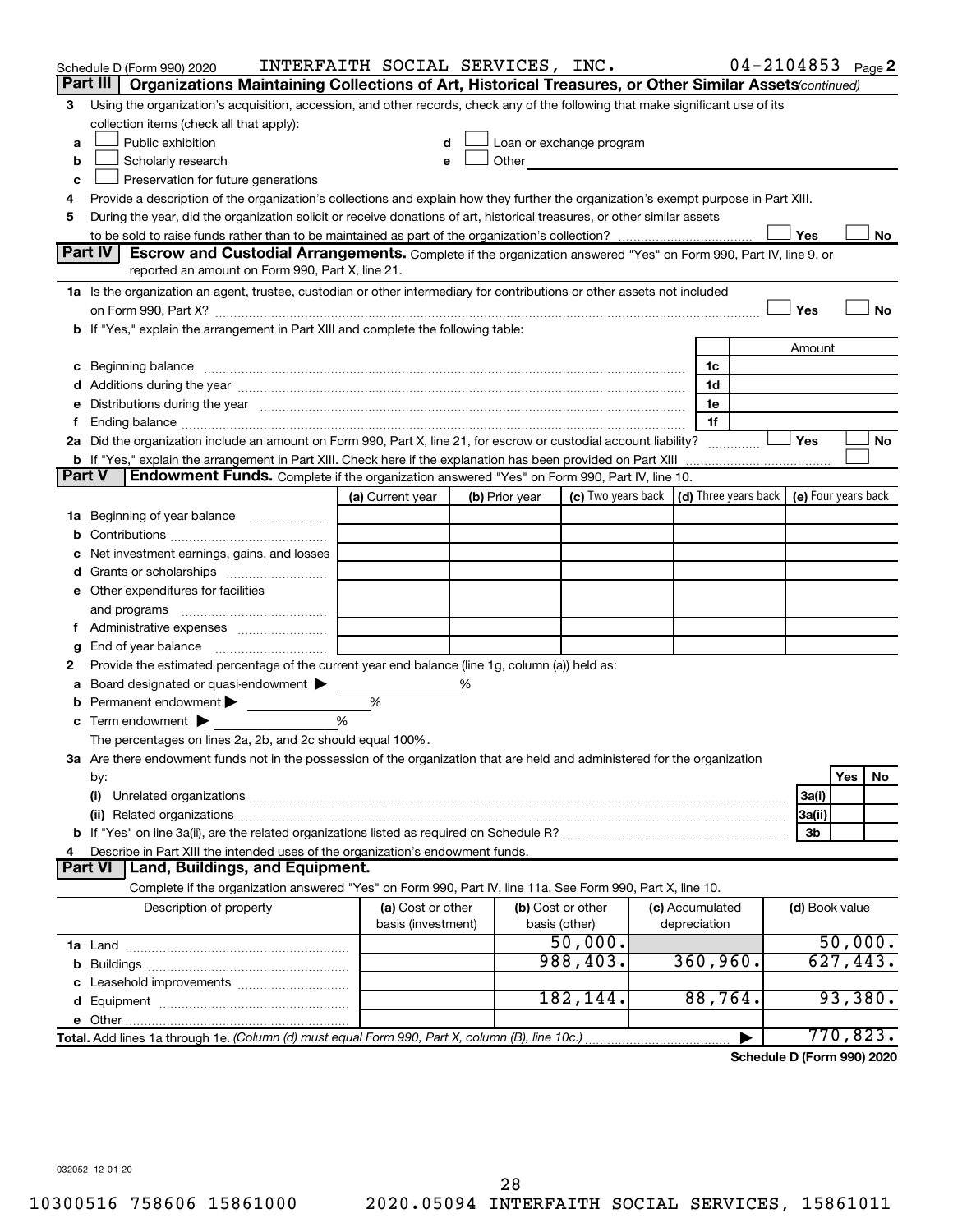| Part VII Investments - Other Securities.                                                                                                                                           |                 |                                                           |                |
|------------------------------------------------------------------------------------------------------------------------------------------------------------------------------------|-----------------|-----------------------------------------------------------|----------------|
| Complete if the organization answered "Yes" on Form 990, Part IV, line 11b. See Form 990, Part X, line 12.<br>(a) Description of security or category (including name of security) | (b) Book value  | (c) Method of valuation: Cost or end-of-year market value |                |
|                                                                                                                                                                                    |                 |                                                           |                |
|                                                                                                                                                                                    |                 |                                                           |                |
| (3) Other                                                                                                                                                                          |                 |                                                           |                |
| (A)                                                                                                                                                                                |                 |                                                           |                |
| (B)                                                                                                                                                                                |                 |                                                           |                |
| (C)                                                                                                                                                                                |                 |                                                           |                |
| (D)                                                                                                                                                                                |                 |                                                           |                |
| (E)                                                                                                                                                                                |                 |                                                           |                |
| (F)                                                                                                                                                                                |                 |                                                           |                |
| (G)                                                                                                                                                                                |                 |                                                           |                |
| (H)                                                                                                                                                                                |                 |                                                           |                |
| Total. (Col. (b) must equal Form 990, Part X, col. (B) line 12.) $\blacktriangleright$                                                                                             |                 |                                                           |                |
| Part VIII Investments - Program Related.                                                                                                                                           |                 |                                                           |                |
| Complete if the organization answered "Yes" on Form 990, Part IV, line 11c. See Form 990, Part X, line 13.                                                                         |                 |                                                           |                |
| (a) Description of investment                                                                                                                                                      | (b) Book value  | (c) Method of valuation: Cost or end-of-year market value |                |
| (1)                                                                                                                                                                                |                 |                                                           |                |
| (2)                                                                                                                                                                                |                 |                                                           |                |
| (3)                                                                                                                                                                                |                 |                                                           |                |
| (4)                                                                                                                                                                                |                 |                                                           |                |
| (5)                                                                                                                                                                                |                 |                                                           |                |
| (6)                                                                                                                                                                                |                 |                                                           |                |
| (7)                                                                                                                                                                                |                 |                                                           |                |
| (8)                                                                                                                                                                                |                 |                                                           |                |
| (9)                                                                                                                                                                                |                 |                                                           |                |
| Total. (Col. (b) must equal Form 990, Part X, col. (B) line 13.) $\blacktriangleright$                                                                                             |                 |                                                           |                |
| Part IX<br><b>Other Assets.</b>                                                                                                                                                    |                 |                                                           |                |
| Complete if the organization answered "Yes" on Form 990, Part IV, line 11d. See Form 990, Part X, line 15.                                                                         |                 |                                                           |                |
|                                                                                                                                                                                    | (a) Description |                                                           | (b) Book value |
| (1)                                                                                                                                                                                |                 |                                                           |                |
| (2)                                                                                                                                                                                |                 |                                                           |                |
| (3)                                                                                                                                                                                |                 |                                                           |                |
| (4)                                                                                                                                                                                |                 |                                                           |                |
| (5)                                                                                                                                                                                |                 |                                                           |                |
| (6)                                                                                                                                                                                |                 |                                                           |                |
| (7)                                                                                                                                                                                |                 |                                                           |                |
| (8)                                                                                                                                                                                |                 |                                                           |                |
| (9)                                                                                                                                                                                |                 |                                                           |                |
| Total. (Column (b) must equal Form 990, Part X, col. (B) line 15.)                                                                                                                 |                 |                                                           |                |
| <b>Other Liabilities.</b><br>Part X                                                                                                                                                |                 |                                                           |                |
| Complete if the organization answered "Yes" on Form 990, Part IV, line 11e or 11f. See Form 990, Part X, line 25.                                                                  |                 |                                                           |                |
| (a) Description of liability<br>1.                                                                                                                                                 |                 |                                                           | (b) Book value |
| (1)<br>Federal income taxes                                                                                                                                                        |                 |                                                           |                |
| (2)                                                                                                                                                                                |                 |                                                           |                |
| (3)                                                                                                                                                                                |                 |                                                           |                |
| (4)                                                                                                                                                                                |                 |                                                           |                |
| (5)                                                                                                                                                                                |                 |                                                           |                |
| (6)                                                                                                                                                                                |                 |                                                           |                |
| (7)                                                                                                                                                                                |                 |                                                           |                |
| (8)                                                                                                                                                                                |                 |                                                           |                |
| (9)                                                                                                                                                                                |                 |                                                           |                |
|                                                                                                                                                                                    |                 |                                                           |                |
| 2. Liability for uncertain tax positions. In Part XIII, provide the text of the footnote to the organization's financial statements that reports the                               |                 |                                                           |                |
| organization's liability for uncertain tax positions under FASB ASC 740. Check here if the text of the footnote has been provided in Part XIII.                                    |                 |                                                           |                |

**Schedule D (Form 990) 2020**

032053 12-01-20

# Schedule D (Form 990) 2020  $\;$  <code>INTERFAITH SOCIAL SERVICES</code> , <code>INC</code> .  $\;$  04-2104853 <code>Page</code>

 $04 - 2104853$  Page 3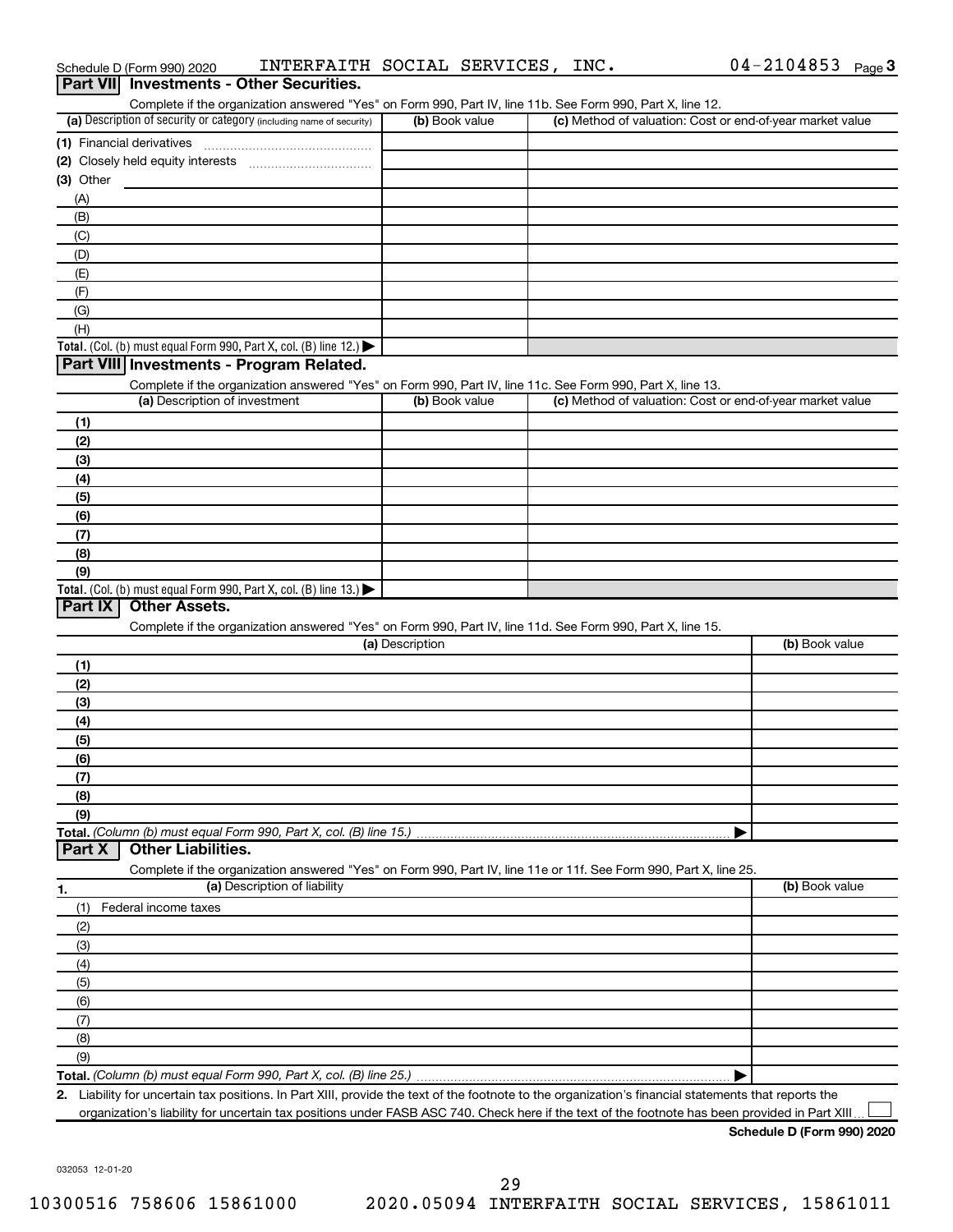|    | INTERFAITH SOCIAL SERVICES, INC.<br>Schedule D (Form 990) 2020                                                                                                                                                                                                                                                                                                                                                                                                              |                |         |                | $04 - 2104853$ Page 4 |  |
|----|-----------------------------------------------------------------------------------------------------------------------------------------------------------------------------------------------------------------------------------------------------------------------------------------------------------------------------------------------------------------------------------------------------------------------------------------------------------------------------|----------------|---------|----------------|-----------------------|--|
|    | <b>Part XI</b><br>Reconciliation of Revenue per Audited Financial Statements With Revenue per Return.                                                                                                                                                                                                                                                                                                                                                                       |                |         |                |                       |  |
|    | Complete if the organization answered "Yes" on Form 990, Part IV, line 12a.                                                                                                                                                                                                                                                                                                                                                                                                 |                |         |                |                       |  |
| 1  | Total revenue, gains, and other support per audited financial statements [[[[[[[[[[[[[[[[[[[[[[[[[]]]]]]]]]]]                                                                                                                                                                                                                                                                                                                                                               |                |         | $\blacksquare$ | 3,491,674.            |  |
| 2  | Amounts included on line 1 but not on Form 990, Part VIII, line 12:                                                                                                                                                                                                                                                                                                                                                                                                         |                |         |                |                       |  |
| a  | Net unrealized gains (losses) on investments [111] [12] matter contracts and the unrealized gains (losses) on investments [11] matter contracts and the unrealized gains (losses) on investments [11] matter contracts and the                                                                                                                                                                                                                                              | 2a             |         |                |                       |  |
|    |                                                                                                                                                                                                                                                                                                                                                                                                                                                                             | 2 <sub>b</sub> | 26,964. |                |                       |  |
| c  |                                                                                                                                                                                                                                                                                                                                                                                                                                                                             | 2c             |         |                |                       |  |
| d  |                                                                                                                                                                                                                                                                                                                                                                                                                                                                             | 2d             |         |                |                       |  |
| e  | Add lines 2a through 2d<br>$\begin{minipage}{0.5\textwidth} \begin{tabular}{ l l l } \hline \multicolumn{1}{ l l l } \hline \multicolumn{1}{ l l } \hline \multicolumn{1}{ l } \multicolumn{1}{ l } \hline \multicolumn{1}{ l } \multicolumn{1}{ l } \multicolumn{1}{ l } \hline \multicolumn{1}{ l } \multicolumn{1}{ l } \multicolumn{1}{ l } \hline \multicolumn{1}{ l } \multicolumn{1}{ l } \hline \multicolumn{1}{ l } \multicolumn{1}{ l } \hline \multicolumn{1}{ $ |                |         | 2е             | 26,964.               |  |
| З. |                                                                                                                                                                                                                                                                                                                                                                                                                                                                             |                |         | 3              | 3,464,710.            |  |
| 4  | Amounts included on Form 990, Part VIII, line 12, but not on line 1:                                                                                                                                                                                                                                                                                                                                                                                                        |                |         |                |                       |  |
| a  |                                                                                                                                                                                                                                                                                                                                                                                                                                                                             | 4a             |         |                |                       |  |
|    |                                                                                                                                                                                                                                                                                                                                                                                                                                                                             | 4 <sub>b</sub> | 34,805. |                |                       |  |
|    | c Add lines 4a and 4b                                                                                                                                                                                                                                                                                                                                                                                                                                                       |                |         | 4c             | 34,805.               |  |
| 5  |                                                                                                                                                                                                                                                                                                                                                                                                                                                                             |                |         |                | 3,499,515.            |  |
|    | Part XII Reconciliation of Expenses per Audited Financial Statements With Expenses per Return.                                                                                                                                                                                                                                                                                                                                                                              |                |         |                |                       |  |
|    | Complete if the organization answered "Yes" on Form 990, Part IV, line 12a.                                                                                                                                                                                                                                                                                                                                                                                                 |                |         |                |                       |  |
| 1  |                                                                                                                                                                                                                                                                                                                                                                                                                                                                             |                |         | $\mathbf 1$    | 2,821,282.            |  |
| 2  | Amounts included on line 1 but not on Form 990, Part IX, line 25:                                                                                                                                                                                                                                                                                                                                                                                                           |                |         |                |                       |  |
| a  |                                                                                                                                                                                                                                                                                                                                                                                                                                                                             | 2a             | 26,964. |                |                       |  |
| b  |                                                                                                                                                                                                                                                                                                                                                                                                                                                                             | 2 <sub>b</sub> |         |                |                       |  |
| c  |                                                                                                                                                                                                                                                                                                                                                                                                                                                                             | 2 <sub>c</sub> |         |                |                       |  |
| d  |                                                                                                                                                                                                                                                                                                                                                                                                                                                                             | 2d             |         |                |                       |  |
| е  | Add lines 2a through 2d <b>contained a contained a contained a</b> contained a contact the state of the contained and contained a contact the contact of the contact of the contact of the contact of the contact of the contact of                                                                                                                                                                                                                                         |                |         | 2e             | 26,964.               |  |
| 3  |                                                                                                                                                                                                                                                                                                                                                                                                                                                                             |                |         | 3              | 2,794,318.            |  |
| 4  | Amounts included on Form 990, Part IX, line 25, but not on line 1:                                                                                                                                                                                                                                                                                                                                                                                                          |                |         |                |                       |  |
| a  |                                                                                                                                                                                                                                                                                                                                                                                                                                                                             | 4a             |         |                |                       |  |
| b  |                                                                                                                                                                                                                                                                                                                                                                                                                                                                             | 4 <sub>b</sub> | 34,805. |                |                       |  |
| c  | Add lines 4a and 4b                                                                                                                                                                                                                                                                                                                                                                                                                                                         |                |         | 4c             | 34,805.               |  |
|    |                                                                                                                                                                                                                                                                                                                                                                                                                                                                             |                |         | 5              | 2,829,123.            |  |
|    | Part XIII Supplemental Information.                                                                                                                                                                                                                                                                                                                                                                                                                                         |                |         |                |                       |  |
|    | Provide the descriptions required for Part II, lines 3, 5, and 9: Part III, lines 1a and 4: Part IV, lines 1h and 2h: Part V, line 4: Part X, line 2: Part XI.                                                                                                                                                                                                                                                                                                              |                |         |                |                       |  |

de the descriptions required for Part II, lines 3, 5, and 9; Part III, lines 1a and 4; Part IV, lines 1b and 2b; Part V, line 4; Part X, line lines 2d and 4b; and Part XII, lines 2d and 4b. Also complete this part to provide any additional information.

## PART XI, LINE 4B - OTHER ADJUSTMENTS:

EVENT EXPENSES RECLASSED TO EXPENSE 34,805.

PART XII, LINE 4B - OTHER ADJUSTMENTS:

## EVENT EXPENSES RECLASSED TO EXPENSE 34,805.

032054 12-01-20

**Schedule D (Form 990) 2020**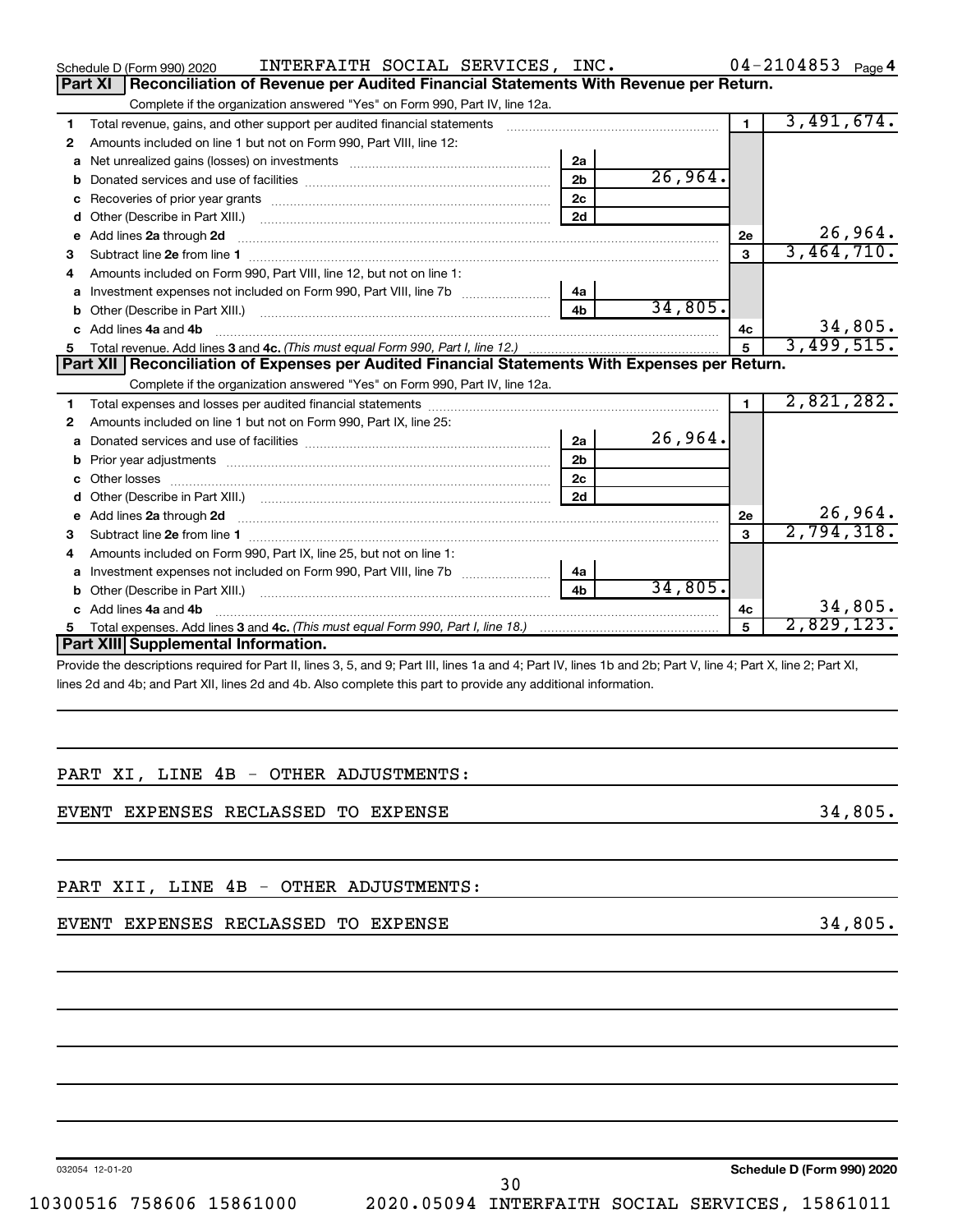| <b>SCHEDULE I</b><br>(Form 990)                        |                                                                                                                                                                          |           | <b>Grants and Other Assistance to Organizations,</b><br>Governments, and Individuals in the United States<br>Complete if the organization answered "Yes" on Form 990, Part IV, line 21 or 22. |                                                                              |                                         |                                               |                                          | OMB No. 1545-0047<br>2020                               |
|--------------------------------------------------------|--------------------------------------------------------------------------------------------------------------------------------------------------------------------------|-----------|-----------------------------------------------------------------------------------------------------------------------------------------------------------------------------------------------|------------------------------------------------------------------------------|-----------------------------------------|-----------------------------------------------|------------------------------------------|---------------------------------------------------------|
| Department of the Treasury<br>Internal Revenue Service |                                                                                                                                                                          |           |                                                                                                                                                                                               | Attach to Form 990.<br>Go to www.irs.gov/Form990 for the latest information. |                                         |                                               |                                          | <b>Open to Public</b><br>Inspection                     |
| Name of the organization                               |                                                                                                                                                                          |           | INTERFAITH SOCIAL SERVICES, INC.                                                                                                                                                              |                                                                              |                                         |                                               |                                          | <b>Employer identification number</b><br>$04 - 2104853$ |
| Part I                                                 | <b>General Information on Grants and Assistance</b>                                                                                                                      |           |                                                                                                                                                                                               |                                                                              |                                         |                                               |                                          |                                                         |
| $\mathbf 1$                                            | Does the organization maintain records to substantiate the amount of the grants or assistance, the grantees' eligibility for the grants or assistance, and the selection |           |                                                                                                                                                                                               |                                                                              |                                         |                                               |                                          | $\boxed{\text{X}}$ Yes<br>l No                          |
|                                                        | 2 Describe in Part IV the organization's procedures for monitoring the use of grant funds in the United States.                                                          |           |                                                                                                                                                                                               |                                                                              |                                         |                                               |                                          |                                                         |
| Part II                                                | Grants and Other Assistance to Domestic Organizations and Domestic Governments. Complete if the organization answered "Yes" on Form 990, Part IV, line 21, for any       |           |                                                                                                                                                                                               |                                                                              |                                         |                                               |                                          |                                                         |
|                                                        | recipient that received more than \$5,000. Part II can be duplicated if additional space is needed.                                                                      |           |                                                                                                                                                                                               |                                                                              |                                         | (f) Method of                                 |                                          |                                                         |
|                                                        | 1 (a) Name and address of organization<br>or government                                                                                                                  | $(b)$ EIN | (c) IRC section<br>(if applicable)                                                                                                                                                            | (d) Amount of<br>cash grant                                                  | (e) Amount of<br>non-cash<br>assistance | valuation (book,<br>FMV, appraisal,<br>other) | (g) Description of<br>noncash assistance | (h) Purpose of grant<br>or assistance                   |
|                                                        |                                                                                                                                                                          |           |                                                                                                                                                                                               |                                                                              |                                         |                                               |                                          |                                                         |
| $\mathbf{2}$                                           |                                                                                                                                                                          |           |                                                                                                                                                                                               |                                                                              |                                         |                                               |                                          |                                                         |
|                                                        | 3 Enter total number of other organizations listed in the line 1 table                                                                                                   |           |                                                                                                                                                                                               |                                                                              |                                         |                                               |                                          |                                                         |

**For Paperwork Reduction Act Notice, see the Instructions for Form 990. Schedule I (Form 990) 2020** LHA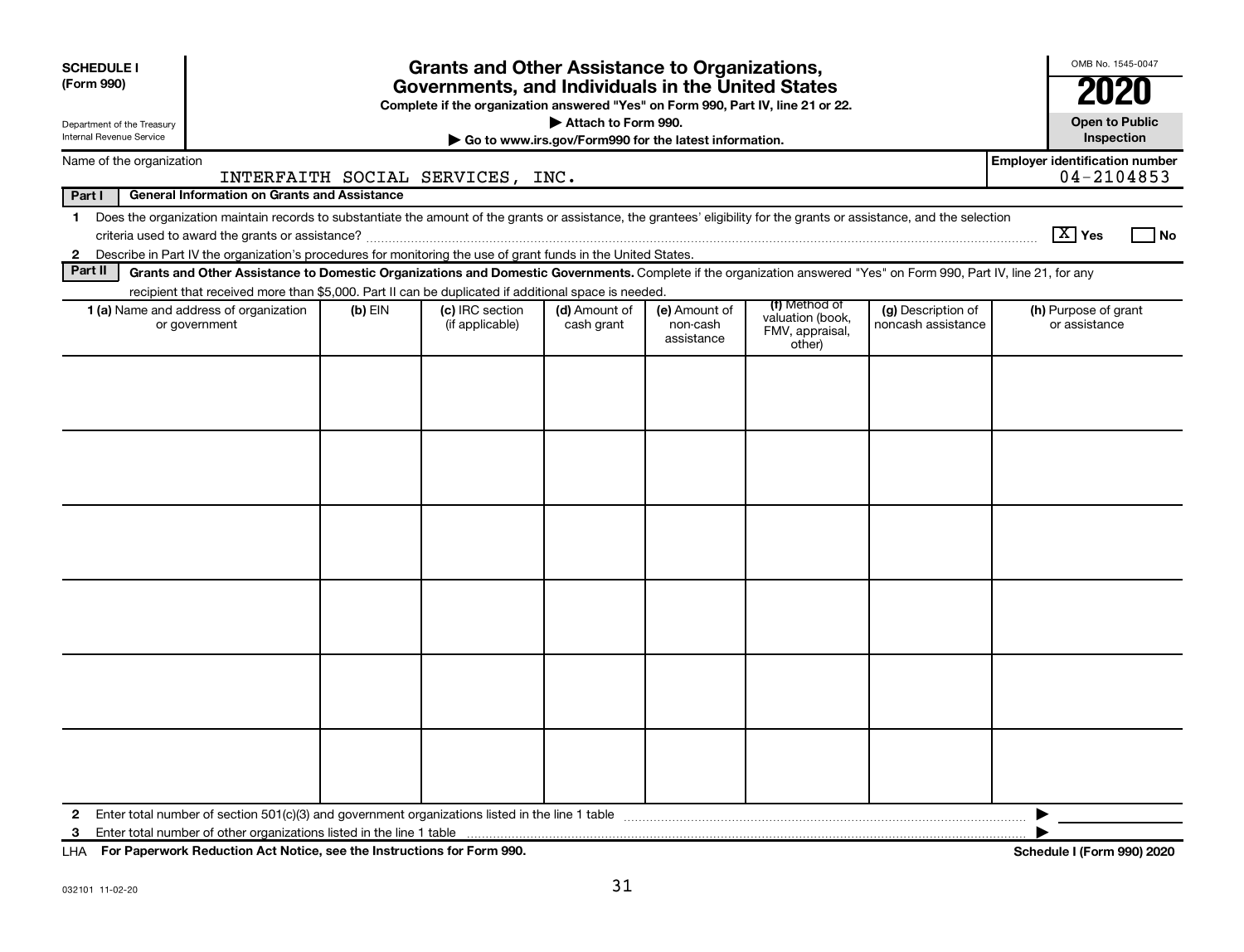**2**

Part III | Grants and Other Assistance to Domestic Individuals. Complete if the organization answered "Yes" on Form 990, Part IV, line 22. Part III can be duplicated if additional space is needed.

| (a) Type of grant or assistance                                                                                                                      | (b) Number of<br>recipients | (c) Amount of<br>cash grant | (d) Amount of non-<br>cash assistance | (e) Method of valuation<br>(book, FMV, appraisal, other) | (f) Description of noncash assistance |
|------------------------------------------------------------------------------------------------------------------------------------------------------|-----------------------------|-----------------------------|---------------------------------------|----------------------------------------------------------|---------------------------------------|
|                                                                                                                                                      |                             |                             |                                       |                                                          |                                       |
| HOUSING AND UTILITY ASSISTANCE                                                                                                                       | 444                         | 101,053.                    | $\mathbf{0}$                          |                                                          |                                       |
|                                                                                                                                                      |                             |                             |                                       |                                                          |                                       |
|                                                                                                                                                      |                             |                             |                                       |                                                          |                                       |
|                                                                                                                                                      |                             |                             |                                       |                                                          |                                       |
|                                                                                                                                                      |                             |                             |                                       |                                                          |                                       |
|                                                                                                                                                      |                             |                             |                                       |                                                          |                                       |
|                                                                                                                                                      |                             |                             |                                       |                                                          |                                       |
|                                                                                                                                                      |                             |                             |                                       |                                                          |                                       |
|                                                                                                                                                      |                             |                             |                                       |                                                          |                                       |
| Part IV<br>Supplemental Information. Provide the information required in Part I, line 2; Part III, column (b); and any other additional information. |                             |                             |                                       |                                                          |                                       |
| PART I, LINE 2:                                                                                                                                      |                             |                             |                                       |                                                          |                                       |
| GRANT CHECKS FOR CLIENTS ARE ALWAYS MADE OUT TO VENDORS: UTILITY COMPANIES,                                                                          |                             |                             |                                       |                                                          |                                       |
| LANDLORDS, HEALTHCARE PROVIDERS, ETC. THUS ENSURING THAT SUCH GRANTS ARE                                                                             |                             |                             |                                       |                                                          |                                       |
| USED FOR PROPER PURPOSES AND ARE NOT OTHERWISE DIVERTED FROM THE INTENDED                                                                            |                             |                             |                                       |                                                          |                                       |
| USE. LOW INCOME CLIENTS IN EMERGENCY SITUATIONS ARE ELIGIBLE FOR LIMITED                                                                             |                             |                             |                                       |                                                          |                                       |
| FUNDING ONCE EVERY 12 MONTHS. CLIENTS MUST LIVE WITHIN OUR SERVICE AREA,                                                                             |                             |                             |                                       |                                                          |                                       |
| AND MUST COMPLETE A REGISTRATION PACKET AS WELL AS PRODUCING ALL APPLICABLE                                                                          |                             |                             |                                       |                                                          |                                       |

VERIFICATION DOCUMENTS.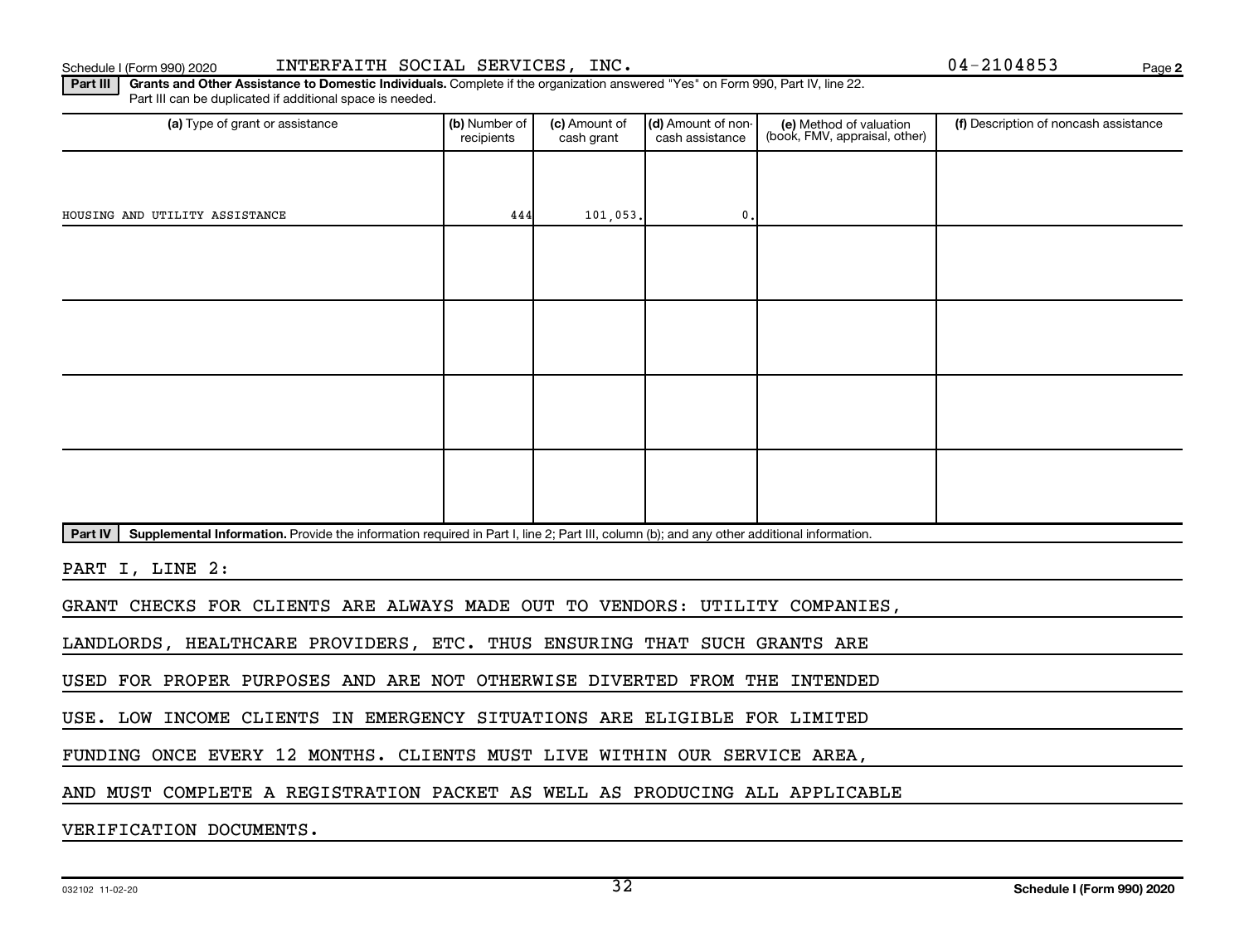## **SCHEDULE M (Form 990)**

# **Noncash Contributions**

OMB No. 1545-0047

**Employer identification number**

| Department of the Treasury |  |
|----------------------------|--|
| Internal Revenue Service   |  |

◆ Complete if the organizations answered "Yes" on Form 990, Part IV, lines 29 or 30.<br>● Complete if the organizations answered "Yes" on Form 990, Part IV, lines 29 or 30. **Attach to Form 990.**  $\blacktriangleright$ 

**Open to Public Inspection**

 **Go to www.irs.gov/Form990 for instructions and the latest information.**  $\blacktriangleright$ 

## INTERFAITH SOCIAL SERVICES, INC. 04-2104853

|              | TMIERFAIII SOCIAD SERVICES,                                                             |                               |                                      | ᅶᄭᇰ                                                                                                  | <b>V + 4 + V + V J J</b>                                     |
|--------------|-----------------------------------------------------------------------------------------|-------------------------------|--------------------------------------|------------------------------------------------------------------------------------------------------|--------------------------------------------------------------|
| Part I       | <b>Types of Property</b>                                                                |                               |                                      |                                                                                                      |                                                              |
|              |                                                                                         | (a)<br>Check if<br>applicable | (b)<br>Number of<br>contributions or | (c)<br>Noncash contribution<br>amounts reported on<br>items contributed Form 990, Part VIII, line 1g | (d)<br>Method of determining<br>noncash contribution amounts |
| 1.           |                                                                                         |                               |                                      |                                                                                                      |                                                              |
| $\mathbf{2}$ |                                                                                         |                               |                                      |                                                                                                      |                                                              |
| 3            | Art - Fractional interests                                                              |                               |                                      |                                                                                                      |                                                              |
| 4            |                                                                                         |                               |                                      |                                                                                                      |                                                              |
| 5            | Clothing and household goods                                                            | $\overline{\text{x}}$         |                                      |                                                                                                      | 139,012.FAIR MARKET VALUE                                    |
| 6            |                                                                                         |                               |                                      |                                                                                                      |                                                              |
| 7            |                                                                                         |                               |                                      |                                                                                                      |                                                              |
| 8            |                                                                                         |                               |                                      |                                                                                                      |                                                              |
| 9            | Securities - Publicly traded                                                            |                               |                                      |                                                                                                      |                                                              |
| 10           | Securities - Closely held stock                                                         |                               |                                      |                                                                                                      |                                                              |
| 11           | Securities - Partnership, LLC, or                                                       |                               |                                      |                                                                                                      |                                                              |
|              |                                                                                         |                               |                                      |                                                                                                      |                                                              |
| 12           | Securities - Miscellaneous                                                              |                               |                                      |                                                                                                      |                                                              |
| 13           | Qualified conservation contribution -                                                   |                               |                                      |                                                                                                      |                                                              |
|              |                                                                                         |                               |                                      |                                                                                                      |                                                              |
| 14           | Qualified conservation contribution - Other                                             |                               |                                      |                                                                                                      |                                                              |
| 15           | Real estate - Residential                                                               |                               |                                      |                                                                                                      |                                                              |
| 16           | Real estate - Commercial                                                                |                               |                                      |                                                                                                      |                                                              |
| 17           |                                                                                         |                               |                                      |                                                                                                      |                                                              |
| 18           |                                                                                         |                               |                                      |                                                                                                      |                                                              |
| 19           |                                                                                         | $\overline{\text{x}}$         | 449,537                              |                                                                                                      | 1,348,131.FAIR MARKET VALUE                                  |
| 20           | Drugs and medical supplies                                                              |                               |                                      |                                                                                                      |                                                              |
| 21           |                                                                                         |                               |                                      |                                                                                                      |                                                              |
| 22           |                                                                                         |                               |                                      |                                                                                                      |                                                              |
| 23           |                                                                                         |                               |                                      |                                                                                                      |                                                              |
| 24           | Archeological artifacts                                                                 |                               |                                      |                                                                                                      |                                                              |
| 25           | Other $\blacktriangleright$ (TOYS, GIFTS, )                                             | $\overline{\text{x}}$         | 1,424                                |                                                                                                      | 151,876. FAIR MARKET VALUE                                   |
| 26           | Other $\blacktriangleright$                                                             |                               |                                      |                                                                                                      |                                                              |
| 27           | Other $\blacktriangleright$                                                             |                               |                                      |                                                                                                      |                                                              |
| 28           | Other                                                                                   |                               |                                      |                                                                                                      |                                                              |
| 29           | Number of Forms 8283 received by the organization during the tax year for contributions |                               |                                      |                                                                                                      |                                                              |
|              | for which the organization completed Form 8283, Part V, Donee Acknowledgement           |                               |                                      | 29                                                                                                   |                                                              |

**30 a** During the year, did the organization receive by contribution any property reported in Part I, lines 1 through 28, that it **31** Does the organization have a gift acceptance policy that requires the review of any nonstandard contributions?  $\ldots$  $\ldots$  $\ldots$ **32 a** Does the organization hire or use third parties or related organizations to solicit, process, or sell noncash **b** If "Yes," describe the arrangement in Part II. **30a 31 32a b** If "Yes," describe in Part II. must hold for at least three years from the date of the initial contribution, and which isn't required to be used for exempt purposes for the entire holding period? ~~~~~~~~~~~~~~~~~~~~~~~~~~~~~~~~~~~~~~ contributions? ~~~~~~~~~~~~~~~~~~~~~~~~~~~~~~~~~~~~~~~~~~~~~~~~~~~~~~ X X X

**33** If the organization didn't report an amount in column (c) for a type of property for which column (a) is checked, describe in Part II.

**For Paperwork Reduction Act Notice, see the Instructions for Form 990. Schedule M (Form 990) 2020** LHA

**Yes No**

032141 11-23-20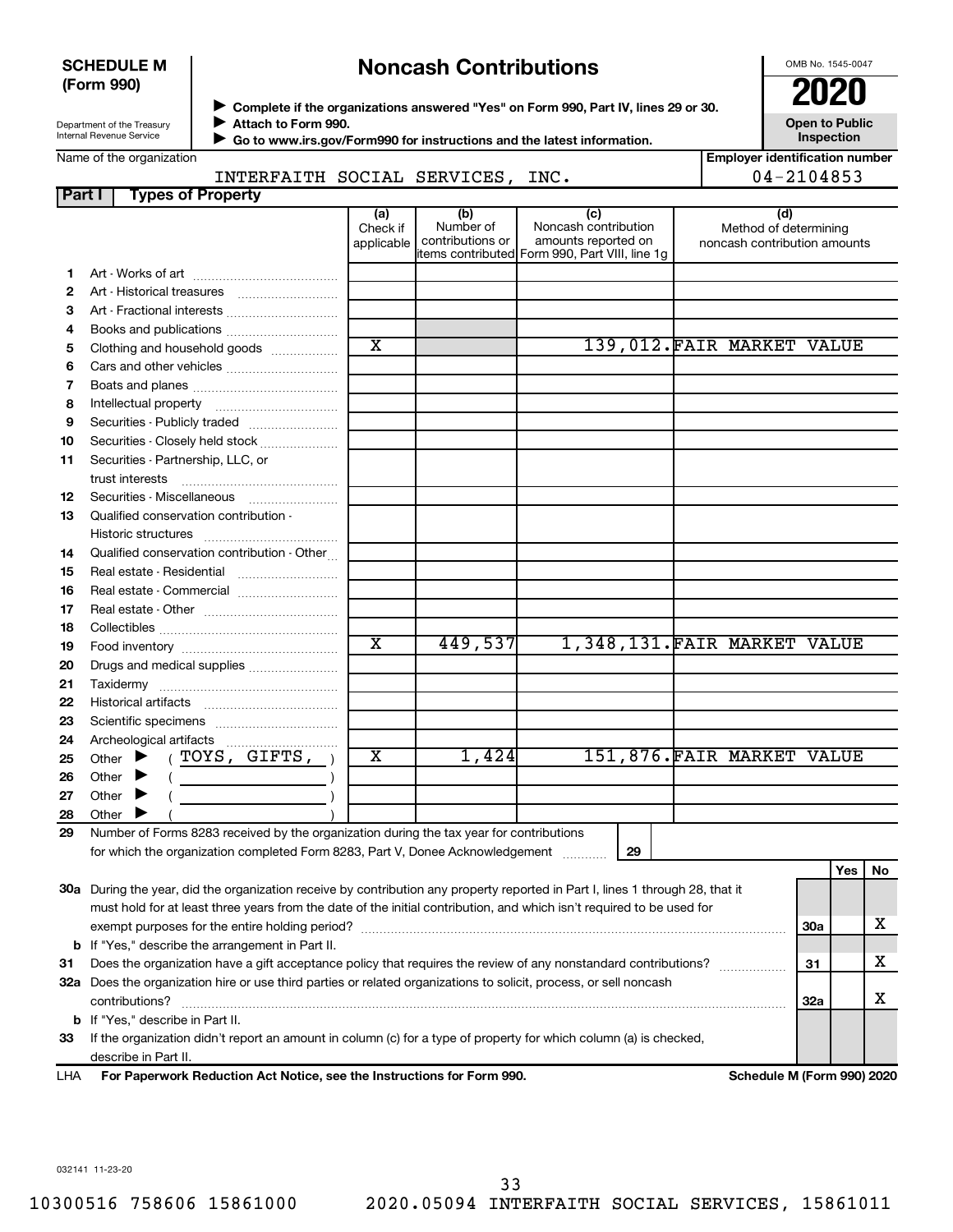|  |  |  | Schedule M (Form 990) 2020 $\;$ <code>INTERFAITH SOCIAL SERVICES</code> , <code>INC.</code> |  |  |  | 04-2104853 | Page |  |
|--|--|--|---------------------------------------------------------------------------------------------|--|--|--|------------|------|--|
|--|--|--|---------------------------------------------------------------------------------------------|--|--|--|------------|------|--|

Part II | Supplemental Information. Provide the information required by Part I, lines 30b, 32b, and 33, and whether the organization is reporting in Part I, column (b), the number of contributions, the number of items received, or a combination of both. Also complete this part for any additional information.

SCHEDULE M, PART I, COLUMN (B):

### AMOUNT REPRESENTS THE NUMBER OF ITEMS CONTRIBUTED.

**Schedule M (Form 990) 2020**

032142 11-23-20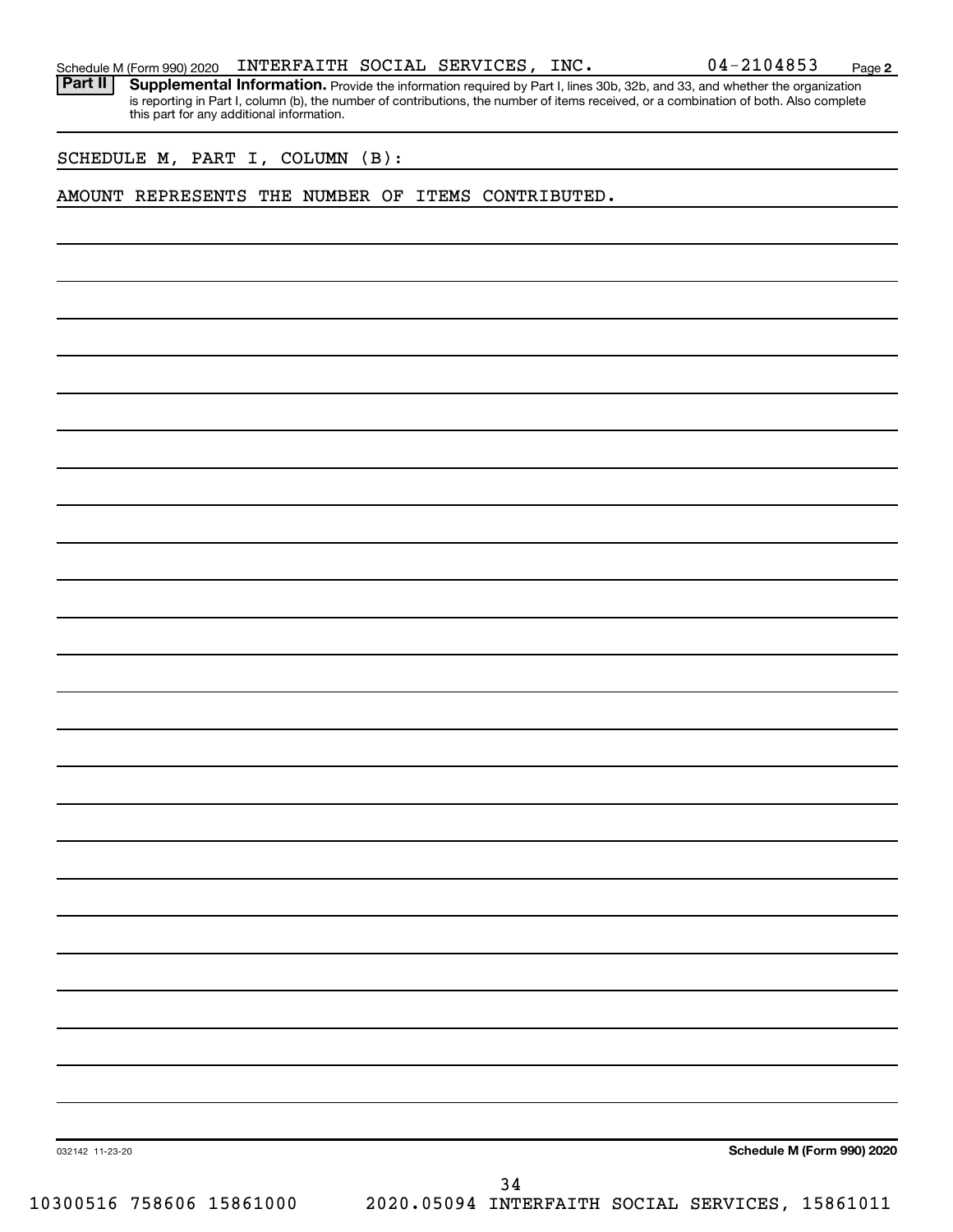**(Form 990 or 990-EZ)**

Department of the Treasury

Internal Revenue Service Name of the organization

**Complete to provide information for responses to specific questions on Form 990 or 990-EZ or to provide any additional information. | Attach to Form 990 or 990-EZ. | Go to www.irs.gov/Form990 for the latest information. SCHEDULE O Supplemental Information to Form 990 or 990-EZ 2020**<br>(Form 990 or 990-EZ) **2020** 



INTERFAITH SOCIAL SERVICES, INC. 04-2104853

**Employer identification number**

FORM 990, PART I, LINE 1, DESCRIPTION OF ORGANIZATION MISSION:

INTERFAITH SOCIAL SERVICES PROVIDES SOUTH SHORE RESIDENTS WITH THE

RESOURCES NECESSARY TO SUPPORT A HEALTHY AND FULFILLING LIFE. OUR TEAM

OF CLINICIANS, STAFF AND VOLUNTEERS DELIVER PROGRAMS FOCUSED ON

ALLEVIATING HUNGER, PROVIDING MENTAL HEALTH COUNSELING, PREVENTING

HOMELESSNESS, AND BRINGING JOY TO CHILDREN.

FORM 990, PART III, LINE 1, DESCRIPTION OF ORGANIZATION MISSION:

HOMELESSNESS, AND BRINGING JOY TO CHILDREN.

FORM 990, PART III, LINE 4D, OTHER PROGRAM SERVICES:

THE BUREAU DRAWER THRIFT SHOP OFFERS LOW-COST CLOTHING AND HOUSEHOLD

GOODS TO THE COMMUNITY.

EXPENSES \$ 77,311. INCLUDING GRANTS OF \$ 0. REVENUE \$ 139,012.

FORM 990, PART VI, SECTION B, LINE 11B:

THE ORGANIZATION HAS THE BOARD REVIEW THE 990 BEFORE SUBMISSION.

FORM 990, PART VI, SECTION B, LINE 12C:

THE ORGANIZATION CURRENTLY HAS A CONFLICTS OF INTEREST POLICY WHICH HAS

BEEN RATIFIED BY THE BOARD OF DIRECTORS. MONITORING, COMPLIANCE AND IF

APPLICABLE ENFORCEMENT ARE EVALUATED ONCE A YEAR PRECEDING THE ANNUAL

MEETING.

FORM 990, PART VI, SECTION B, LINE 15:

THE BOARD'S EXECUTIVE COMMITTEE CONDUCTS A THOROUGH PERFORMANCE REVIEW OF

032211 11-20-20 **For Paperwork Reduction Act Notice, see the Instructions for Form 990 or 990-EZ. Schedule O (Form 990 or 990-EZ) 2020** LHA 35